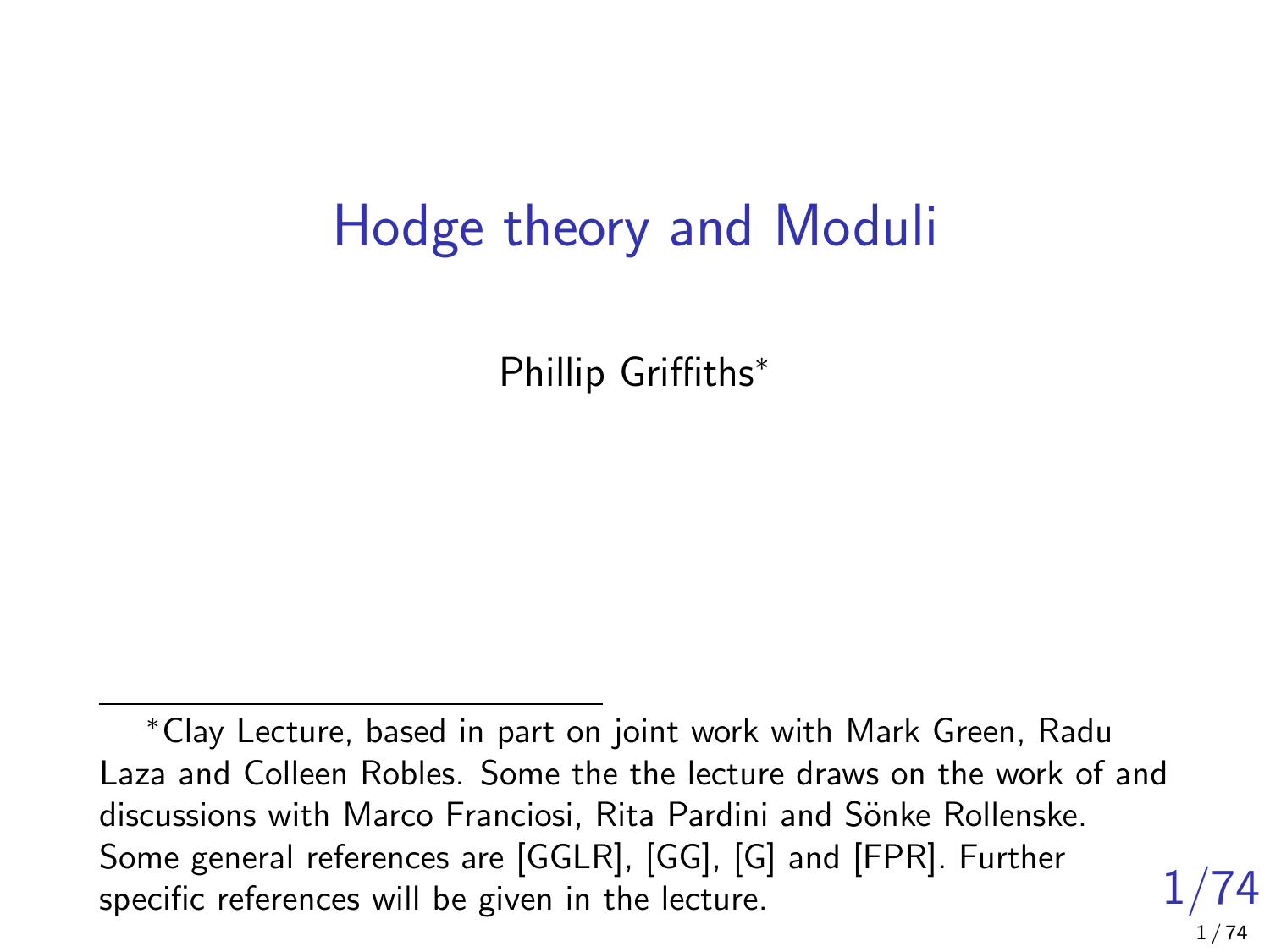### **Outline**

I. Introduction

II. Backgroup and general results

- A. Moduli theory
- B. Hodge theory
- C. Some general results
- III. I-surfaces

References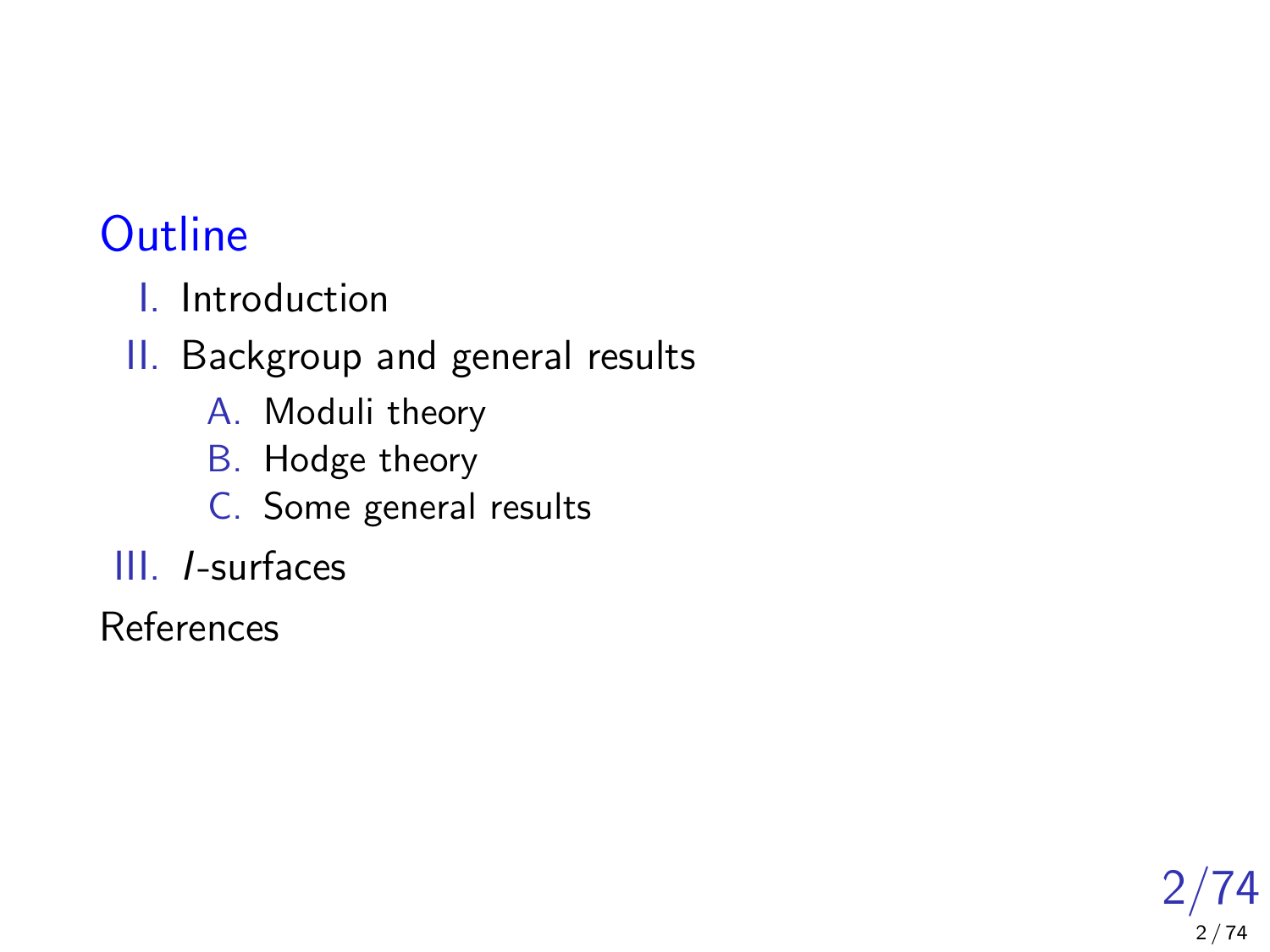# I. Introduction

- $\triangleright$  Moduli is a topic of central interest in algebraic geometry. The theory roughly organizes into three areas:
	- $\triangleright$  varieties X of general type  $(\kappa(X) = \dim X, K_X > 0);$
	- **In Calabi-Yau varieties**  $(\kappa(X) = 0, K_X = 0);$
	- $\blacktriangleright$  Fano varietes  $(\kappa(X) = -\infty, K_X < 0)$ .

This lecture is mainly concerned with the first type.

- $\blacktriangleright$  The techniques for studying moduli also roughly divide into three types:
	- $\blacktriangleright$  algebraic (birational geometry, singularity theory, geometric invariant theory (GIT), etc.);
	- $\blacktriangleright$  Hodge theoretic (topological and geometric);
	- → analytic  $(L^2$ - $\overline{\partial}$  techniques, construction and properties of special metrics).

3/74 The algebraic techniques are currently the dominant ones. The three methods also of course interact; e.g., complex analysis plays a central role in Hodge theory.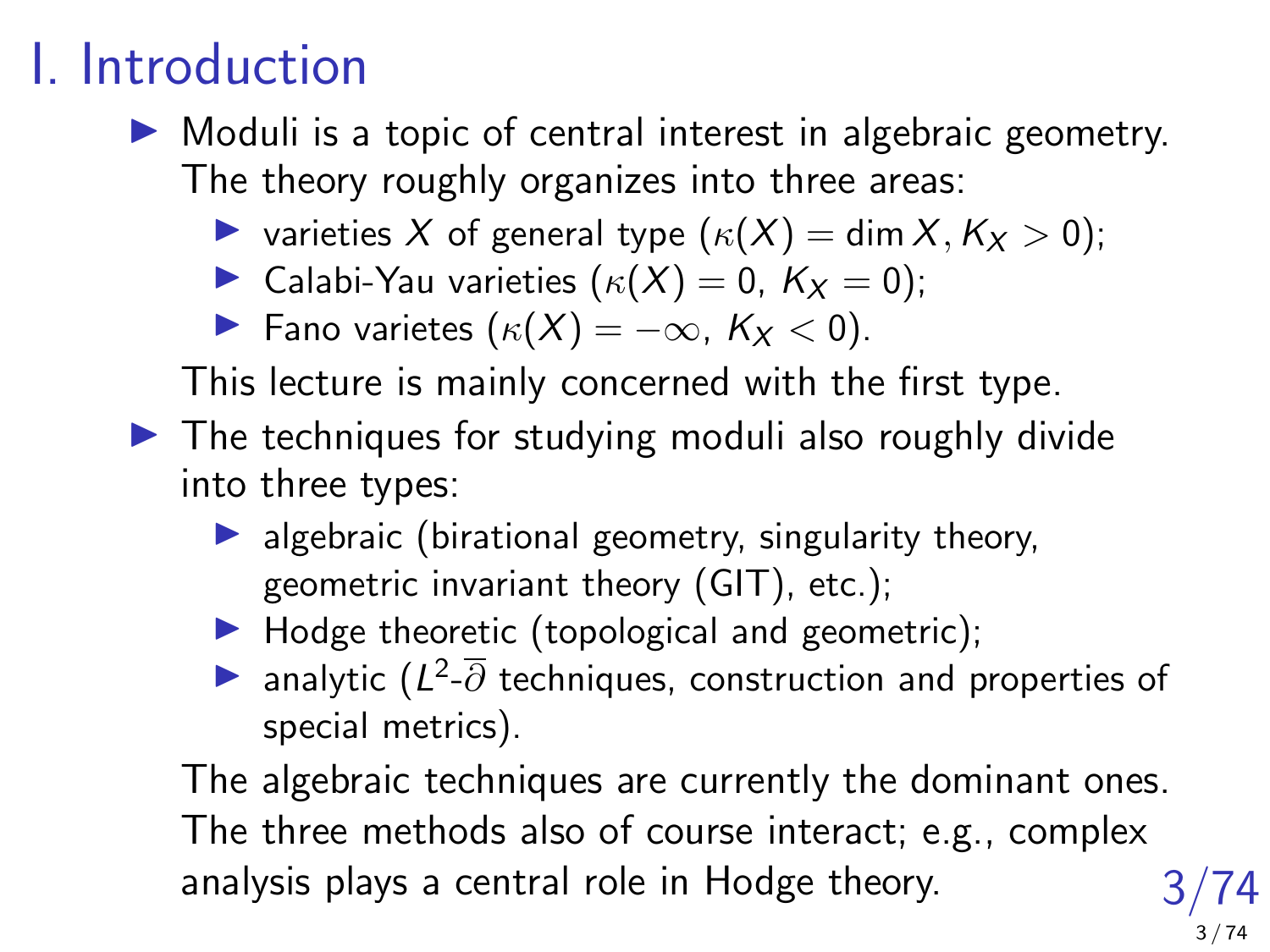- $\triangleright$  For varieties of general type, drawing on ideas from the minimal model program Kollár–Shepherd-Baron–Alexeev (KSBA) proved the existence of a moduli space M having a canonical completion, later proved to be projective (cf. [KSB], the survey paper [K] and the references cited therein).
- $\blacktriangleright$  For this talk the general motivating question is

What is the structure of  $\overline{M}$ ?

By structure, informally stated we mean the stratification of M where the strata correspond to varieties of the same deformation type (equisingular deformations). We also include the incidence relations among the strata. For surfaces where there is a classification, we include which surfaces in the classification occur in a stratum.

> 4/74 4 / 74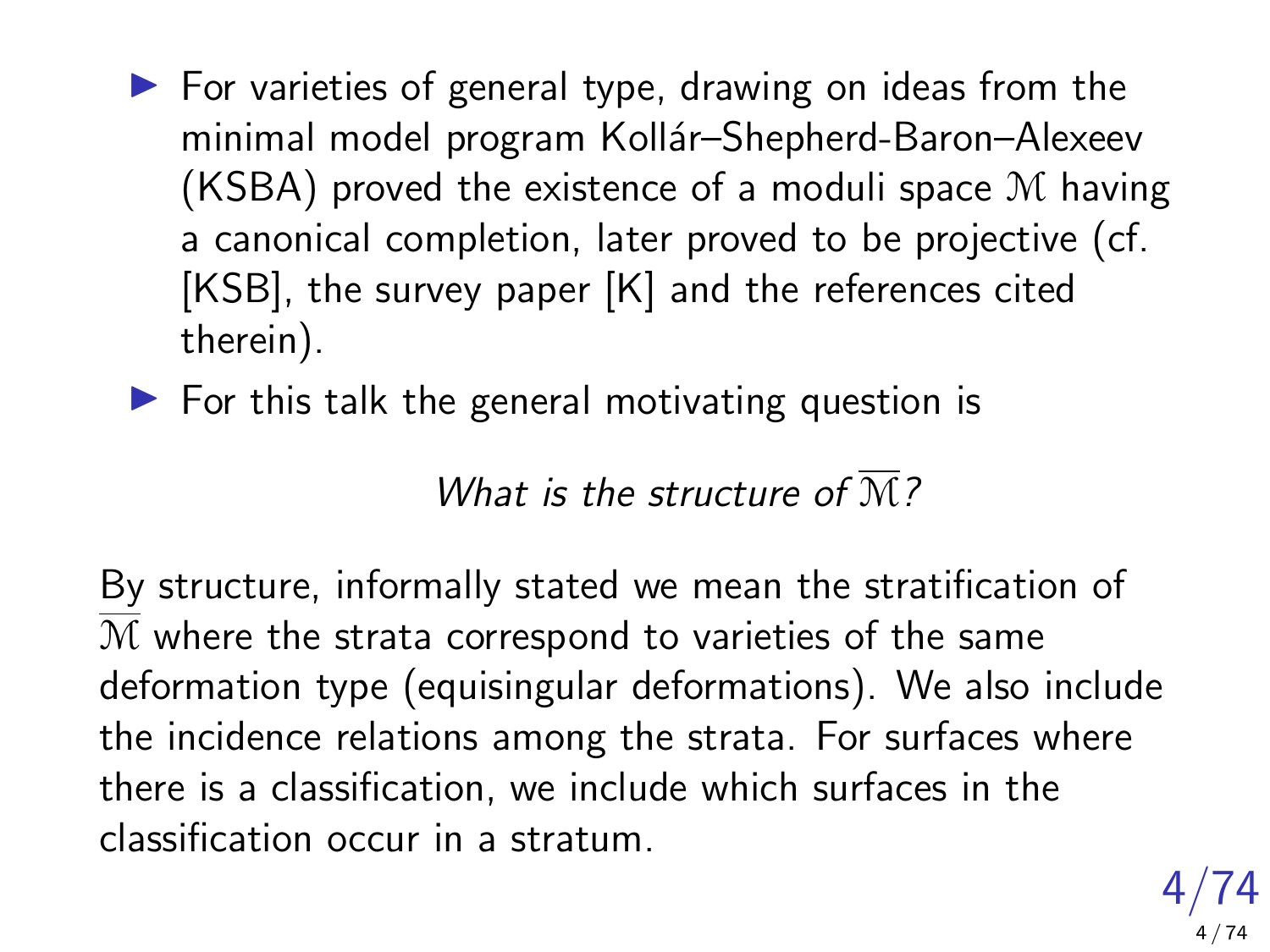The method we will discuss to study this question is to use Hodge theory. With notation to be more fully explained later, we denote by  $P$  the image of the period mapping  $\Phi:\mathcal{M}\rightarrow\Gamma\backslash D$  and by  $\overline{\mathcal{P}}$  the canonical completion of  $\mathcal{P}.\dagger$  To help understand the structure there are two basic types of subvarieties of  $\overline{P}$  and then there is the amalgam of these. The first type is the stratification associated to the boundary components given by limiting mixed Hodge structures  $(\,V,Q,W(N),F_{\mathrm{lim}})^{\ddagger}$  that occur when polarized Hodge structures degenerate.

<sup>†</sup>Notably, in the non-classical case  $\overline{P}$  is not a subset of a completion of  $\Gamma \backslash D$ ; it is a relative construction associated to period mapping.

‡The notations and terminology will be recalled below. For general background in Hodge theory we refer to Colleen Robles' lecture or to [GGLR] and [GG].

5/74

5 / 74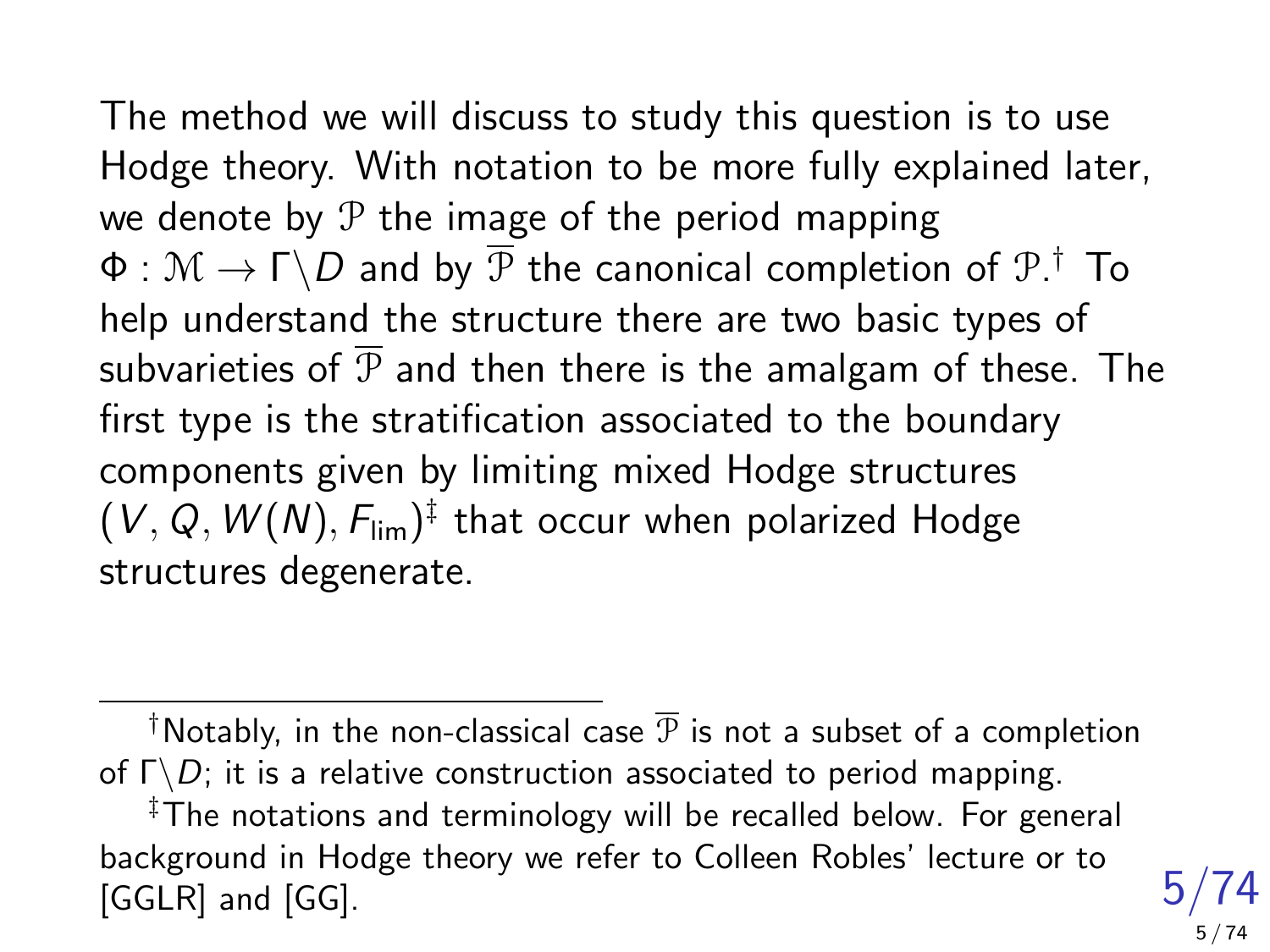Roughly speaking one thinks of going in  $P$  to the boundary of  $\Gamma \backslash D$ . In classical terms the period matrices are polynomials in log t with analytic coefficients, and we let  $t \to 0$ . Lie theory provides a classification of how this may happen [KR].

The other type of subvarieties of  $\overline{P}$  is that corresponding by the Mumford-Tate sub-domains  $D'\subset D.$  Associated to a polarized Hodge structure  $(V, Q, F)$  is the algebra  $T(F)$  of Hodge tensors in the tensor algebra of  $V$ , and  $D'$  is the orbit in D of  $T(F)$  under the Lie group associated to the subgroup  $G' \subset G$  preserving that algebra. Geometrically, for algebraic surfaces in first approximation one thinks of those  $X$ 's having additional Hodge classes in  $H^2(X)$ .

Our objective is use the structure of  $\overline{P}$  to help understand and organize the structure of  $\overline{M}$ . Perhaps the simplest illustration of this is given by the following

> $6/74$ 6 / 74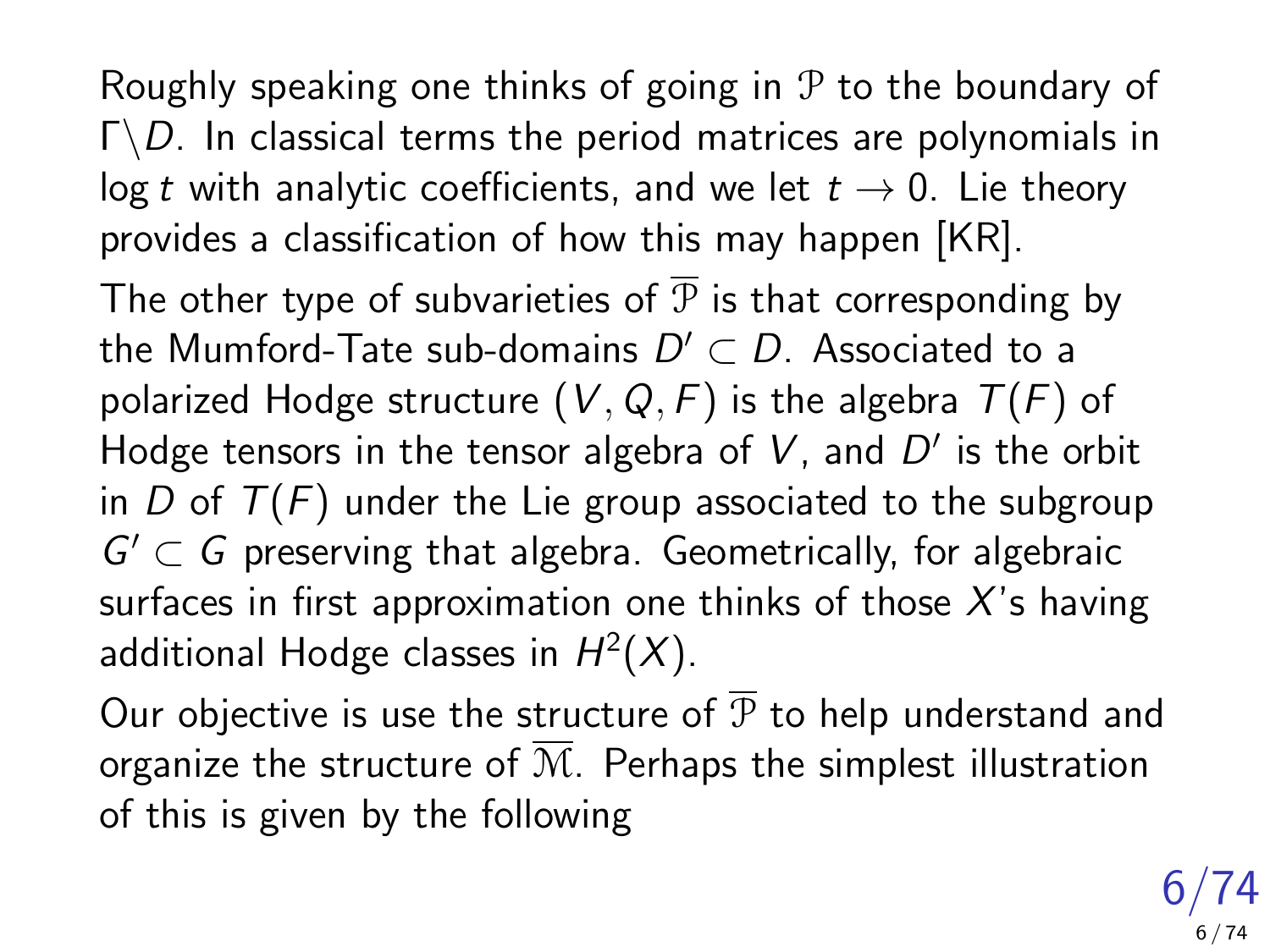**Model Example:** For algebraic curves the structure of  $\overline{\mathcal{M}}_{g}$  is a much studied and very beautiful subject. For the first case  $g = 2$  the picture of the stratification is



7/74 7 / 74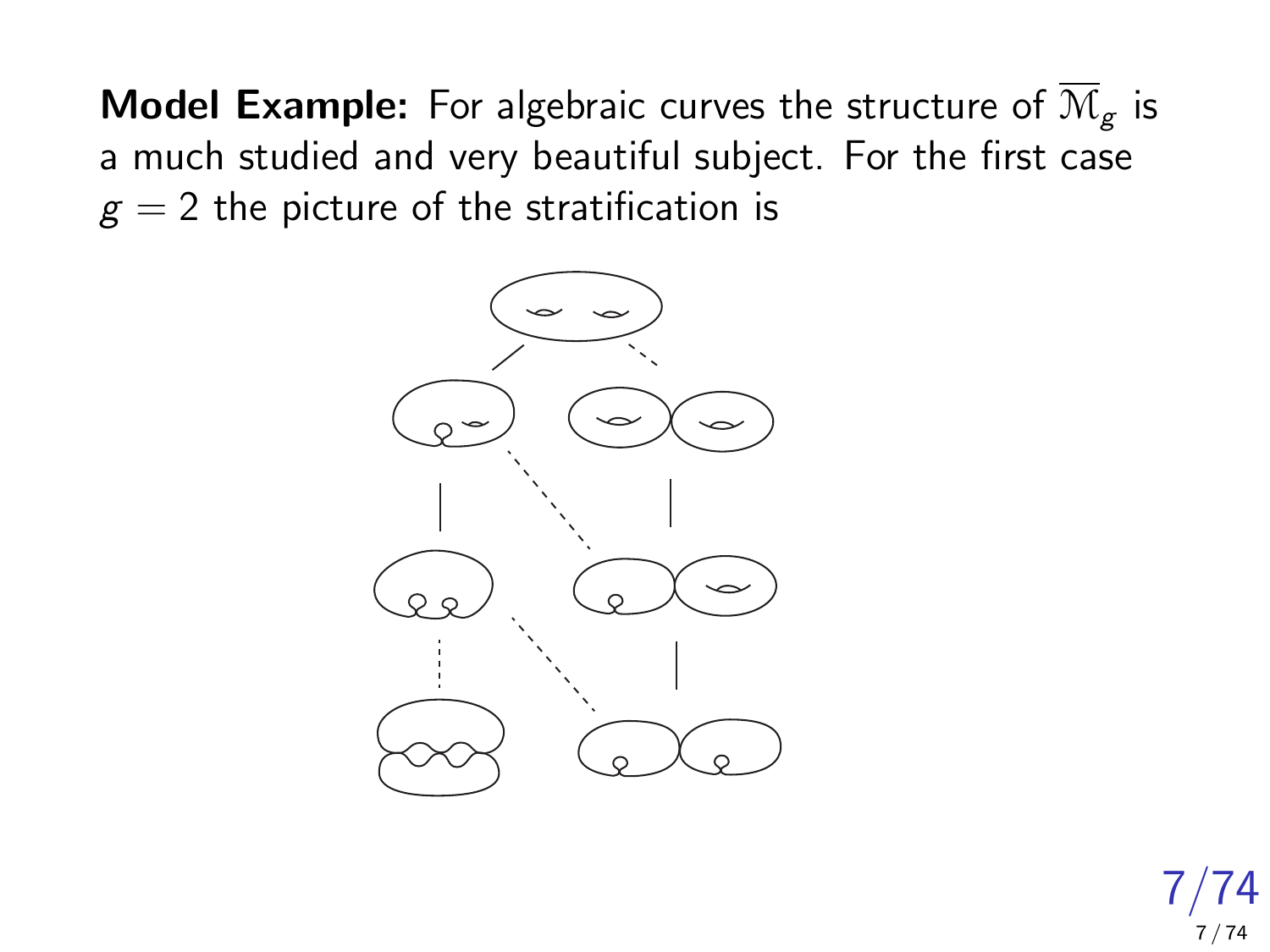The results we shall discuss about algebraic surfaces are of the following two types.

- 1. General results valid for any KSBA moduli space of general type surfaces.
- 2. Results about I surfaces, defined to be smooth surfaces  $X$ with  $q(X) = 0$ ,  $p_{\sigma}(X) = 2$  and  $K_X$  ample. Informally stated we shall see there are three results about the completed moduli space  $\mathcal{M}_I$ :
	- (a) for the part  $\overline{\mathcal{M}}^G_f$  of Gorenstein degenerations there is an analogous picture to the solid line part of the one above for  $g=2$  curves; the stratification of  $\overline{\mathcal{M}}^{\bm{\mathcal{G}}}$  is faithfully captured by the extended period mapping

$$
\overline{\Phi}:\overline{\mathcal{M}}^{\textsf{G}}\rightarrow\overline{\mathcal{P}};
$$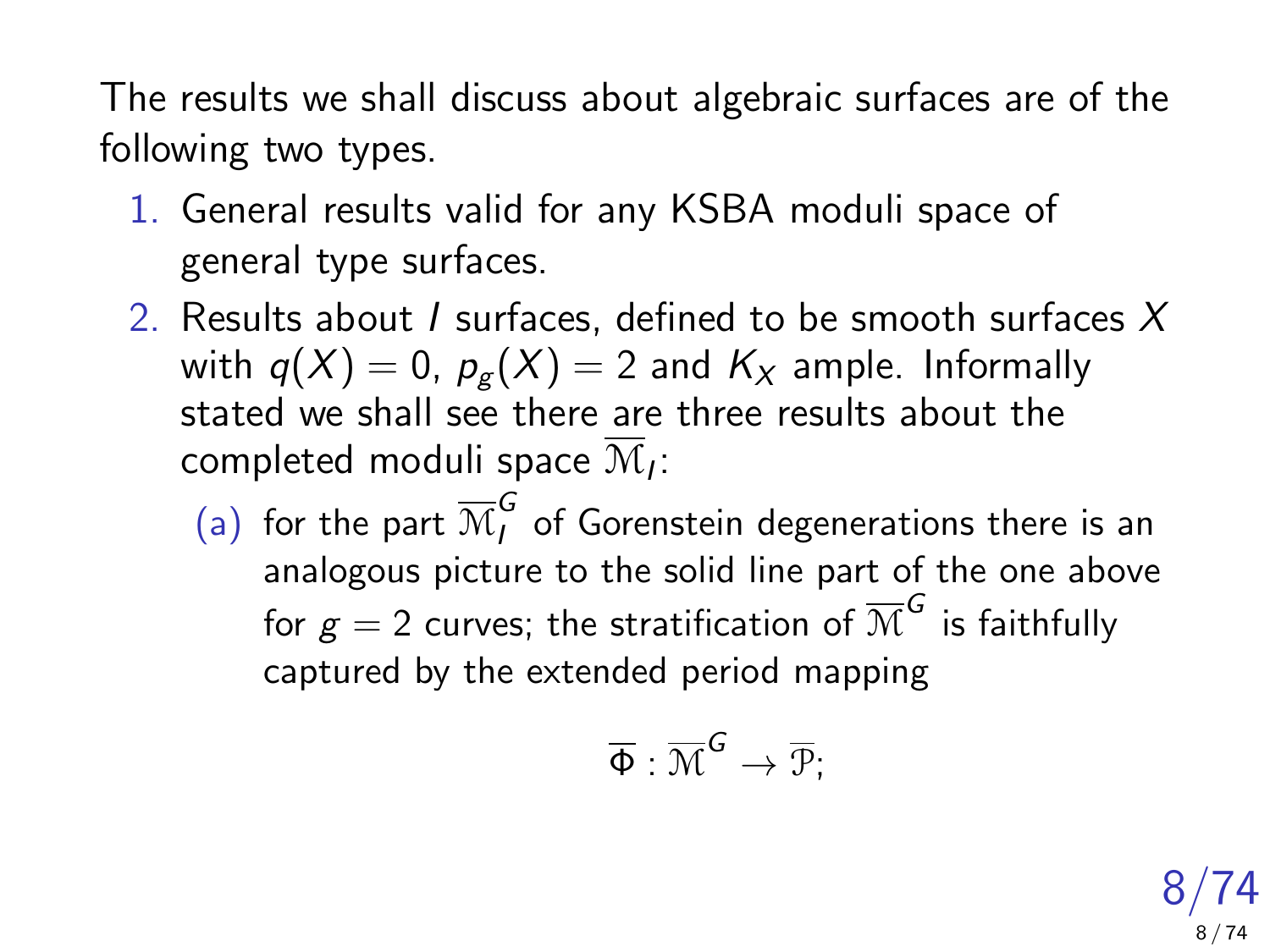- $(b)$  in a phenomenon not present in the curve case, Hodge theory provides a guide as to how to desingularize a general point of the boundary  $\overline{\mathcal{M}}^G_l\backslash \mathcal{M}_l;$
- (c) for the part  $\overline{\mathcal{M}}_{I}^{NG}$  of normal, non-Gorenstein degenerations these correspond to the dotted lines in the above figure and there are partial results, an interesting example, and a question/conjecture about what the general story might be.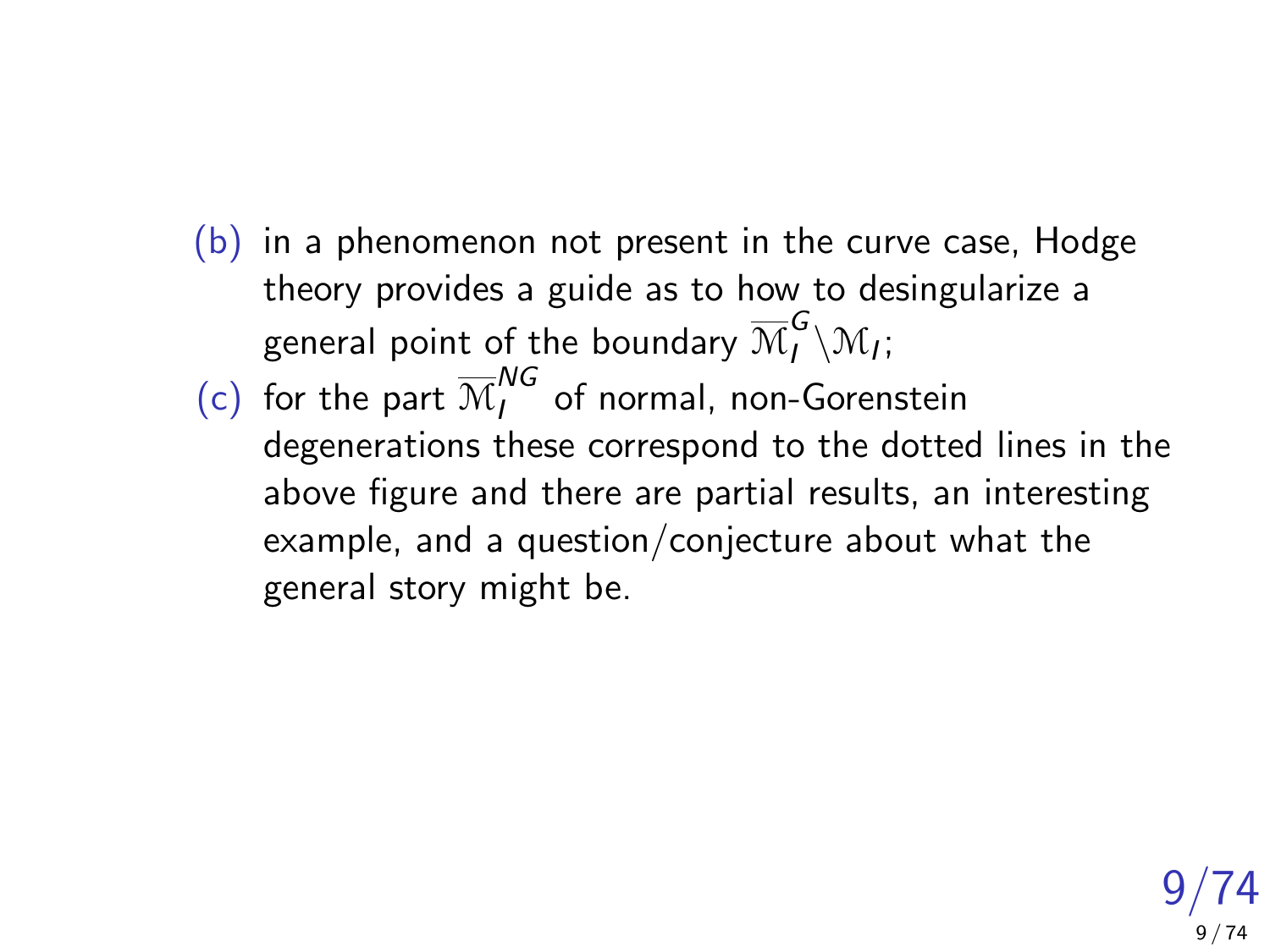## Summarizing:

- For curves,  $\overline{\mathcal{M}} = \overline{\mathcal{M}}_{g}$  is much studied and much is known about its rich structure.
- $\triangleright$  For dim  $X \geq 2$ , so far as I am aware only a few examples have been partially worked out (cf. [FPR], [H]). In this lecture we will use Hodge theory as a guide to help give some answers to the above question for what is in some sense the "first" general type surface one comes to (an analogue of  $g = 2$  curves).
- $\blacktriangleright$  An invariant of M is given by the period mapping

$$
\Phi: \mathcal{M} \to \mathcal{P} \subset \Gamma \backslash D.
$$

10/74 10 / 74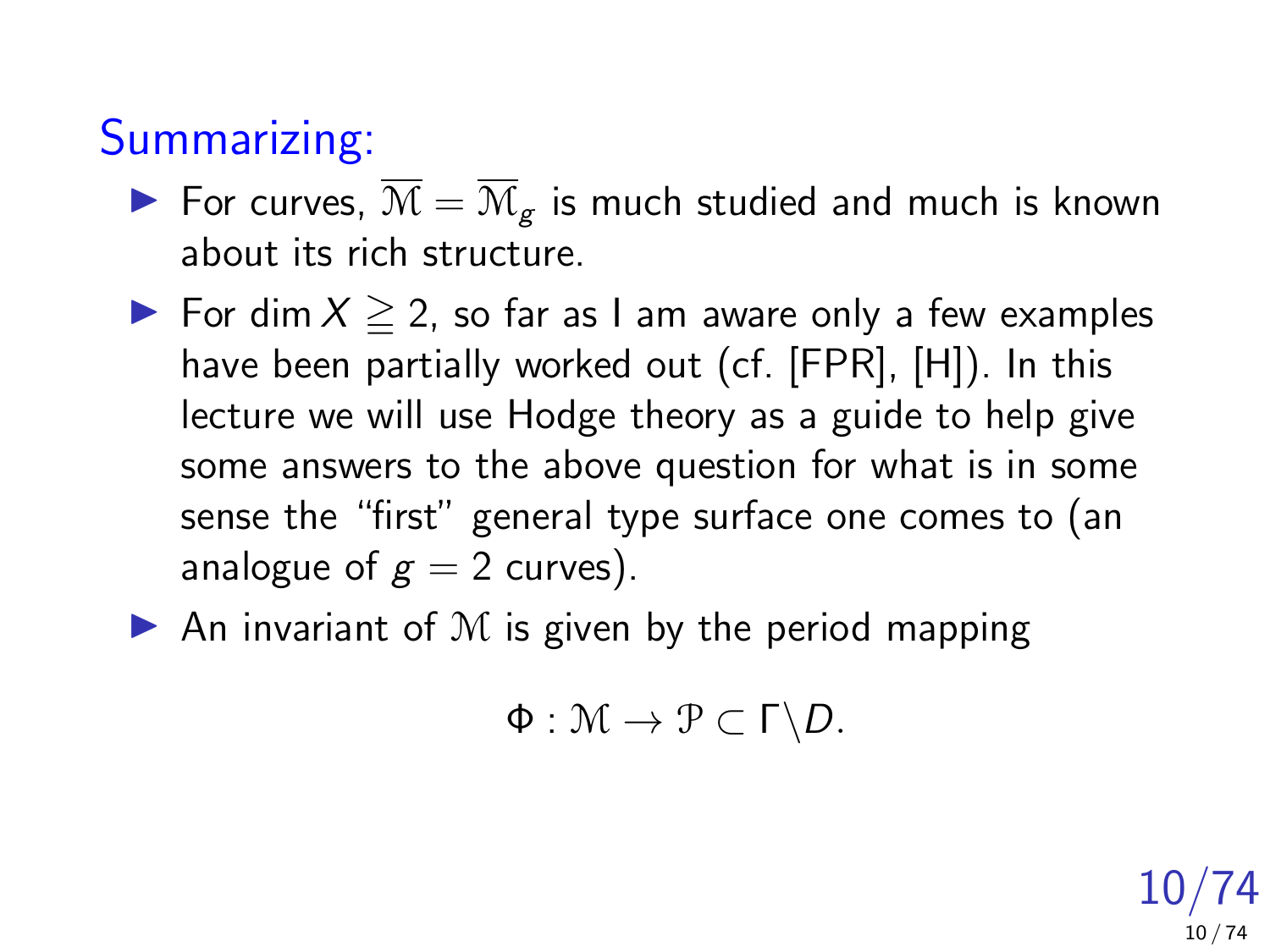Here, as discussed in Colleen Robles' talk, D is the period domain parametrizing polarized Hodge structures  $(V, Q, F)$  of a given weight and type,  $\Gamma$  is a discrete subgruop of Aut( $V_{\mathbb{Z}}$ , G) that contains the monodromy group (discussed further below).§

 $\blacktriangleright$  There is a Hodge-theoretically constructed canonical completion  $\overline{P}$  of  $P$  and an extension

$$
\overline{\Phi}:\overline{\mathcal{M}}\to\overline{\mathcal{P}}
$$

of the period mapping. Our general objective is to use the known structure of  $\overline{P}$  together with general algebro-geometric methods to infer properties of  $\overline{M}$ .

 $\S$ It has recently been proved in [BBT] that when  $\mathsf \Gamma$  is arithmetic  $\mathcal P$  is an algebraic variety over which the augmented Hodge line bundle  $\Lambda \rightarrow \mathcal{P}$ is ample.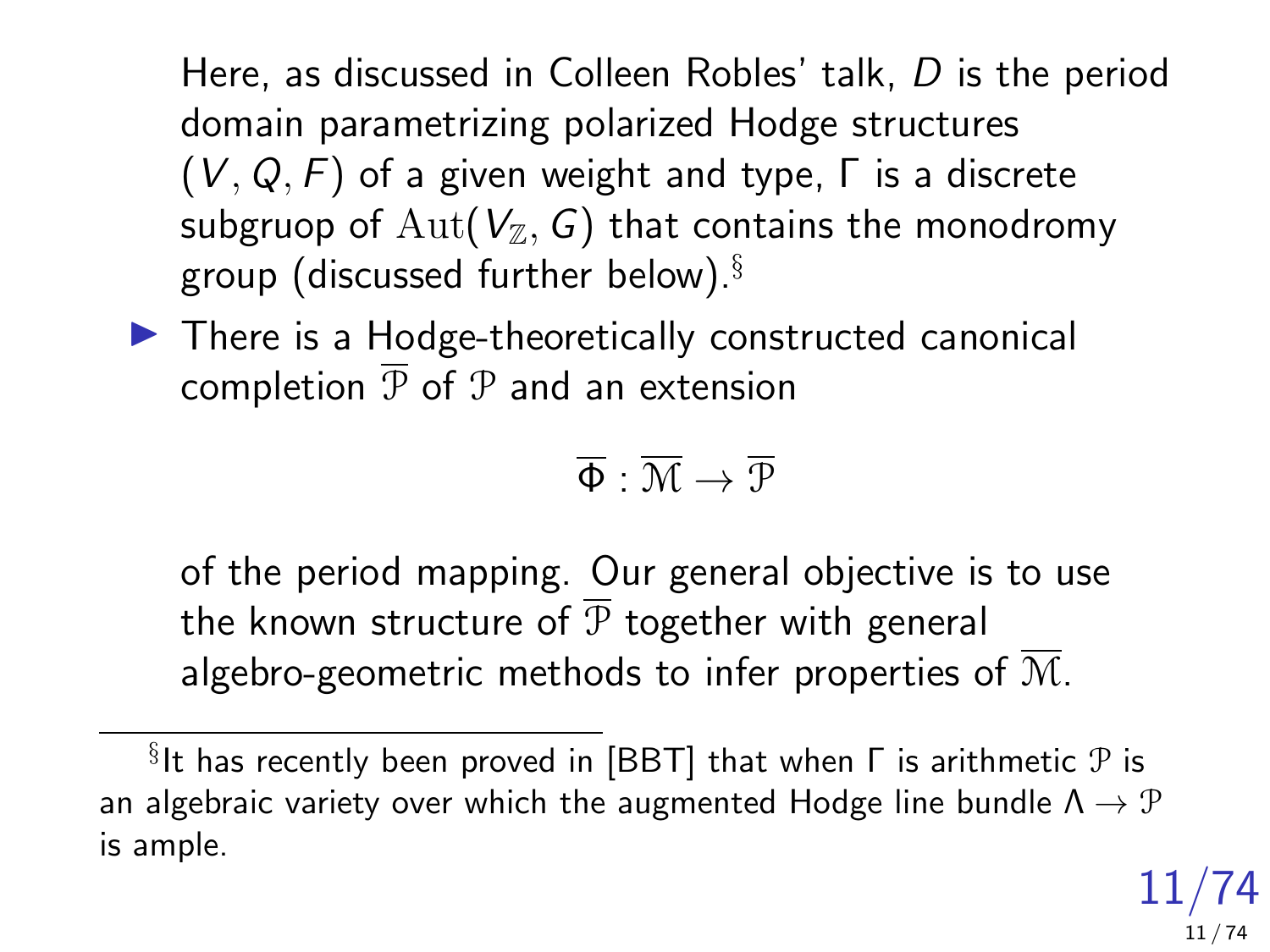# II. Background and general results

### A. Moduli theory (informal account)

- $\triangleright$  We will consider moduli spaces M whose points correspond to (equivalence classes of) varieties  $X$  that have the property
	- $\triangleright$  X is smooth or has canonical singularities;
	- $K_X$  is ample.

The first condition means that the Weil canonical divisor class  $K_x$  is a line bundle and that for a minimal disingularization  $X \to X$  we have  $f^*K_X = K_{\widetilde{X}}$ .

- $\blacktriangleright$  For this talk there are two main points:
	- (i) the canonical completion  $\overline{M}$  exists (we will recall its definition);
	- 12/74 (ii) in the case when dim  $X = 1, 2$  there is a classification of the singularities of the curves and surfaces corresponding to points of  $\partial M = \overline{M} \backslash M$ .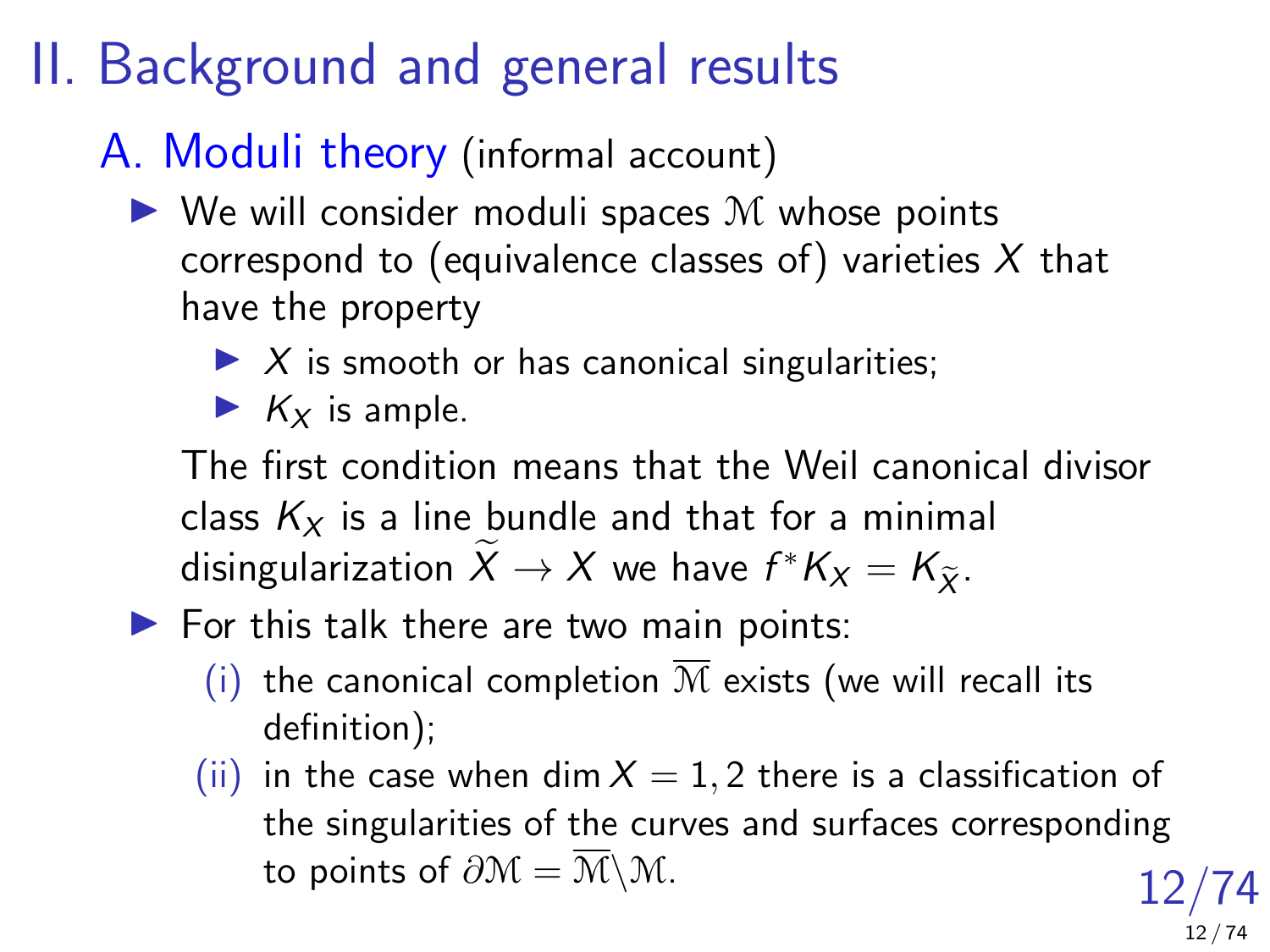For (i) we use the valuative criterion: Given a family

$$
\mathfrak{X}^* \xrightarrow{\pi} \Delta^*
$$

of smooth general type varieties  $X_t = \pi^{-1}(t)$ , possibly after a base change we want to define a unique limit lim $_{t\rightarrow 0} X_t = X_0$ . The conditions are

(a)  $mK_{X_0}$  should be a line bundle for some  $m$ ;

(b)  $X_0$  has semi-log-canonical (slc) singularities;

(c)  $K_{X_0}$  is ample.

Condition (b) is local along  $X_0$ ; (c) is global. To explain (b) we consider a minimal completion

$$
\begin{array}{ccccc}\n\chi^* & \subset & \chi \\
\downarrow & & \downarrow \pi \\
\Delta^* & \subset & \Delta.\n\end{array}
$$

13/74 13 / 74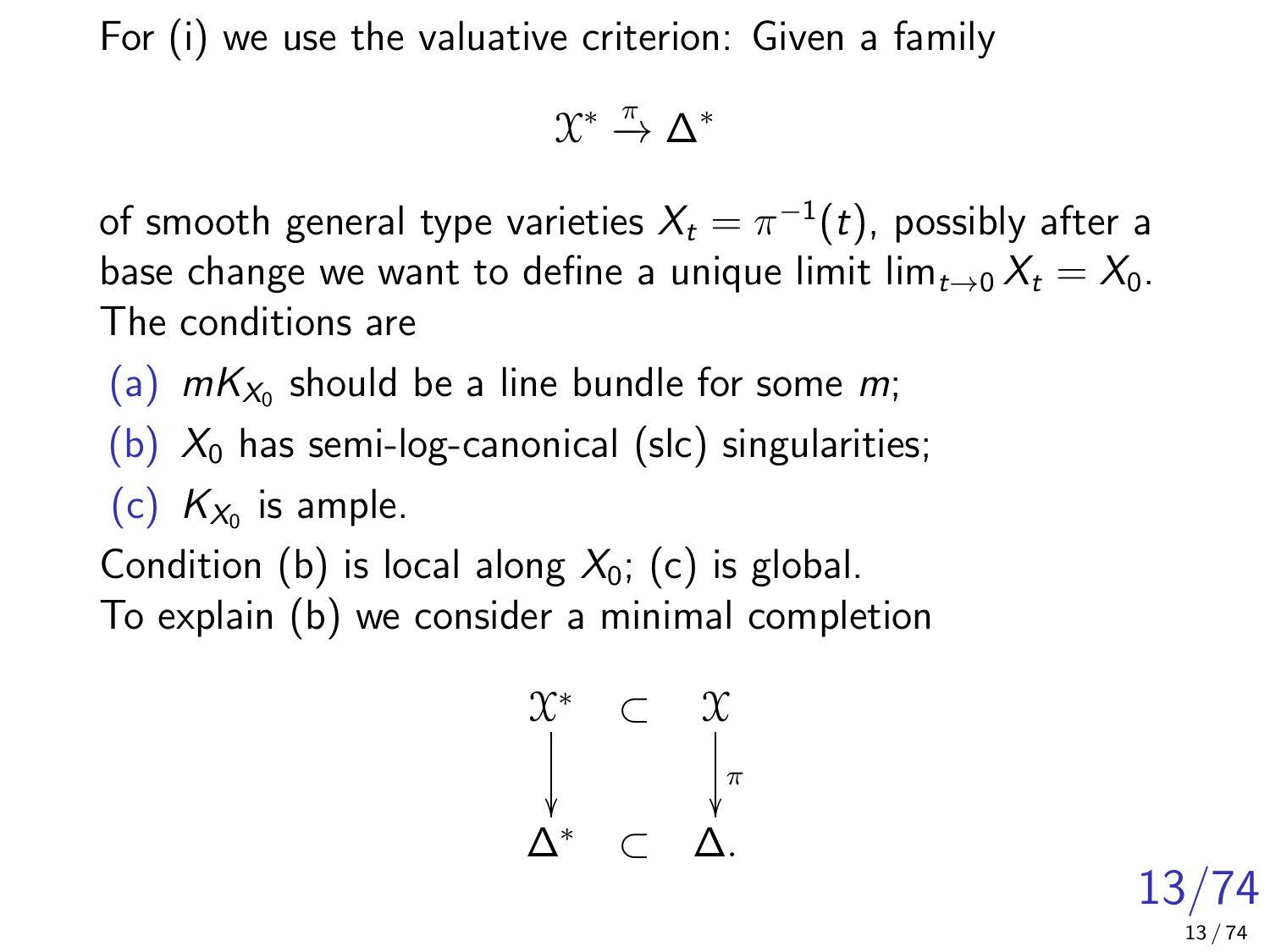Then in  $1<sup>st</sup>$  approximation (b) means that

 $X$  should have canonical singularities.

Varieties  $X_0$  with these properties are said to be stable there are a number of highly non-trivial technical issues required to properly formulate much less prove this result. For a discussion of these we refer to [K], [H] and the references cited there.

 $\blacktriangleright$  The second point is that for curves and surfaces the singularities of a stable  $X_0$  have been classified.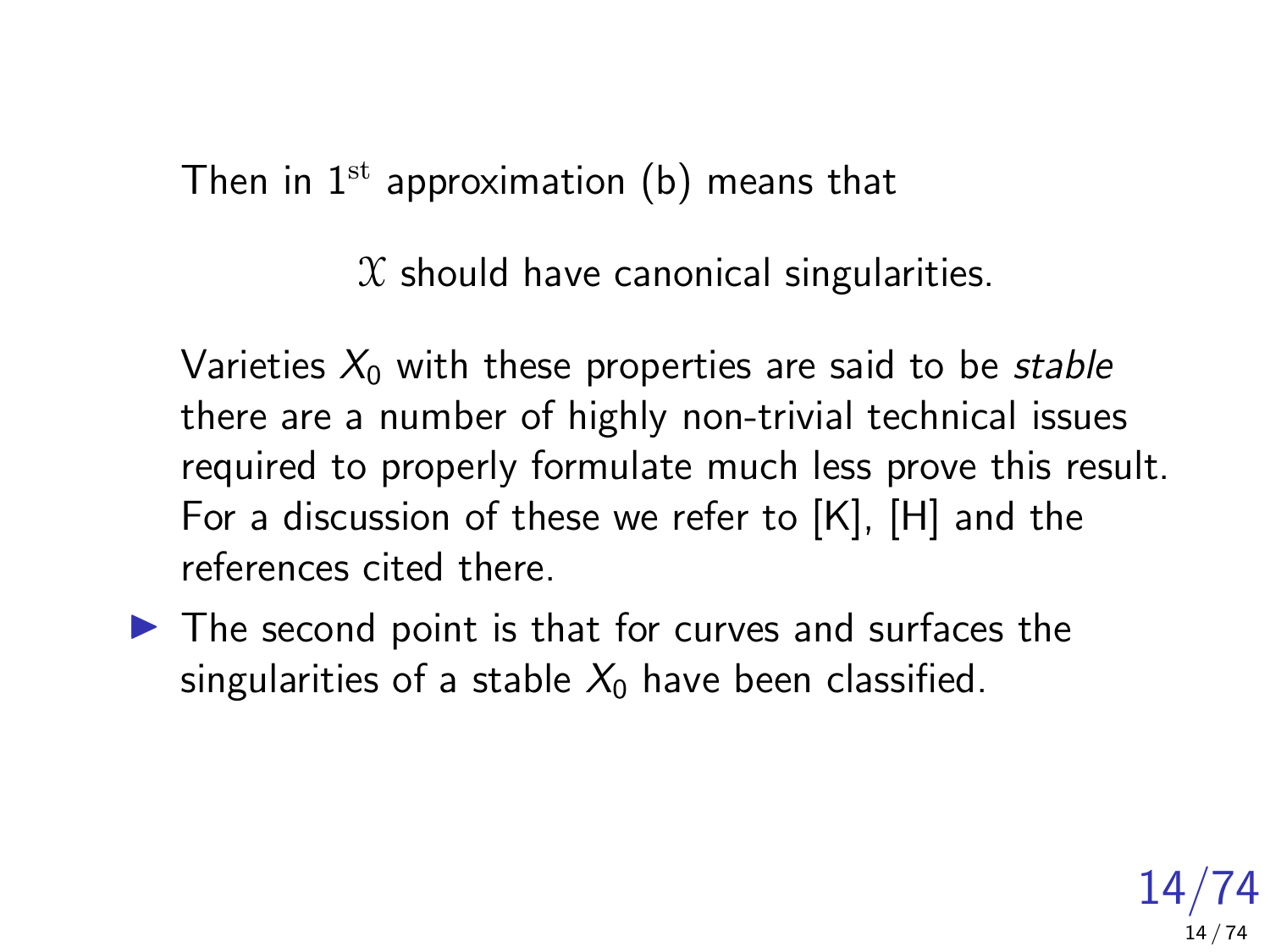For simplicity of notation we shall simply use X instead of  $X_0$ . For curves, the singularities of  $X$  consist of nodes. For surfaces it will be convenient to use a rough organization of the singularity type given by the table

|         | normal singularities   non-normal singularities |
|---------|-------------------------------------------------|
| $K_{x}$ | NG                                              |

where G stands for Gorenstein and NG stands for non-Gorenstein.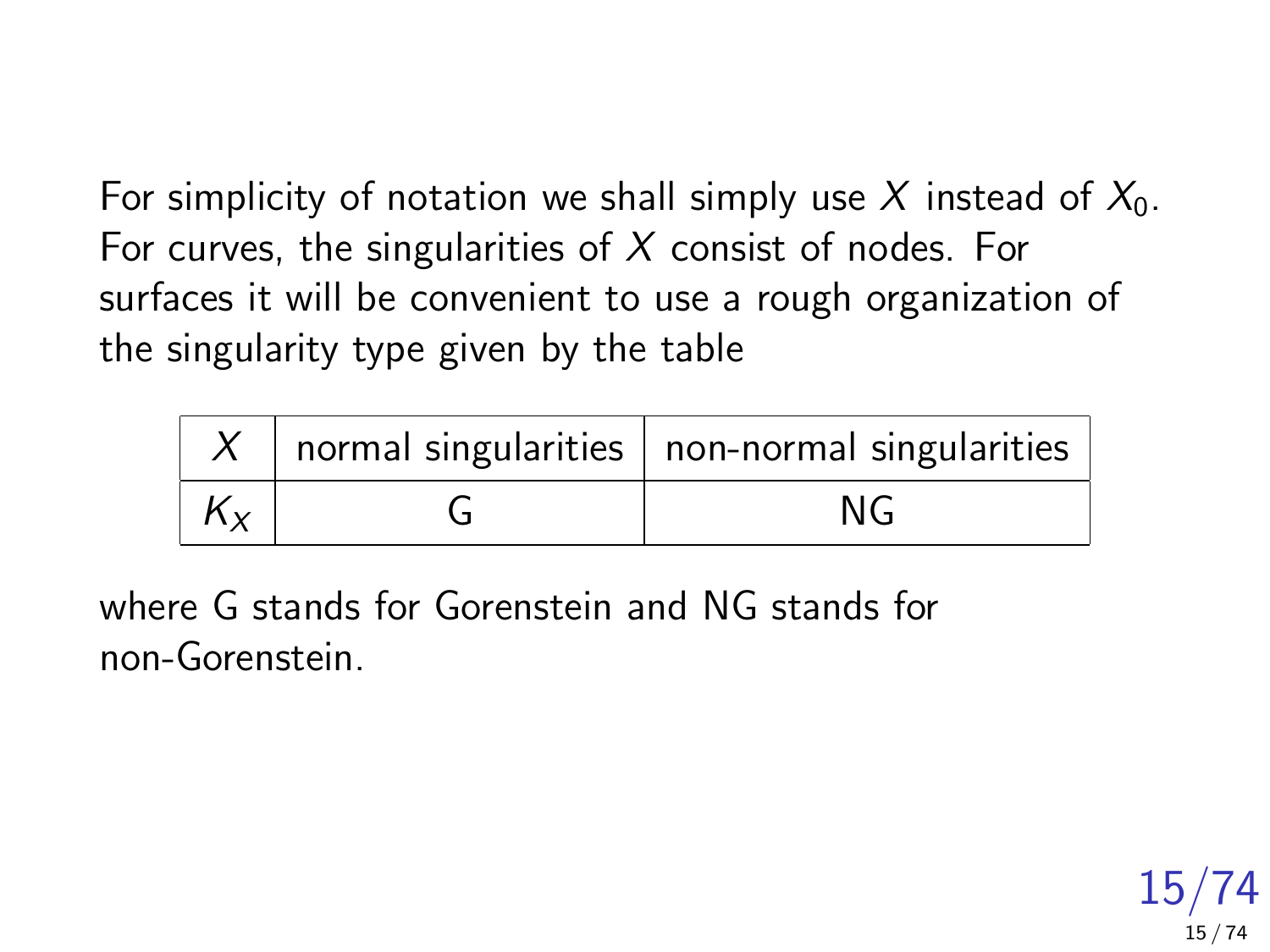In the  $K_X$ -NG spot, by definition there is smallest integer, the index  $m \ge 2$  of X, such that  $mK_X$  is a line bundle.<sup>¶</sup> The entries in the first row mean that the singularities of  $X$  could be isolated (i.e., points), or could occur along curves. In the  $K_X$ -G spot,  $K_X = \omega_X$  is the dualizing sheaf and is a line bundle.

In this talk we shall be particularly interested in the case when X has normal singularities; we shall denote by  $(X, p)$  the pair given by a stable surface  $X$  and a normal (and hence isolated) singular point  $p$ . Then the classification breaks into 2-types.

<sup>16/74</sup> ¶A significant issue is to give a good bound on the index. Here we refer to [RU] for interesting recent work.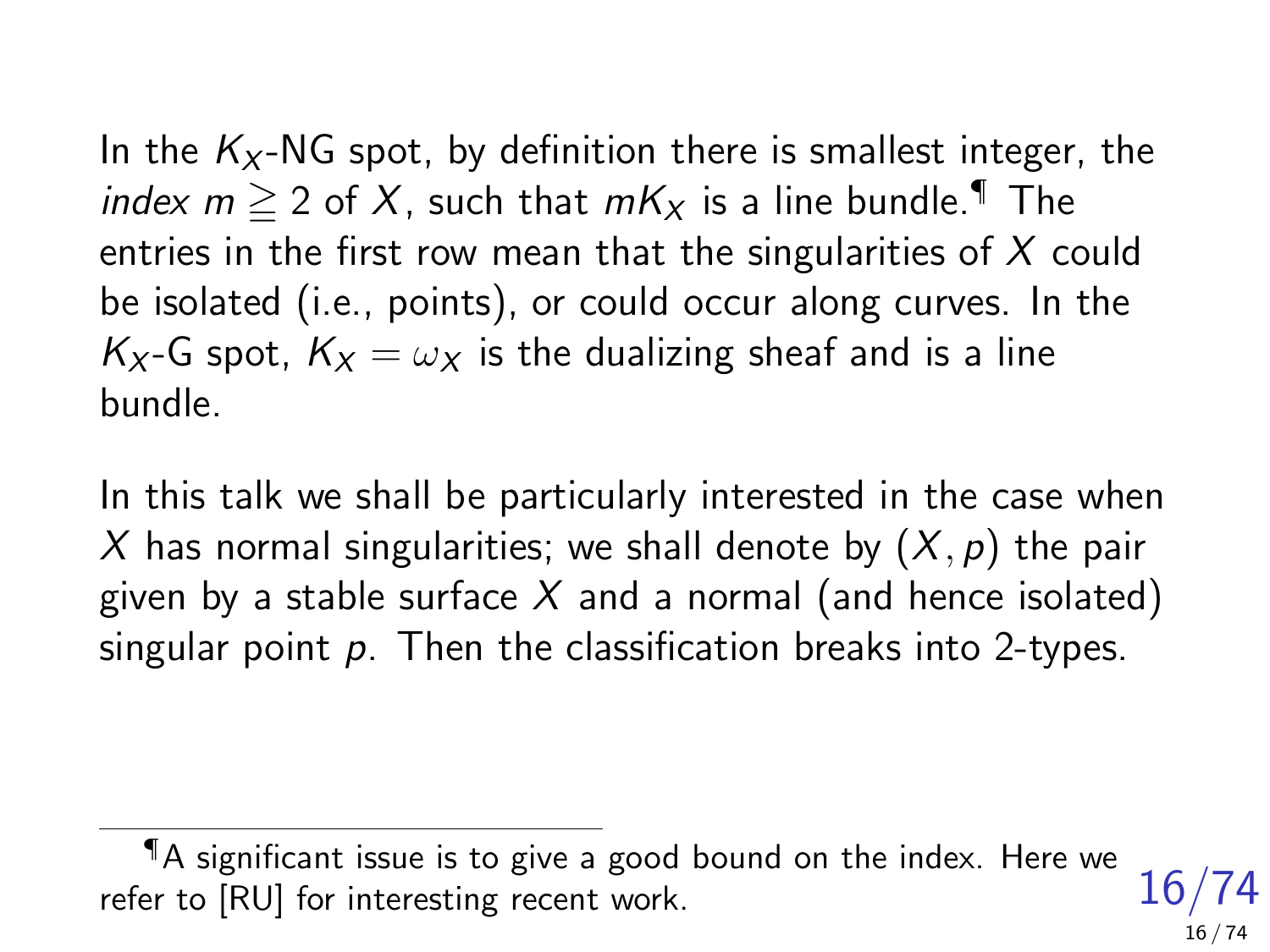$K_{X}$ -G: These include the *canonical singularities*, concerning which there is a rich and vast literature (e.g., Chapter 4 in [R]). They are also referred to as Du Val or ADE singularities and are locally analytically equivalent to isolated hypersurface singularities  $f(x_1, x_2, x_3) = 0$  in  $\mathcal{U} \subset \mathbb{C}^3$ . For example,  $A_n$  is given by

$$
x_1^2 + x_2^2 + x_3^{n+1} = 0.
$$

For  $n = 1$  there is the standard resolution  $(X, C) \rightarrow (X, p)$ where  $\widetilde{C}\cong \mathbb{P}^1$  is a  $-2$  curve (i.e.,  $\widetilde{C}^2=-2$ ). In general the  $\widetilde{C}$ is a configuration of  $-2$  rational curves corresponding to the nodes in a Dynkin diagram.

17/74 The remaining singularities are the simple elliptic singularities and the cusps. An important non-trivial constraint in the moduli theory of surfaces considered in this talk is that the isolated singularities (normal case) should be smoothable. For simple elliptic singularities this means that the degree  $d = -\widetilde{C}^2$  should satisfy  $1 \leq d \leq 9$ .

17 / 74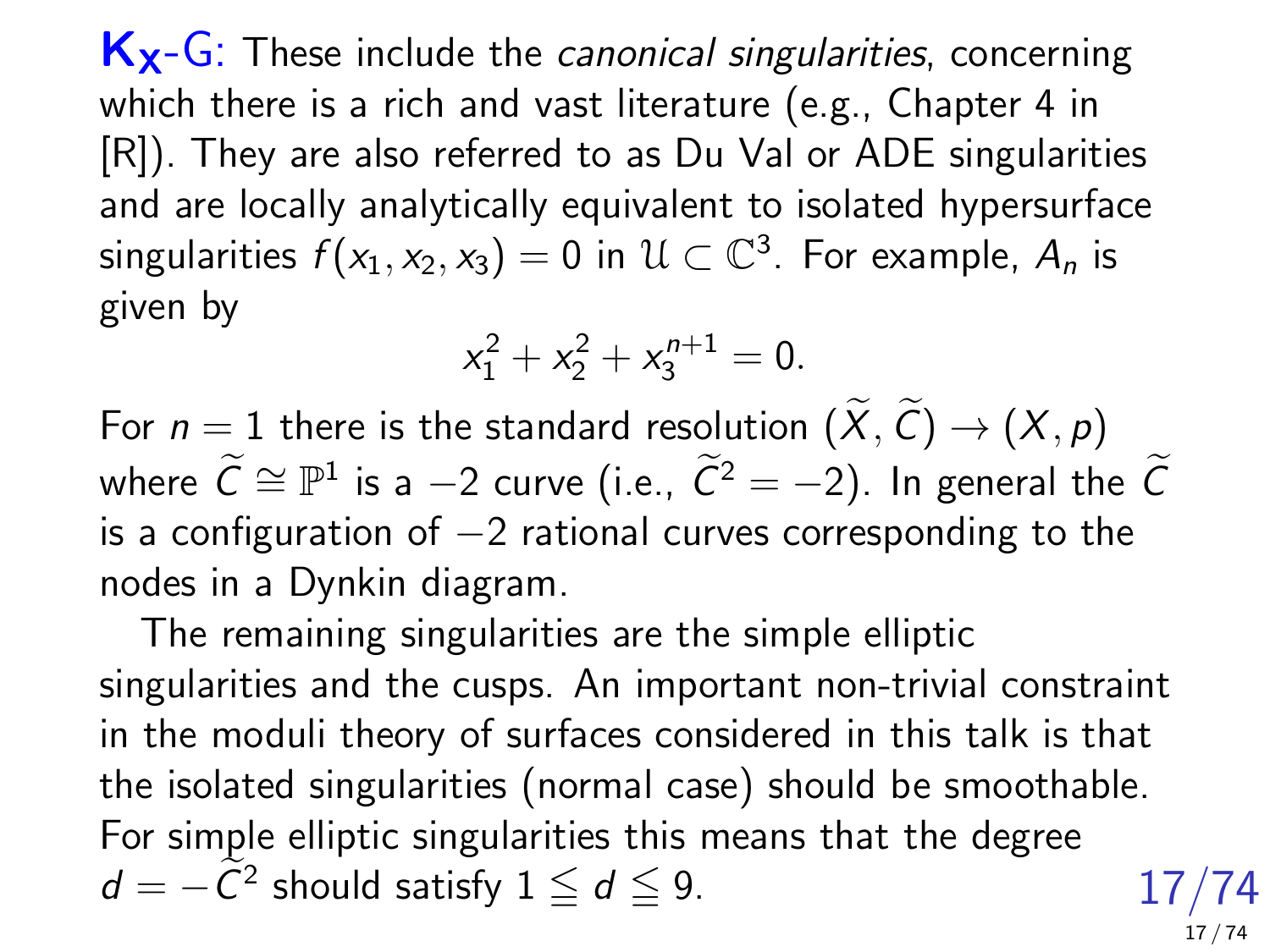For the next type we shall use the singularity theorists' notation

$$
\frac{1}{n}(1,r), \quad \gcd(n,r)=1
$$

for the quotient  $\mathbb{C}^2/\left(\begin{smallmatrix} \zeta & 0 \ 0 & \zeta' \end{smallmatrix}\right)$  $\frac{\zeta}{0}\frac{0}{\zeta'}$  where  $\zeta=e^{2\pi i/n}$  is a primitive  $n^{\rm th}$ root of unity.

 $K_X-NG$ : These are required to be  $\mathbb O$ -Gorenstein smoothable, meaning that there should be a local smoothing whose relative dualizing sheaf is Q-Cartier (cf. [H]). Then there are two types of such singularities: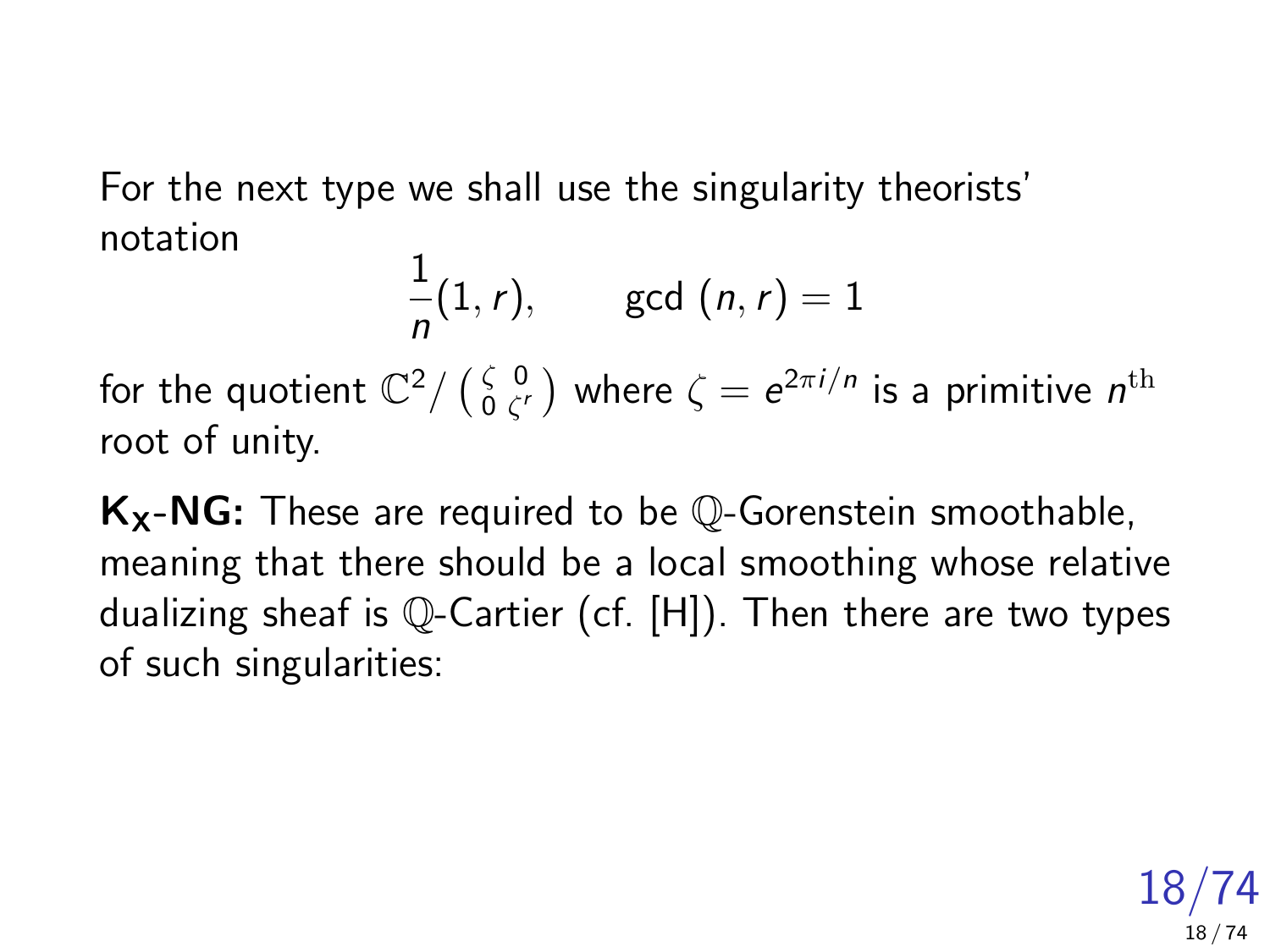- (i) the  $\frac{1}{dn^2}(1, dna 1)$  singularities; for  $d = 1$  these are called Wahl singularities. Again for these there is an extensive literature (cf. [H] and the references cited therein);
- (ii) the  $\mathbb{Z}_2$ -quotients of simple elliptic or cusp singularities (cf.  $(3.24)(c)$  in [K]).

The non-isolated KSBA singularities are given by pairs  $(X, C)$ where C is a (possibly reducible) double curve having isolated pinch points and nodes. Typically there is a resolution

$$
(\widetilde{X},\widetilde{C})\to (X,C)
$$

where  $\widetilde{X}$  is smooth,  $\widetilde{C} \subset \widetilde{X}$  is a possibly reducible nodal curve with an involution

$$
\tau:\widetilde{C}\to\widetilde{C},
$$

19/74 and  $(X, C)$  is the quotient of  $(\widetilde{X}, \widetilde{C})$  by the involution  $\tau$  where we identify  $p \in \widetilde{C}$  with  $\tau(p) \in \widetilde{C}$ .

19 / 74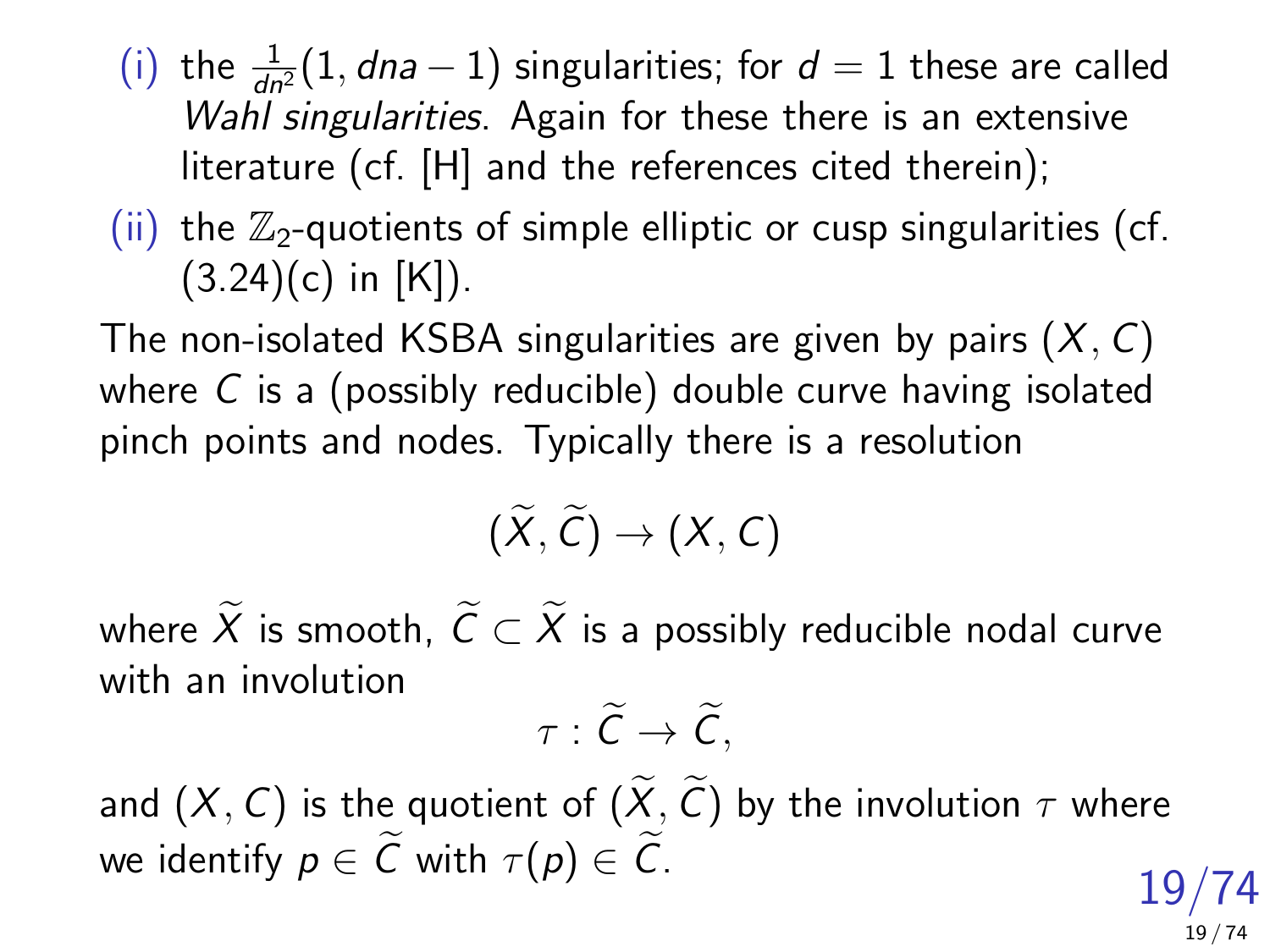A particularly interesting example of this is due to Liu-Rollenske [LR]. Here  $\widetilde{X}$  will be a blow up of  $\mathbb{P}^2$ , and the initial picture is



where we identify  ${\mathcal L}_1$  and  ${\mathcal L}_2$  by  $\sqrt{ }$  $\int$  $\mathcal{L}$  $12 \leftrightarrow 21$  $13 \leftrightarrow 24$  $14 \leftrightarrow 23$  $\mathcal{L}$  $\mathcal{L}$  $\int$ and similarly for  $L_3$  and  $L_4$ .

> 20/74 20 / 74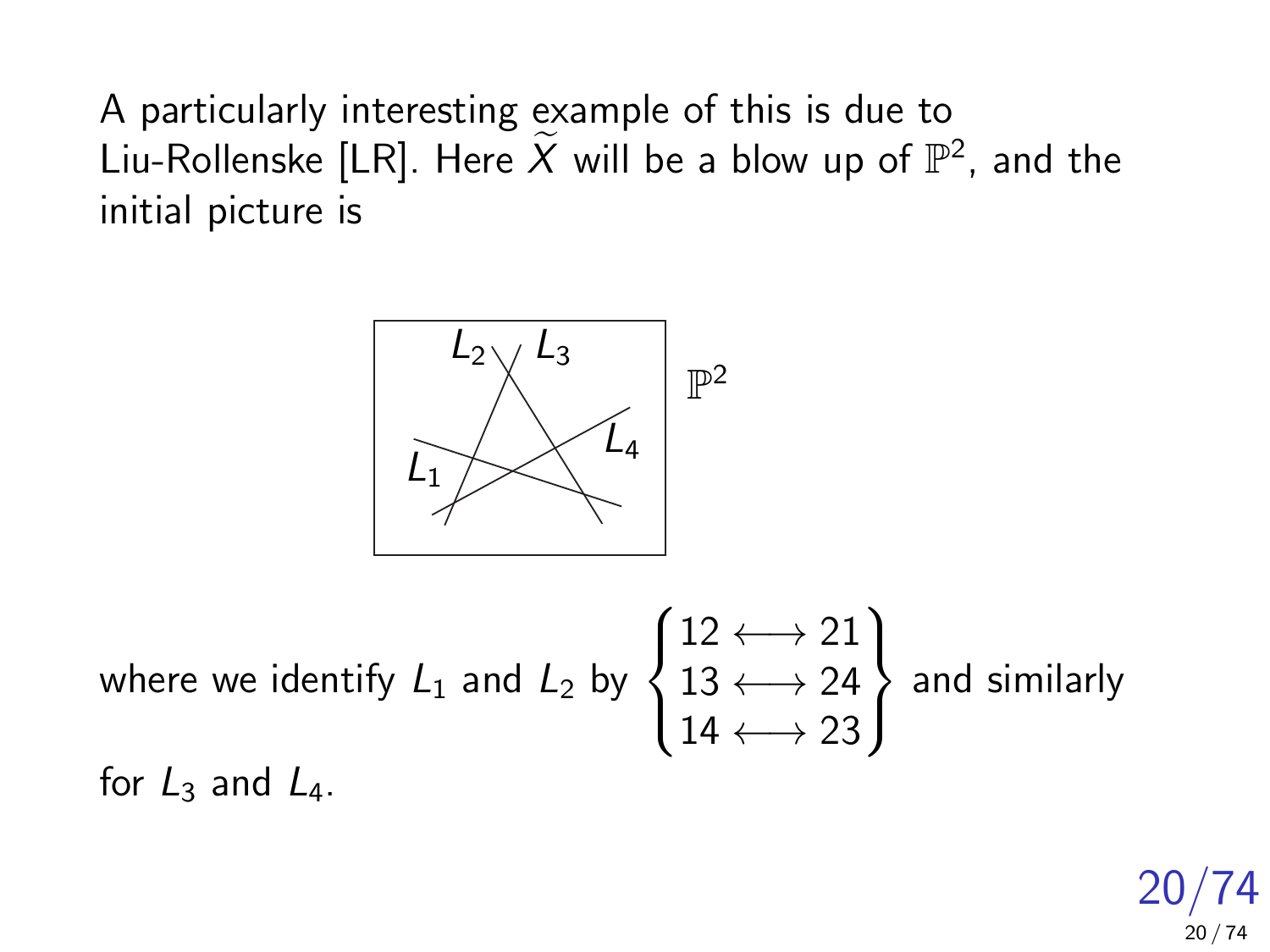To define  $\tau$  we must blow up the intersection points  $L_i \cap L_j$ 



The choice of  $\tau$  is drawn in. Dotted lines are exceptional divisors  $E_{ii}$ . Here  $\widetilde{C}$  is a reducible nodal curve. The surface X is an example of Kollár's gluing construction.

> 21/74 21 / 74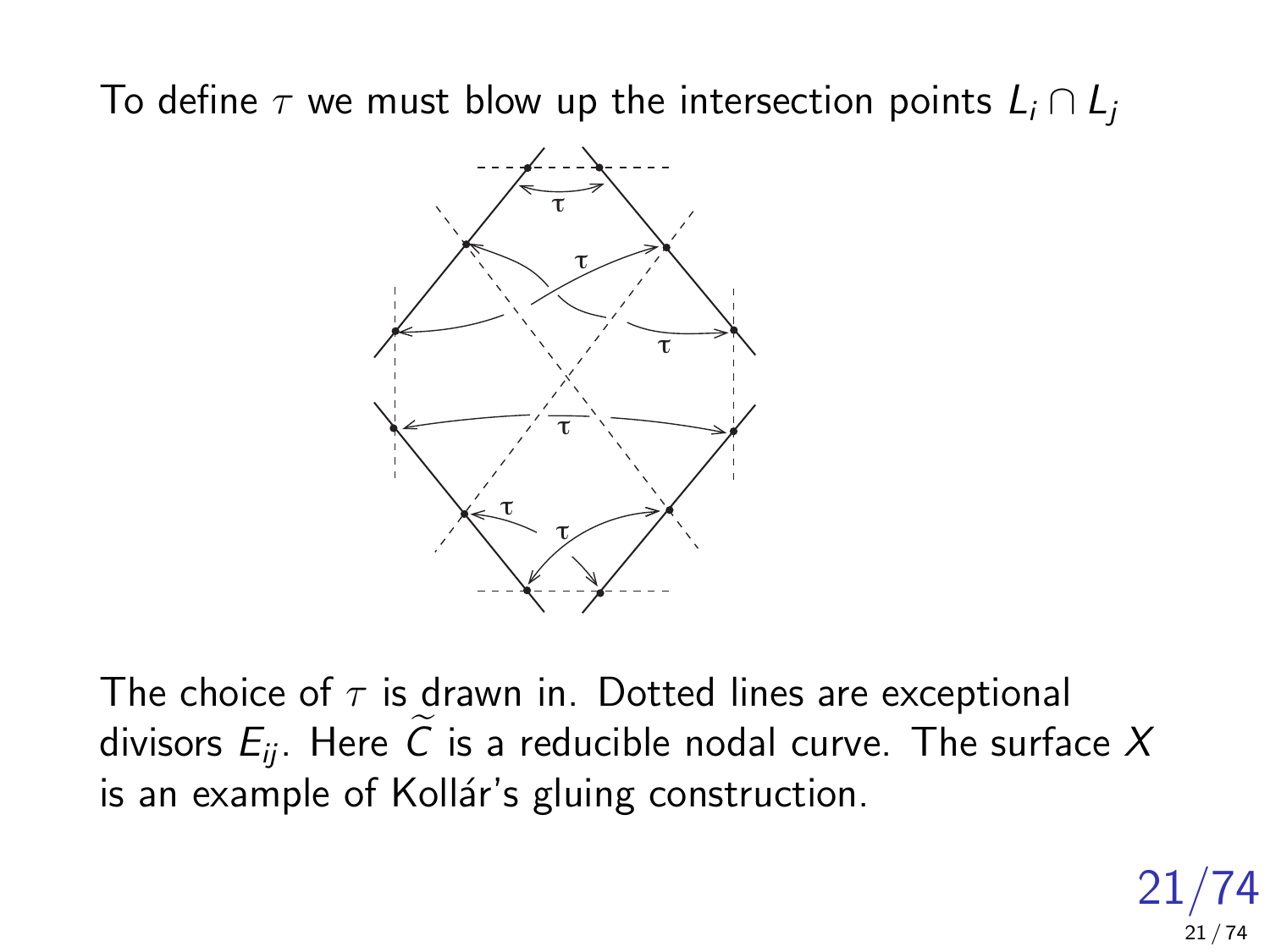- $\blacktriangleright$  Finally we shall be particularly interested in two subvarieties of M:
	- ▶  $M_f \subset \overline{M}$ , defined to be the points corresponding to surfaces that have a smoothing with finite monodromy;  $\blacktriangleright \overline{\mathcal{M}}^{\mathsf{G}} \subset \overline{\mathcal{M}}$ , defined to be the points corresponding to surfaces  $X$  whose singularities are Gorenstein. In this case  $K_X = \omega_X$  is a line bundle, and duality and Riemann-Roch hold as if X were smooth.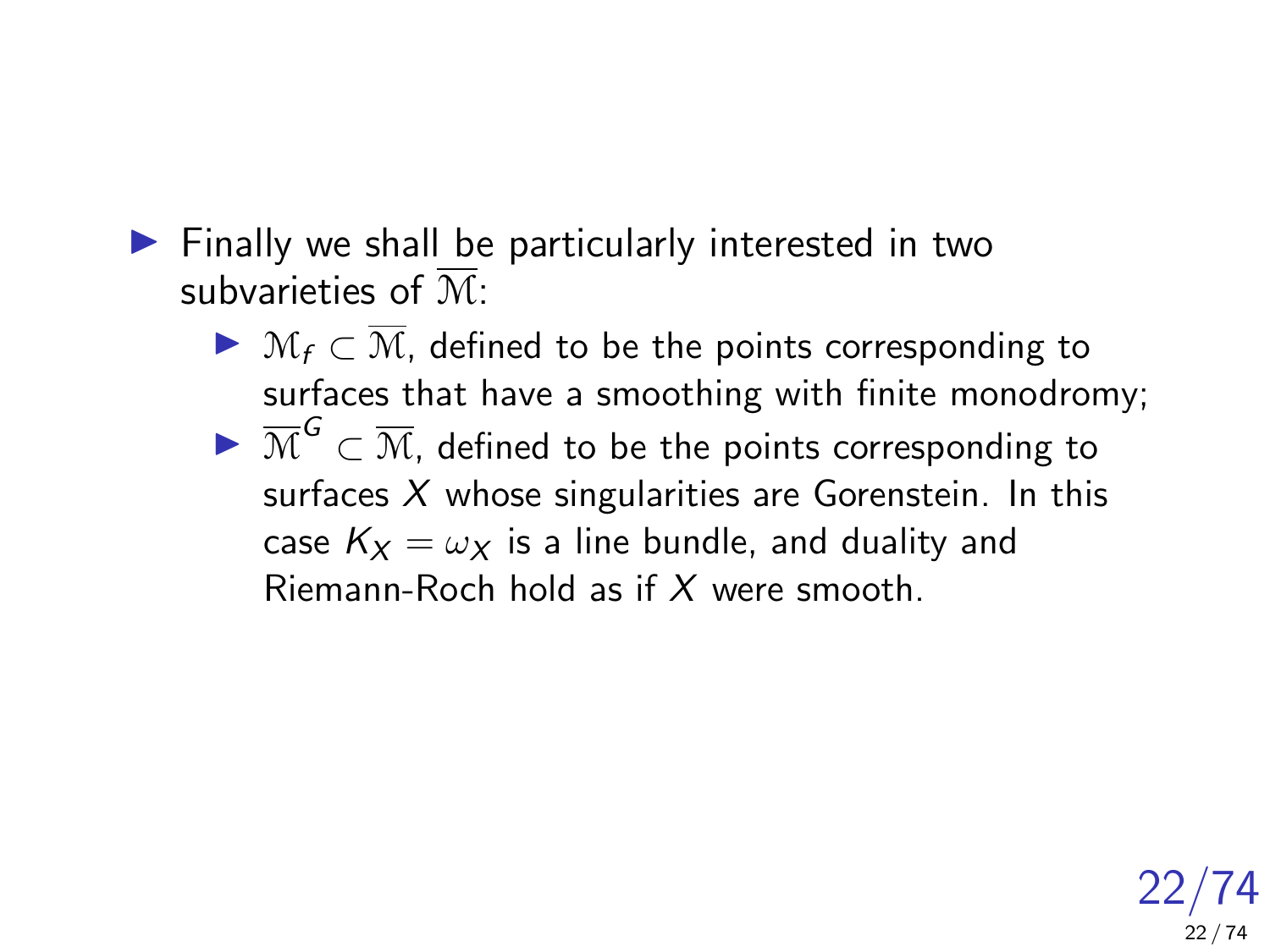## B. Hodge theory

- $\blacktriangleright$  Roughly speaking Hodge theory has at least the following four interrelated aspects:
- (1) Topological: the deeper topological properties of complex algebraic varieties  $X$  arise from the functorial Hodge structure, or mixed Hodge structure, on the cohomology  $H^*(X)$ .
- (2) Analytical: associated to a family  $H_t^n$  of Hodge structures on the punctured disc  $\Delta^*$  there is an essentially unique limiting mixed Hodge structure  $H^n_{\textrm{lim}}$ ; the topological aspect of the family is reflected by the monodromy

 $T = T_s T_u$  (Jordan decomposition)

where the semi-simple part  $\, T_{s}$  is of finite order (the eigenvalues are roots of unity), and the unipotent part  $T_u = e^N$  where  $N^{n+1} = 1$ .

23/74 23 / 74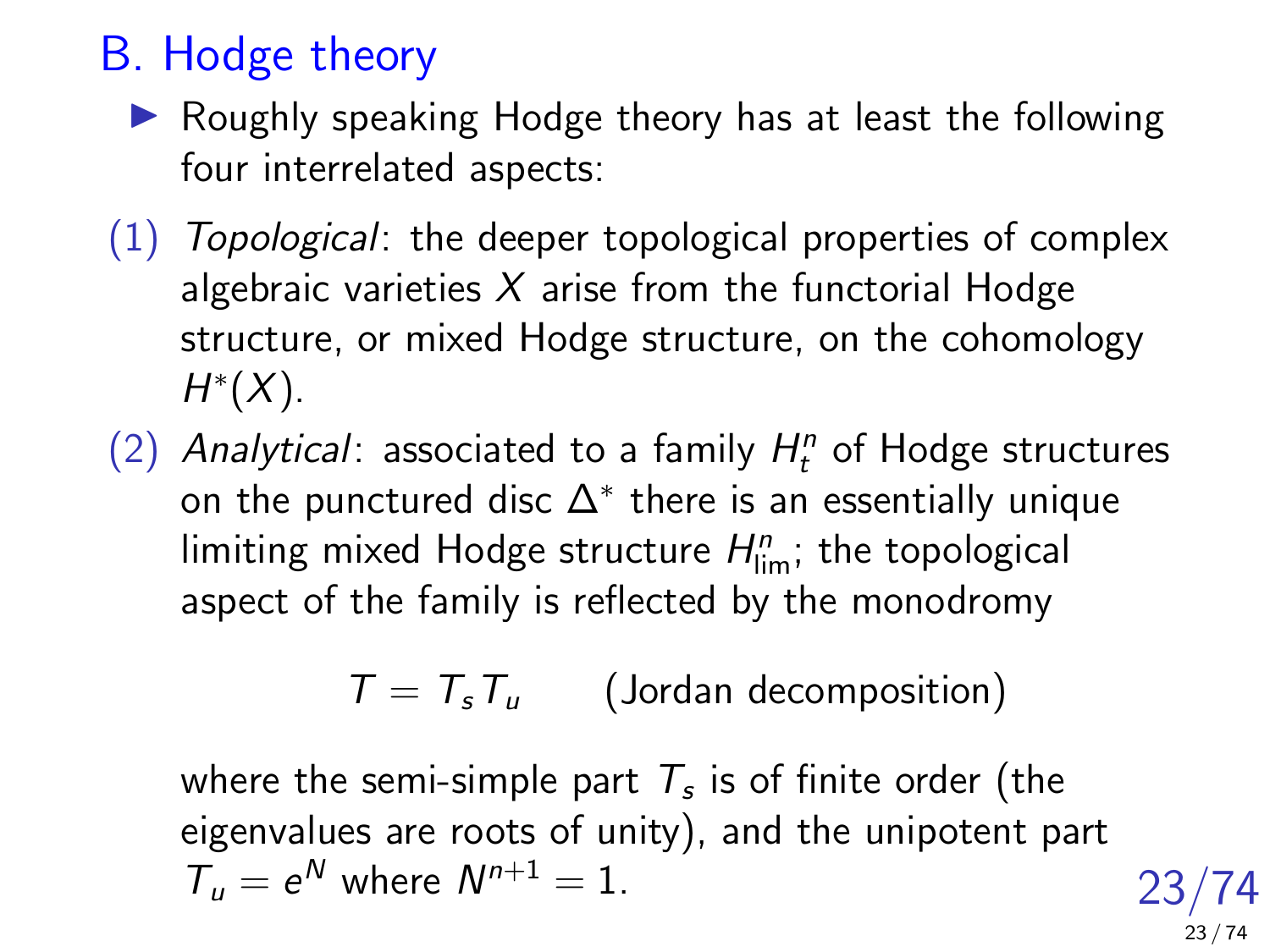Lie theory and complex analysis combine to give the subtle analytic properties of  $H_\mathrm{lim}^m$  (cf. [S] for the 1-parameter case and [CKS] for the several parameter case over  $(\Delta^*)^k).$ 

(3) Geometric: associated to a Hodge structure or to a  $1<sup>st</sup>$ order variation of such there may be algebro-geometric objects; we shall illustrate this with some examples.<sup>||</sup>

Classical example: Associated to a principally polarized Hodge structure of weight 1 there is a divisor Θ. For the Jacobian of a smooth algebraic curve C this divisor reflects the geometry of the curve (Riemann), and in fact determines it (Torelli).

 $\mathbb I$ These types of applications of Hodge theory to questions in algebraic geometry have, at least recently, been less prevalent than the first two. However, when one is dealing with moduli parameters naturally appear in the geometric picture so one may reasonably anticipate more of the third type of applications.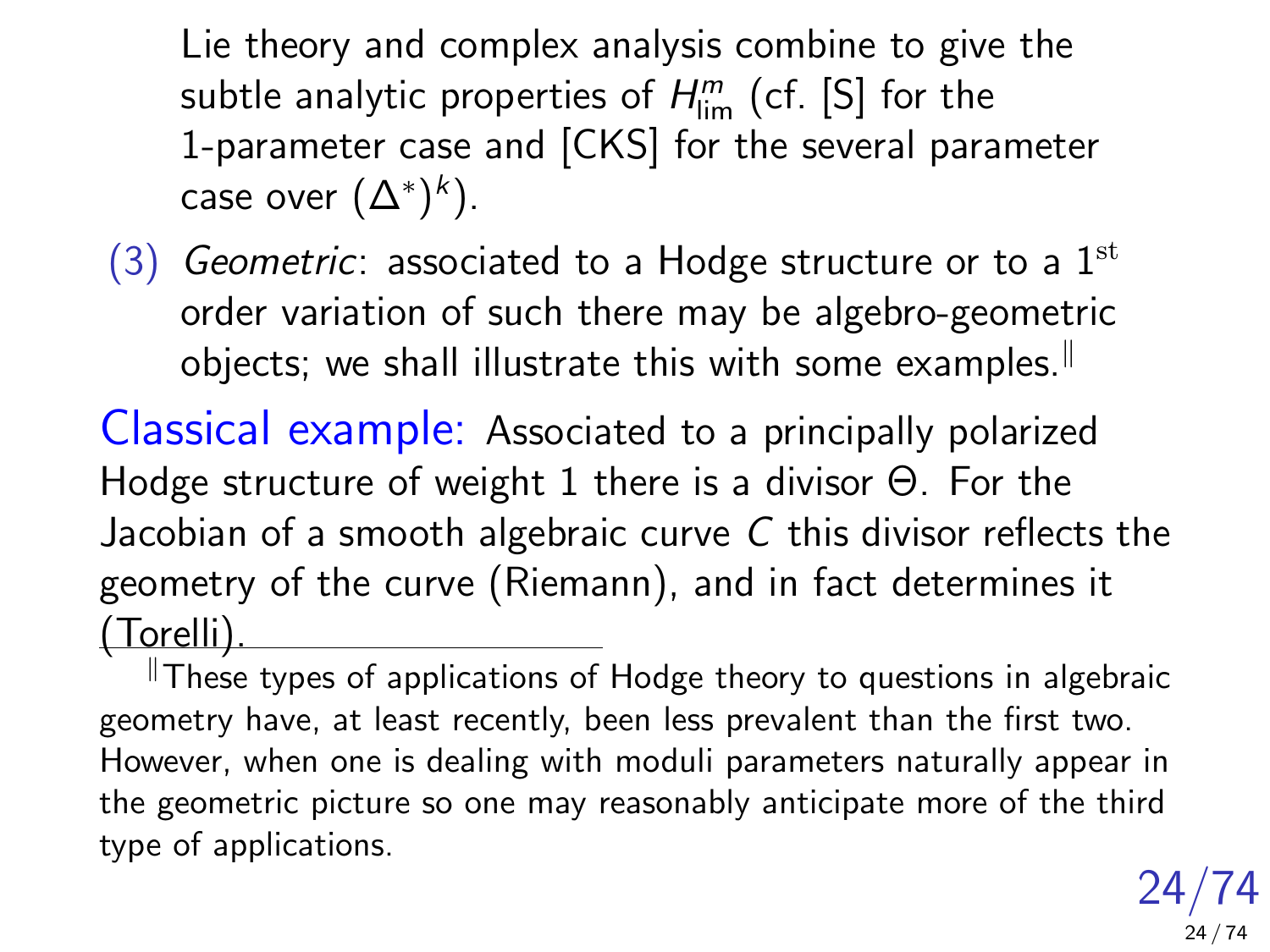Extended classical example: In the non-classical case when the period domain  $D$  is not Hermitian symmetric there is no analogue of  $\Theta$ . However if we consider the 1<sup>st</sup> order variation of a smooth curve C, then the  $1<sup>st</sup>$  order Hodge theoretic data gives the space  $I_2(C)$  of quadrics through the canonical curve  $\varphi_\mathcal{K}(\mathcal{C})\subset\mathbb{P}^{\mathsf{g}-1}.$  For  $\mathcal C$  non-hyperelliptic  $I_2(\mathcal{C})$ determines C. This method extends to the non-classical case and leads to various Torelli-type theorems, results about algebraic cycles, etc. (cf. [Gr] and [CM-SP]).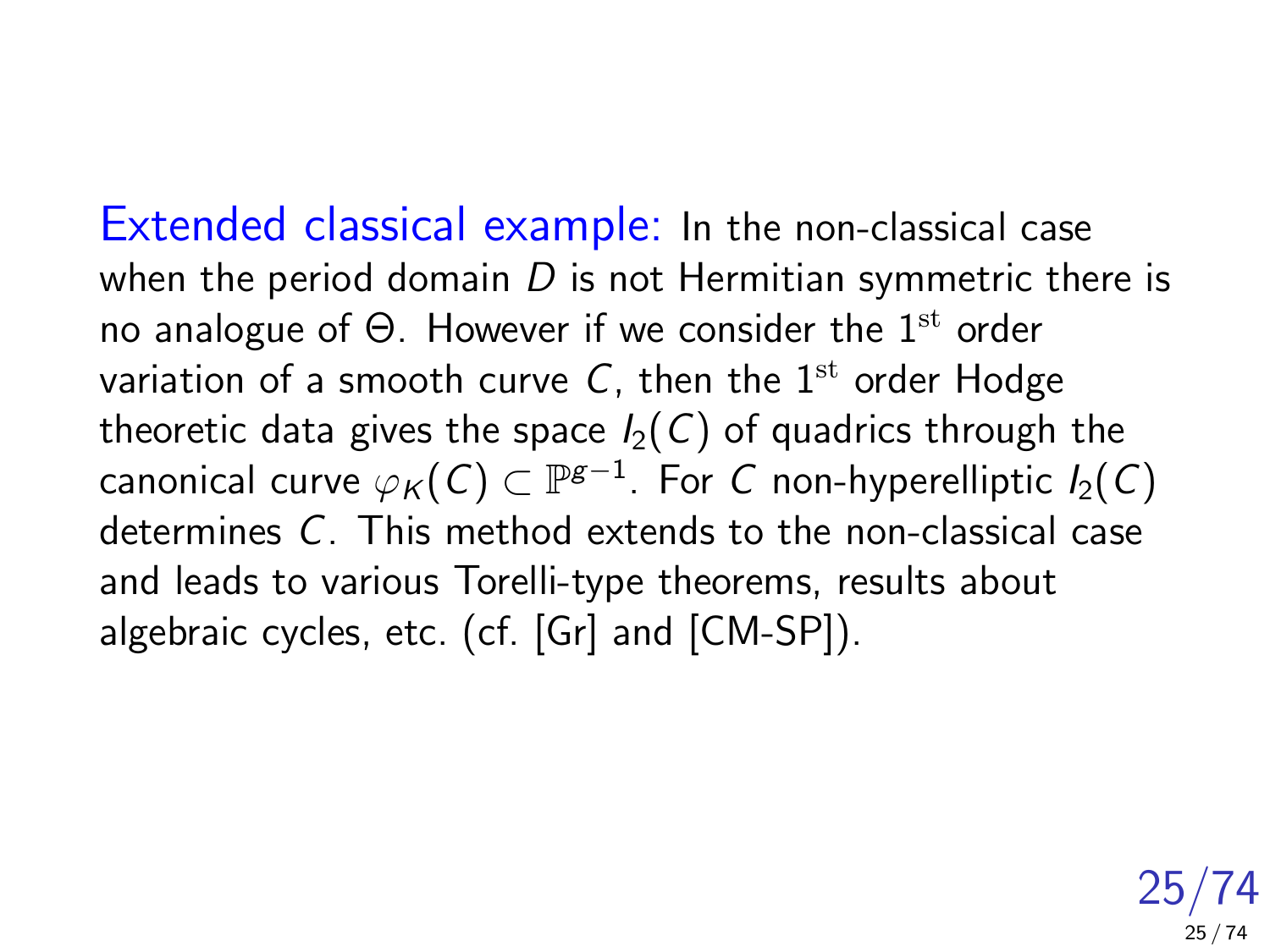Non-classical example: There is quite interesting geometry associated to the extension data in a limiting mixed Hodge structure and its first variation, both in the smoothing and equisingular directions.∗∗ This will be illustrated below and discussed in more detail in a later talk.

 $(4)$  Non-abelian Hodge theory: this is the study initiated by Simpson of the fundamental groups of algebraic varieties via their linear representation, especially those that arise from variations of Hodge structures. We shall not be able to discuss this very interesting area in this talk.

<sup>26/74</sup> ∗∗There is also geometry associated to the extension data in a mixed Hodge structure that arises from a geometric situation (cf. [C]). There is very interesting additional geometry in the case of a limiting mixed Hodge structure.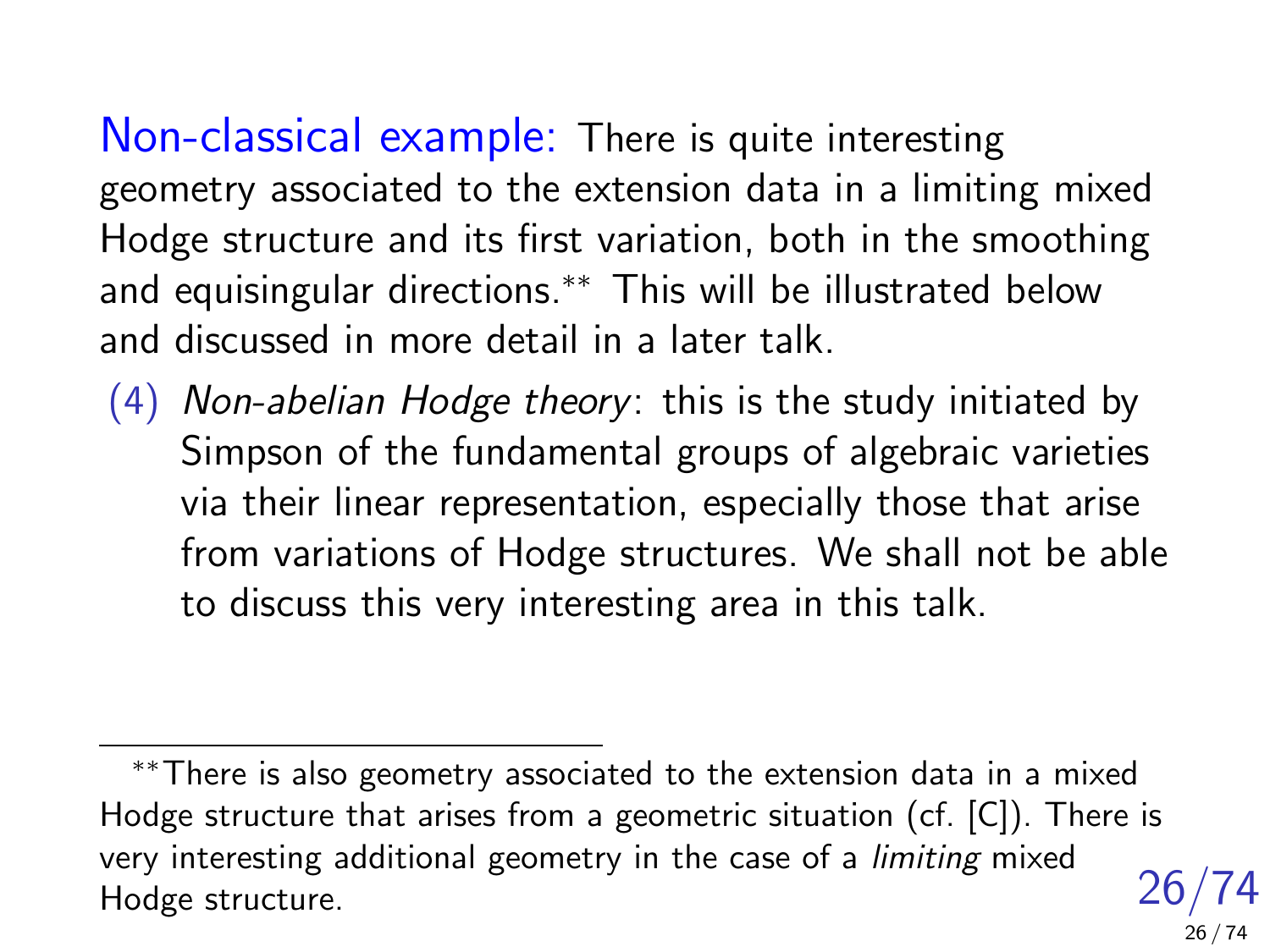Stratification of  $\overline{P}$ : As mentioned above, there are two basic types of subvarieties of  $\overline{P}$  and the resulting amalgam of these. The first type is the stratification associated to the boundary components given by the types of limiting mixed Hodge structures that occur when the polarized Hodge structures degenerate. Lie theory provides a classification of how this may happen (cf. [KR]).

A simple type of Mumford-Tate sub-domains occurs when the PHS decomposes non-trivially into a direct sum of PHS's; these correspond to projection operators in  $\text{End}(V) \subset T(F)$ .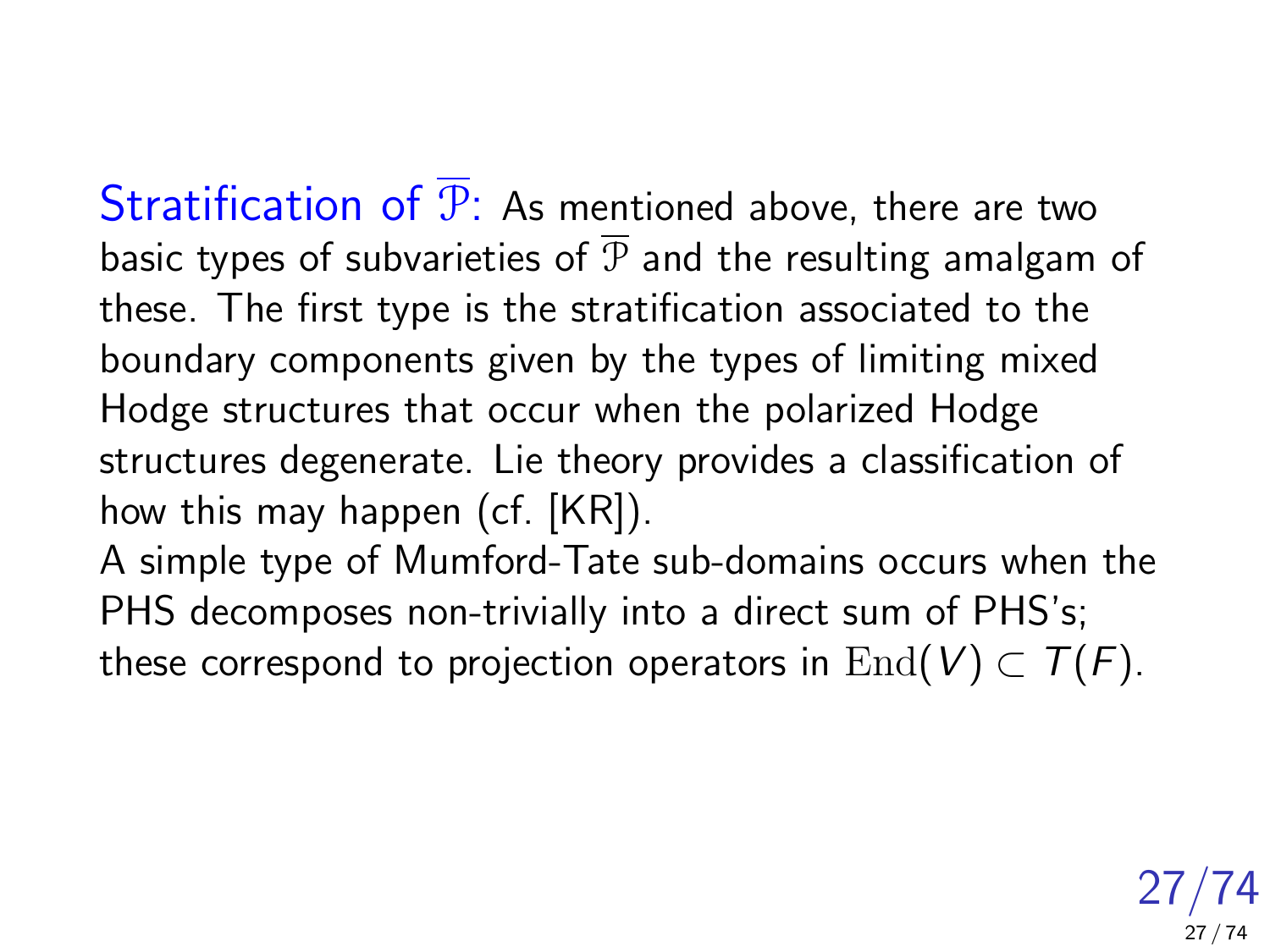Generalized stratification of P: By generalized stratification we shall mean a set of subvarieties, not necessarily disjoint but whose union is all of  $\overline{P}$ , and which satisfy certain conditions that will not be spelled out here. The generalized strata will be of the two types discussed above. The first type will be referred to as boundary components; these refer to the LMHS's that appear in  $\overline{P}$ . The second will be called Mumford-Tate loci.<sup>††</sup>

 $\dagger$ †They are also sometimes referred to as a Noether-Lefschetz loci.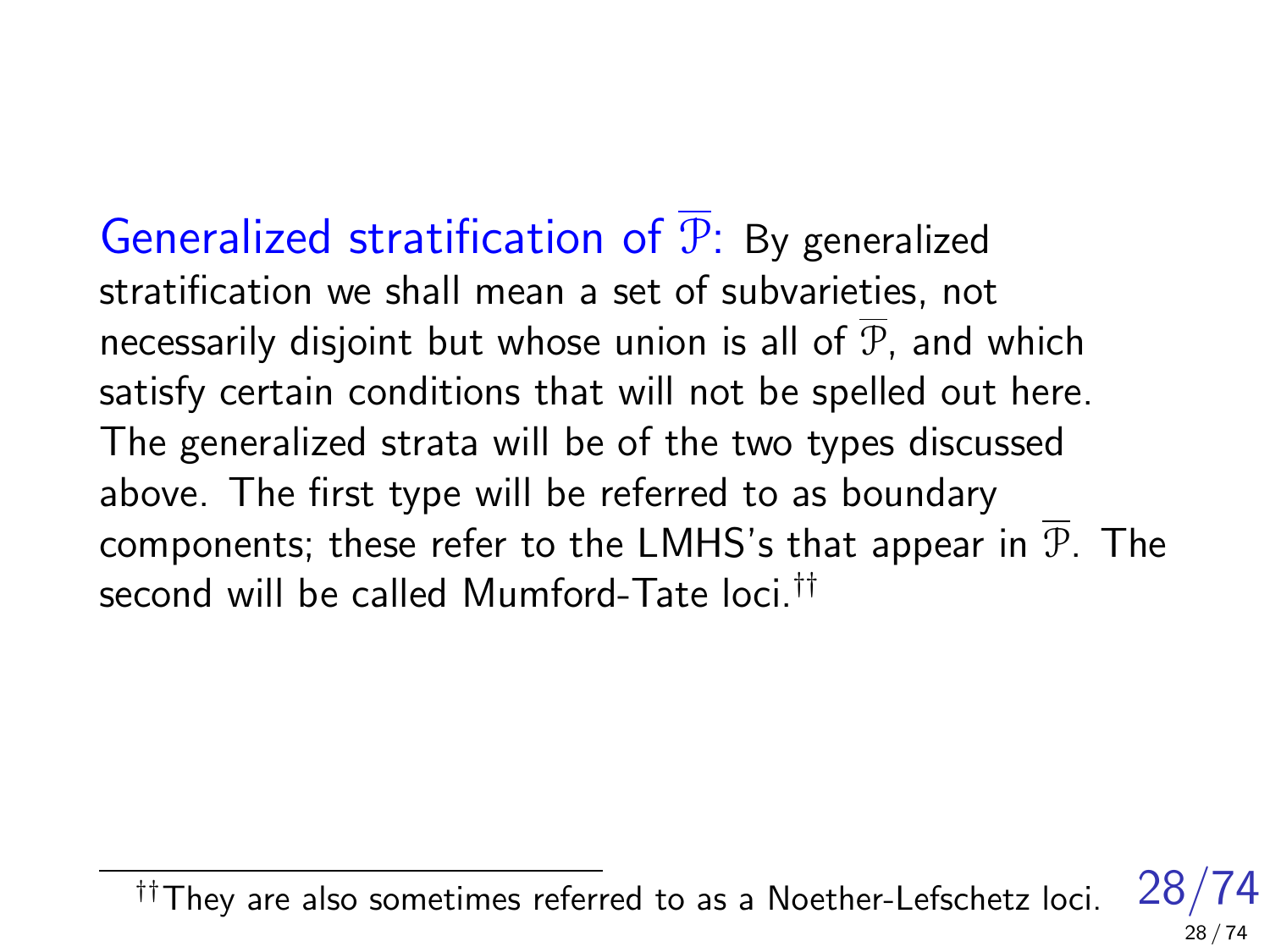Boundary components: Very roughly speaking there are two types of boundary components; viz. over  $\mathbb Q$  and over  $\mathbb Z$ . There is yet to be a formal definition of the latter, which in this talk will be taken to be the Q-boundary component together with the  $G_{\mathbb{Z}}$  conjugacy class of  $T_{s}$  (which is closely related to the *spectrum* in the case of isolated hypersurface singularities). For the purposes of the talk, for the former we use the conjugacy class of N.

For  $n = 1$  since  $N^2 = 0$  this is determined by rank N.

For  $n = 2$  one has the classification

$$
\blacktriangleright N^2 = 0
$$
; then we have rank N.

 $\triangleright N^2 \neq 0$ ; then we have rank N and rank  $N^2$ .

29/74 29 / 74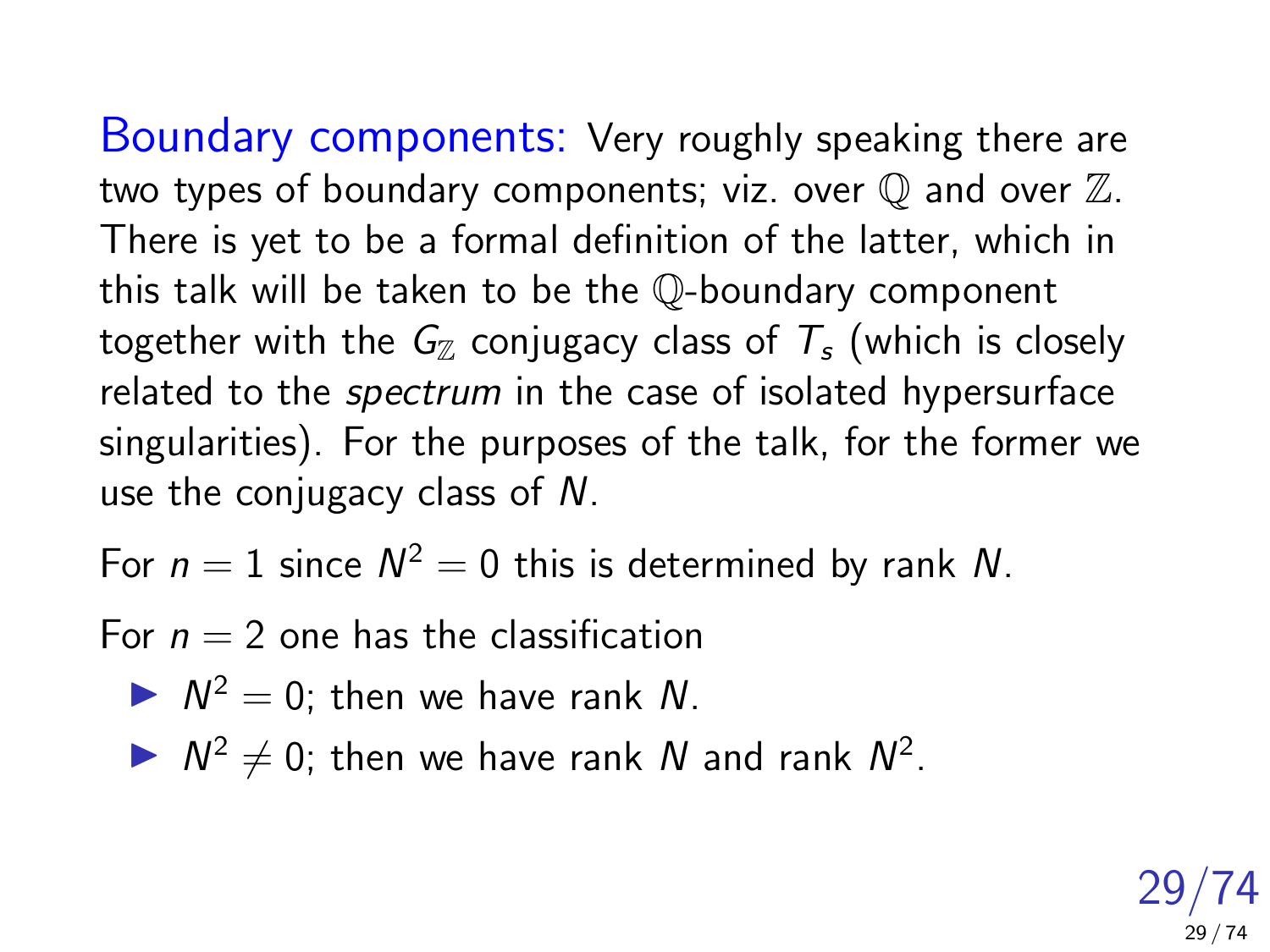One may picture the Q-boundary structure by a diagram in which the conjugacy classes and possible degenerations are represented. For  $n=1$  and  $h^{1,0}=g$  the diagram is

$$
I_0\longrightarrow I_1\longrightarrow \cdots \longrightarrow I_g.
$$

For  $n = 2$  and  $h^{2,0} = 2$  the diagram is



This diagram will be refined when we discuss I-surfaces. References to these diagrams are given in Colleen's lecture and in [KR].

> 30/74 30 / 74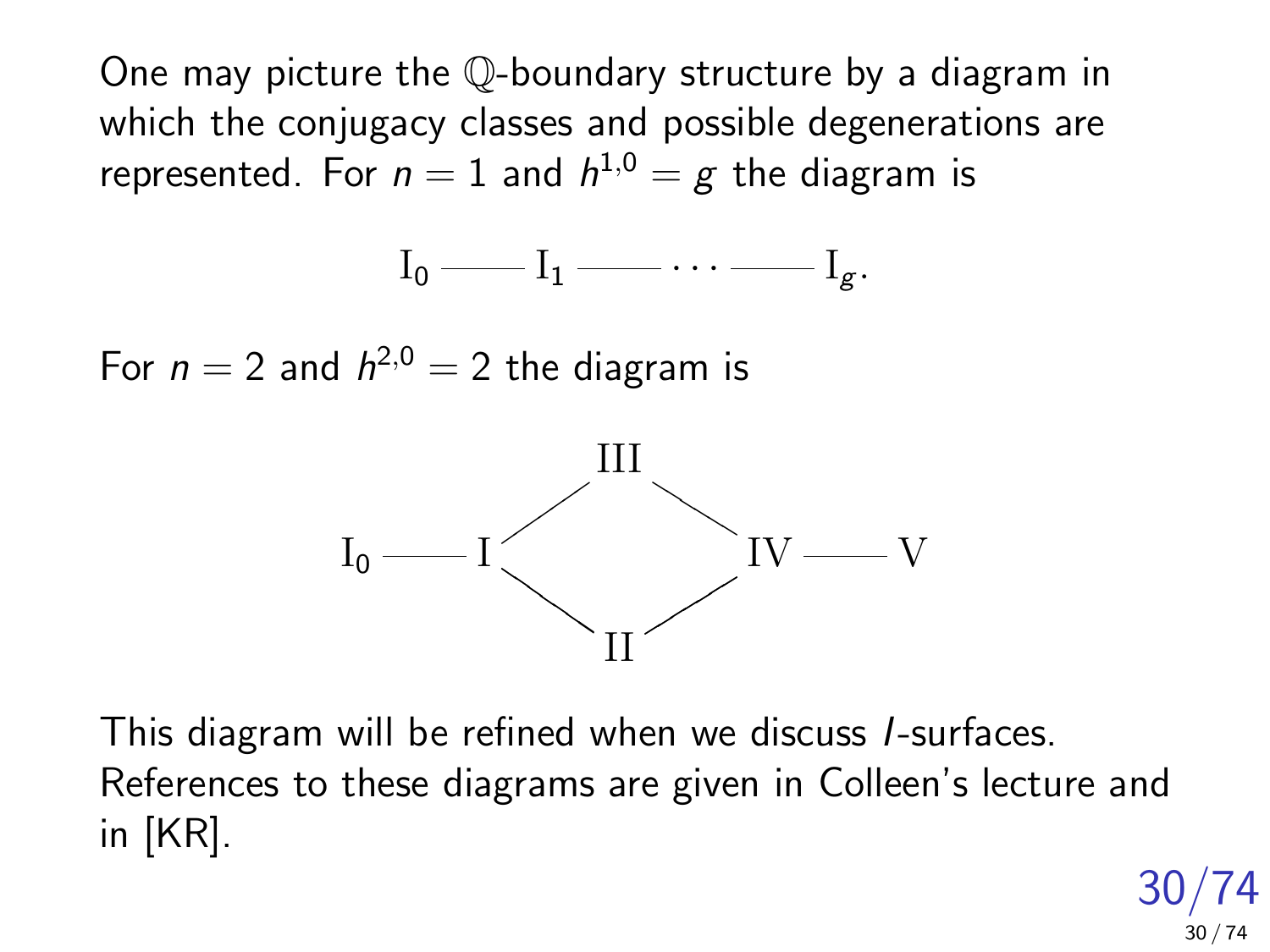### C. Some general results:

 $\blacktriangleright$  Let M be a KSBA moduli space for a class of surfaces of general type and with canonical completion  $\overline{\mathcal{M}}$ . The first general result concerns the period mappings of M and  $\overline{M}$ . It is known (Vakil) that the structure of  $\overline{\mathcal{M}}$  may be arbitrarily nasty and the exact technical conditions under which the following results will hold have not been worked out. We do assume that each component of  $\overline{M}$  is generically reduced and that a general point corresponds to a smooth surface. Then there is a holomorphic period mapping

$$
\Phi:\mathcal{M}\to\mathcal{P}\subset\Gamma\backslash D
$$

whose image  $P$  is a locally closed analytic subvariety.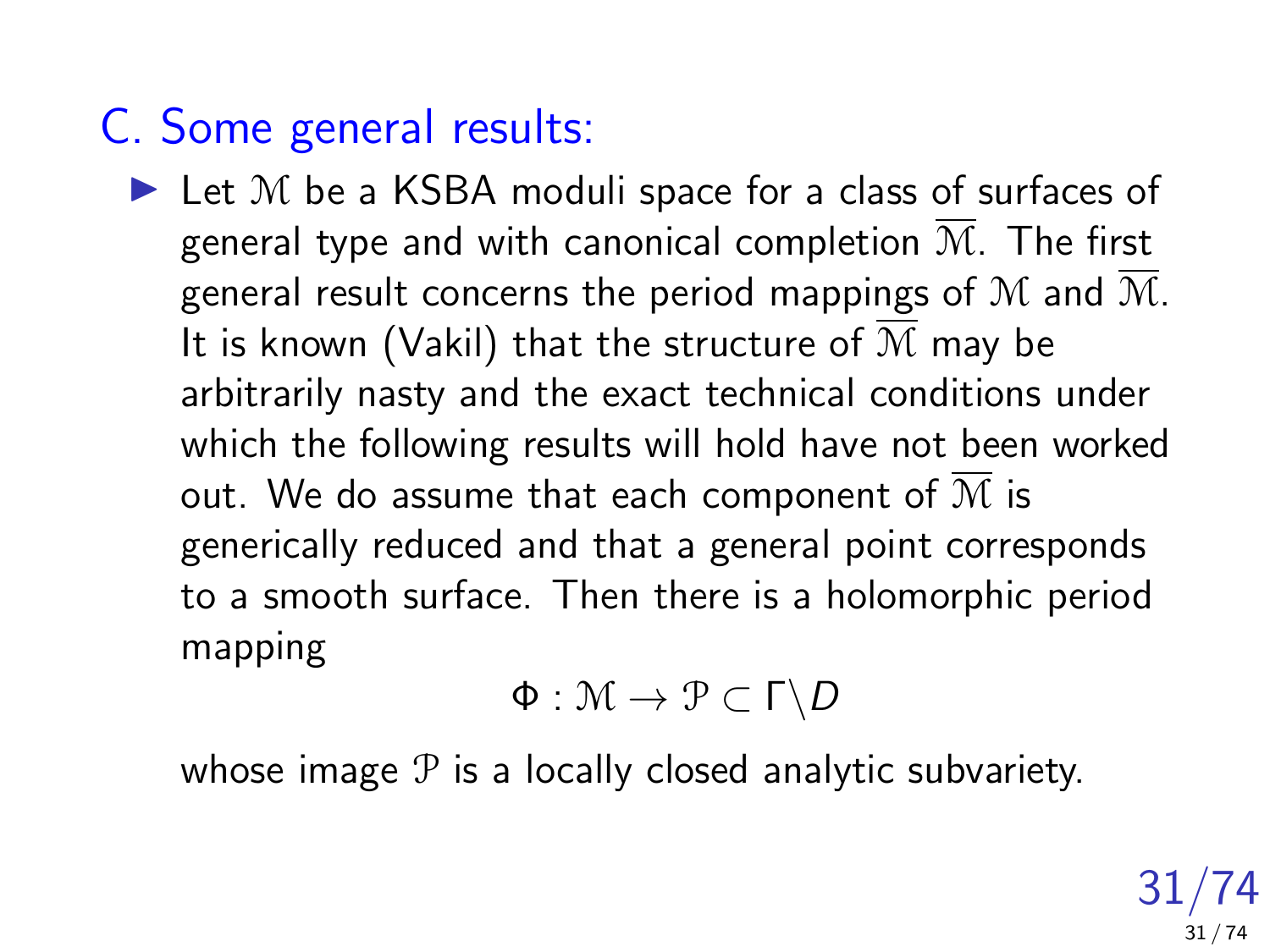From [BBT] it follows that when Γ is arithmetic the closure of  $\mathcal P$  in  $\Gamma \backslash D$  is a quasi-projective algebraic variety over which the Hodge line bundle is ample.‡‡

 $\blacktriangleright$  The first "result" is that the above period mapping extends to

$$
\overline{\Phi}: \overline{\mathcal{M}} \to \overline{\mathcal{P}}
$$

and that over  $\overline{P}$  the extended Hodge line bundle is ample. This "result" has been established only in special cases. What is known [GGLR] is that  $\overline{P}$  exists as a compact Hausdorff space with a stratification by complex analytic subvarieties and that  $\overline{\Phi}$  is defined and is a continuous proper mapping.

‡‡The interesting work [BBT] uses o-minimal structures (arising initially from model theory) to put an algebraic structure on P. The techniques introduced there and in the references to that work seem certain to have further applications to Hodge theory.

32/74 32 / 74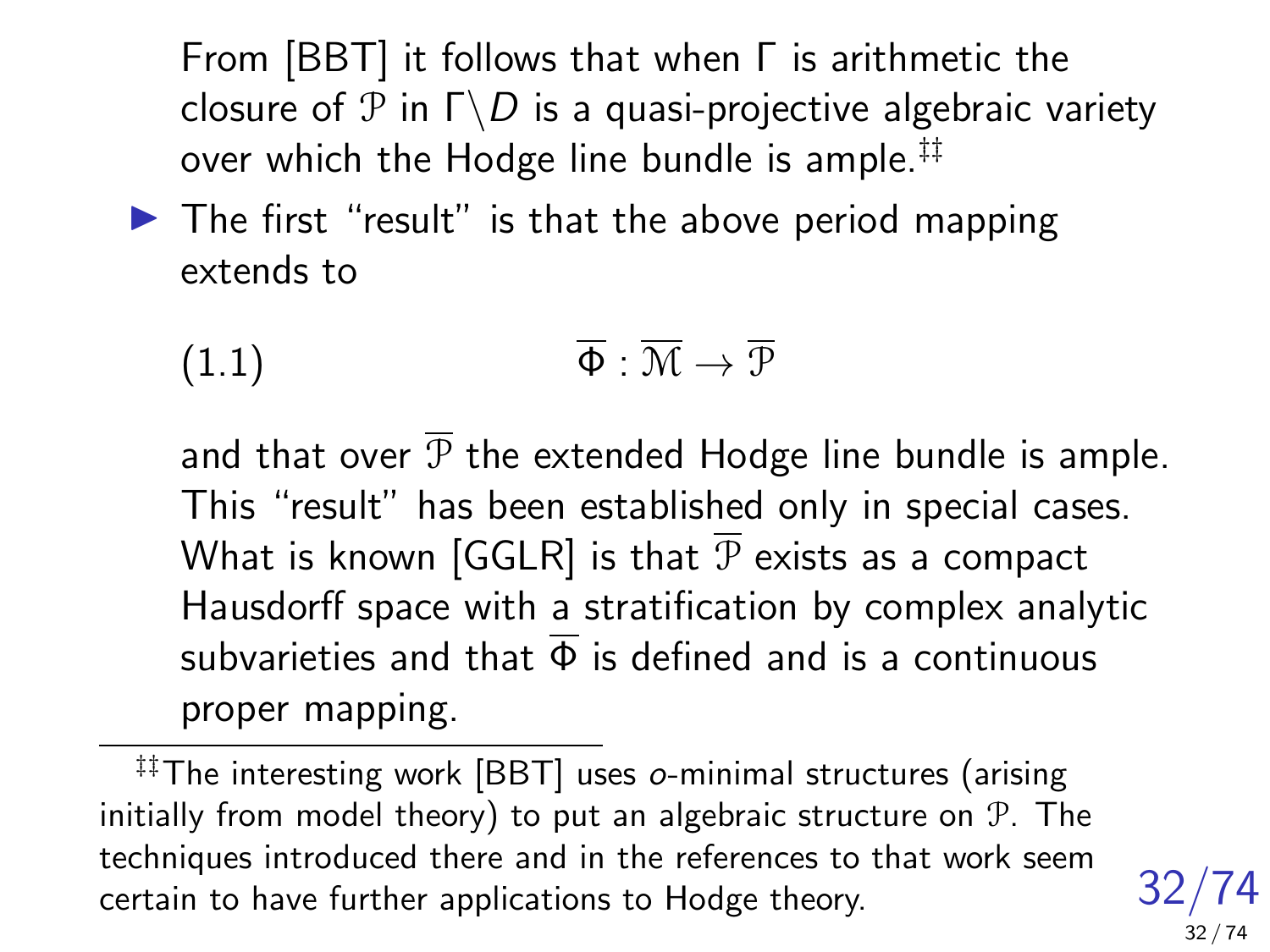The structure sheaf  $\mathbb{O}_{\overline{\mathcal{P}}}$  is defined to be the sheaf of continuous functions that restrict to be holomorphic on strata. What remains to be proved is that  $0_{\overline{\mathcal{P}}}$  has enough local functions. This is a global problem along the compact fibres of  $\overline{\Phi}$ .

As a set  $\overline{P}$  consists of the associated graded PHS's to the equivalence classes of LMHS's obtained from families  $\mathfrak{X}^*\to \Delta^*$  of smooth surfaces parametrized by discs  $g : \Delta^* \to \mathcal{M}$ . The essential geometric content of the above assertion about  $\overline{\Phi}$  is that

$$
\operatorname{Gr}\left(\lim_{t\to 0}H^2(X_t)\right)
$$

33/74 depends only on the limit surface  $X_0$  and not on the  $\overline{g}: \Delta \to \mathcal{M}$  extending g above with  $\overline{g}(0)$  corresponding to  $X_0$ . That is, the associated graded to the LMHS does not depend on the particular smoothing of  $X_0$  (there may be several components of such).

33 / 74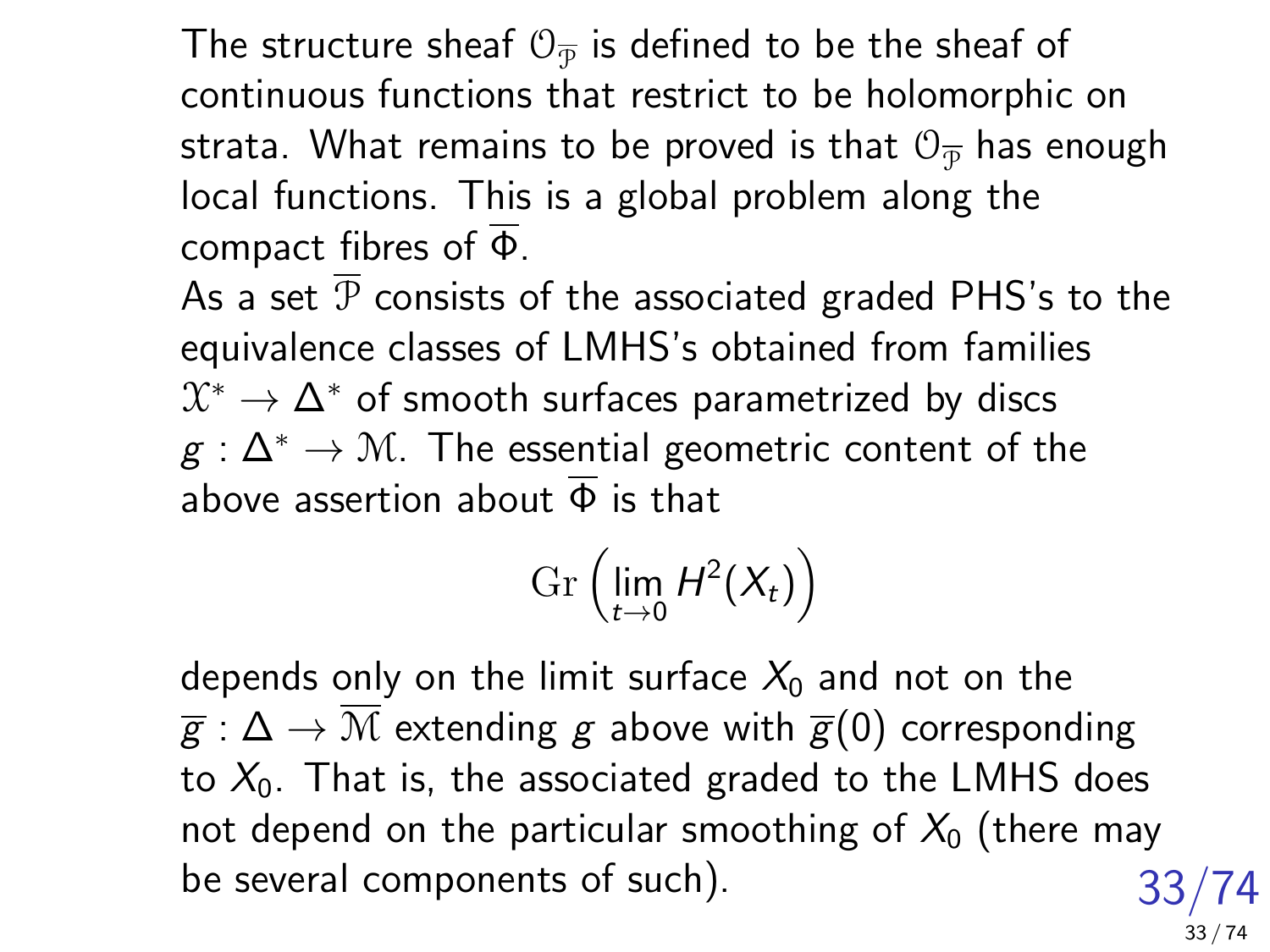In the example of I-surfaces discussed one may see this directly.

 $\triangleright$  For the next general result we recall the notation

$$
\mathfrak{M}_f\subset\overline{\mathfrak{M}}
$$

for the subvariety of  $\overline{M}$  parametrizing singular surfaces X such that there exists a smoothing  $\mathfrak{X} \to \Delta$  of  $X = X_0$ with finite monodromy. Then The period mapping extends to  $\Phi : \mathcal{M}_f \to \Gamma \backslash D$ . Moreover,

$$
\overline{\mathcal{M}}^{\mathrm{NG}}\subset \mathcal{M}_f.
$$

34/74 34 / 74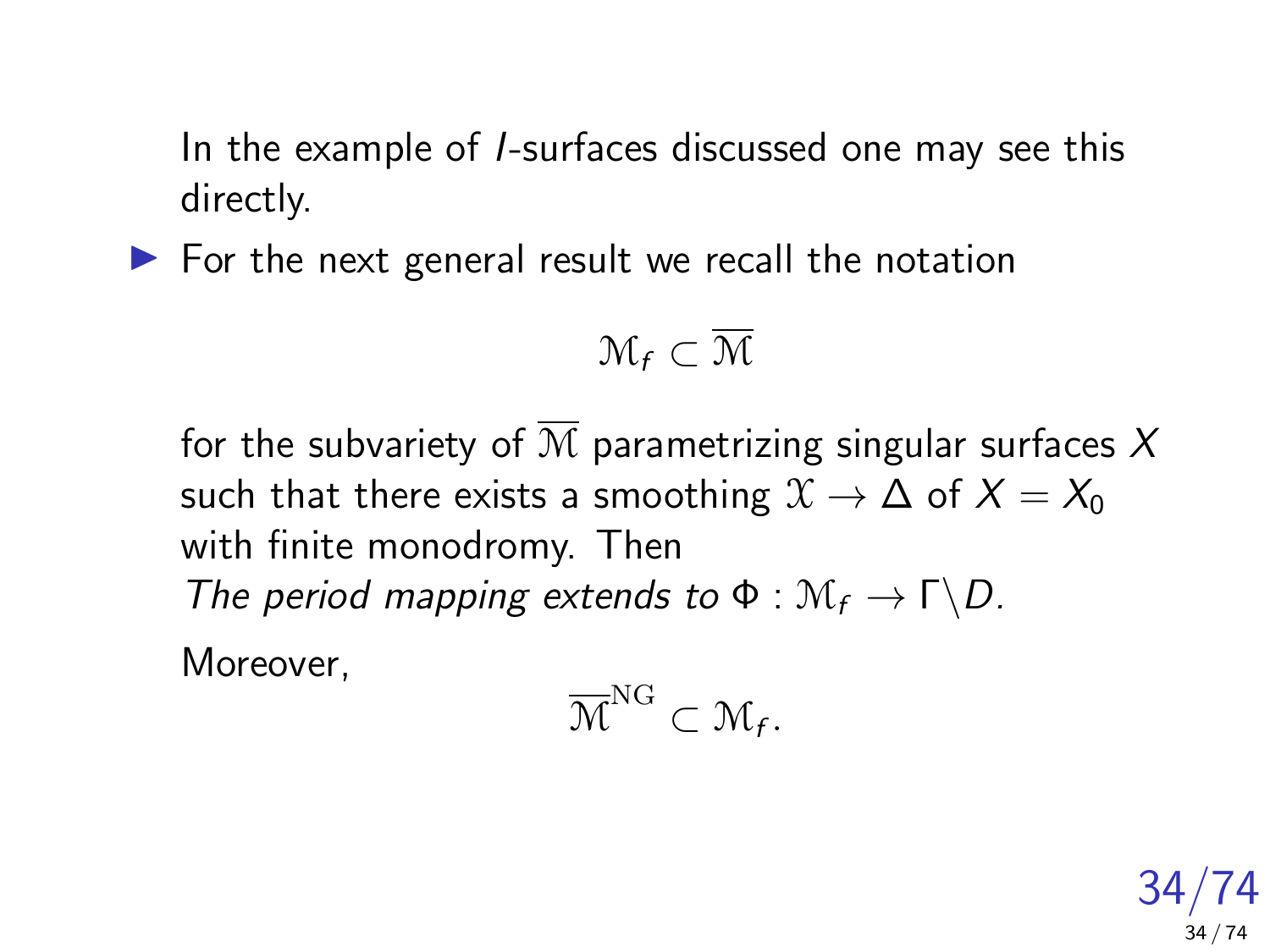Here,  ${\overline{\mathbb{M}}^{\text{NG}}}$  denotes the subvariety of  ${\overline{\mathbb{M}}}$  parametrizing normal surfaces  $X$  having non-Gorenstein singularities. Informally stated, to a normal and smoothable surface  $X$ having non-Gorenstein semi-log-canonical singularities one may associate a pure polarized Hodge structure  $H^2_{\text{lim}}(X)$ .

This latter result is more of an observation than a theorem: it is a consequence of the statements

 $\blacktriangleright$  normal surfaces with rational singularities are parametrized by a subvariety of  $\mathcal{M}_f$  (i.e., they have finite monodromy);<sup>\*</sup>

35/74 <sup>∗</sup>From a Hodge theoretic perspective this result is basically obvious. The limit  $\widetilde{\omega}$  of holomorphic 2-forms  $\omega_t \in H^0(\Omega^2_{X_t})$  will have  $\widetilde{\omega}\in H^0(\Omega^2_{\widetilde{X}}(\widetilde{\mathcal{C}}))$  where  $(X,\widetilde{\mathcal{C}})$  is a desingularization of  $X$ . Then  $\mathrm{Res}\,\widetilde{\omega}$  $\sum_{X}$  and  $\sum_{X}$  and  $\sum$  of  $\sum$  is a sumplimental of  $\sum$  intersection will be a 1-form on a set of  $\mathbb{P}^1$ 's with opposite residues at intersection points. Since a component of  $\widetilde{C}$  will be a tree, not a cycle, of  $\mathbb{P}^1$ 's, we see that  $\widetilde{\omega} \in H^0(\Omega^2_{\widetilde{X}})$ . The result follows from the Clemens-Schmid exact sequence ([M]). 35 / 74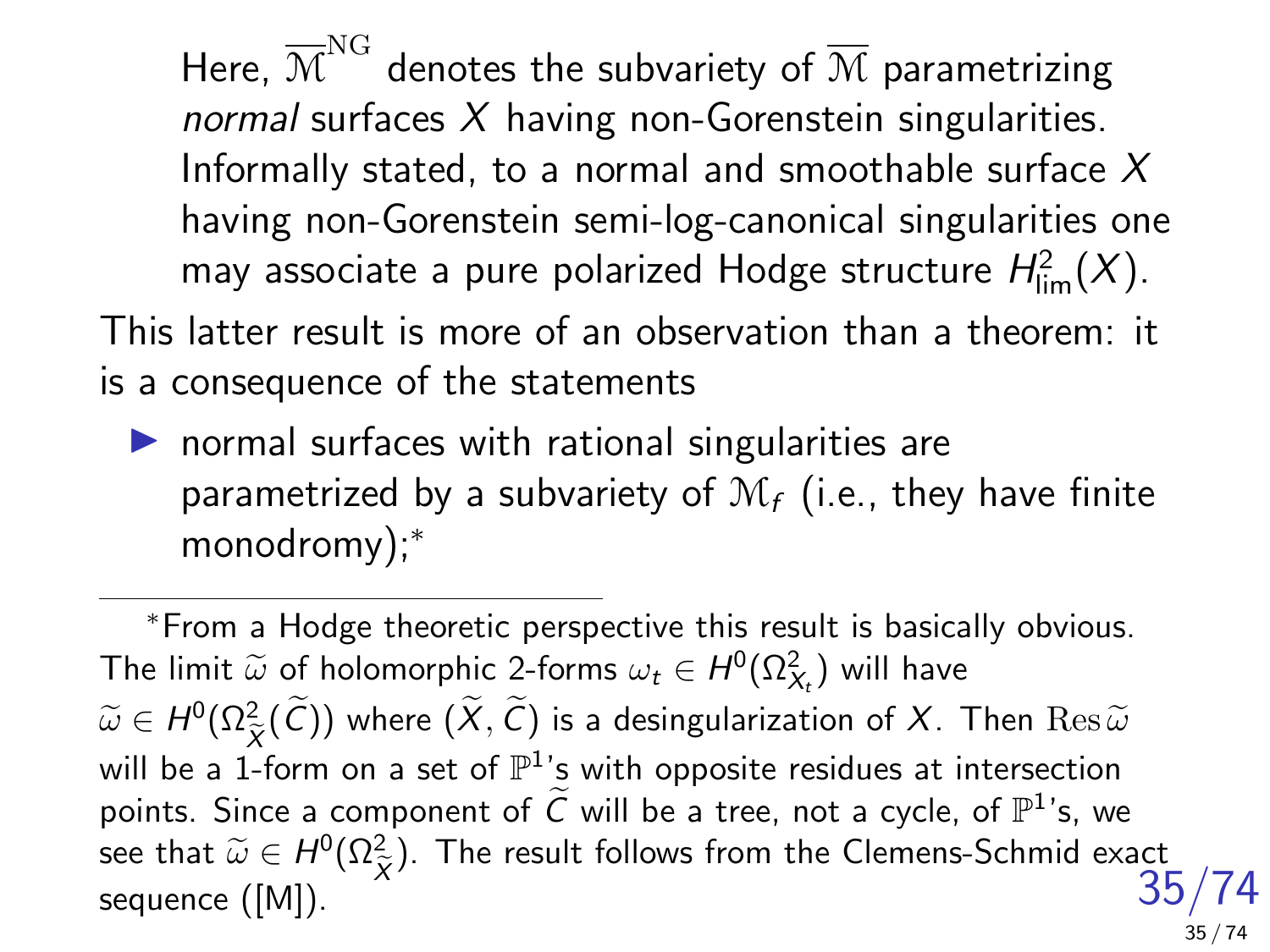and from the above classification of normal, slc singularities

 $\triangleright$  normal, non-Gorenstein slc singularities are rational. Canonical singularities are also rational so they are also parametrized by a subvariety in  $\mathcal{M}_f$ . For *I*-surfaces thus far there is no example other than the ones mentioned above of singular surfaces with finite monodromy. It follows from the classification in [FPR] that if  $X$  is Gorenstein and non-normal, then the monodromy is infinite (i.e.,  $N \neq 0$ ). A natural question is whether non-normal I-surfaces always have infinite monodromy?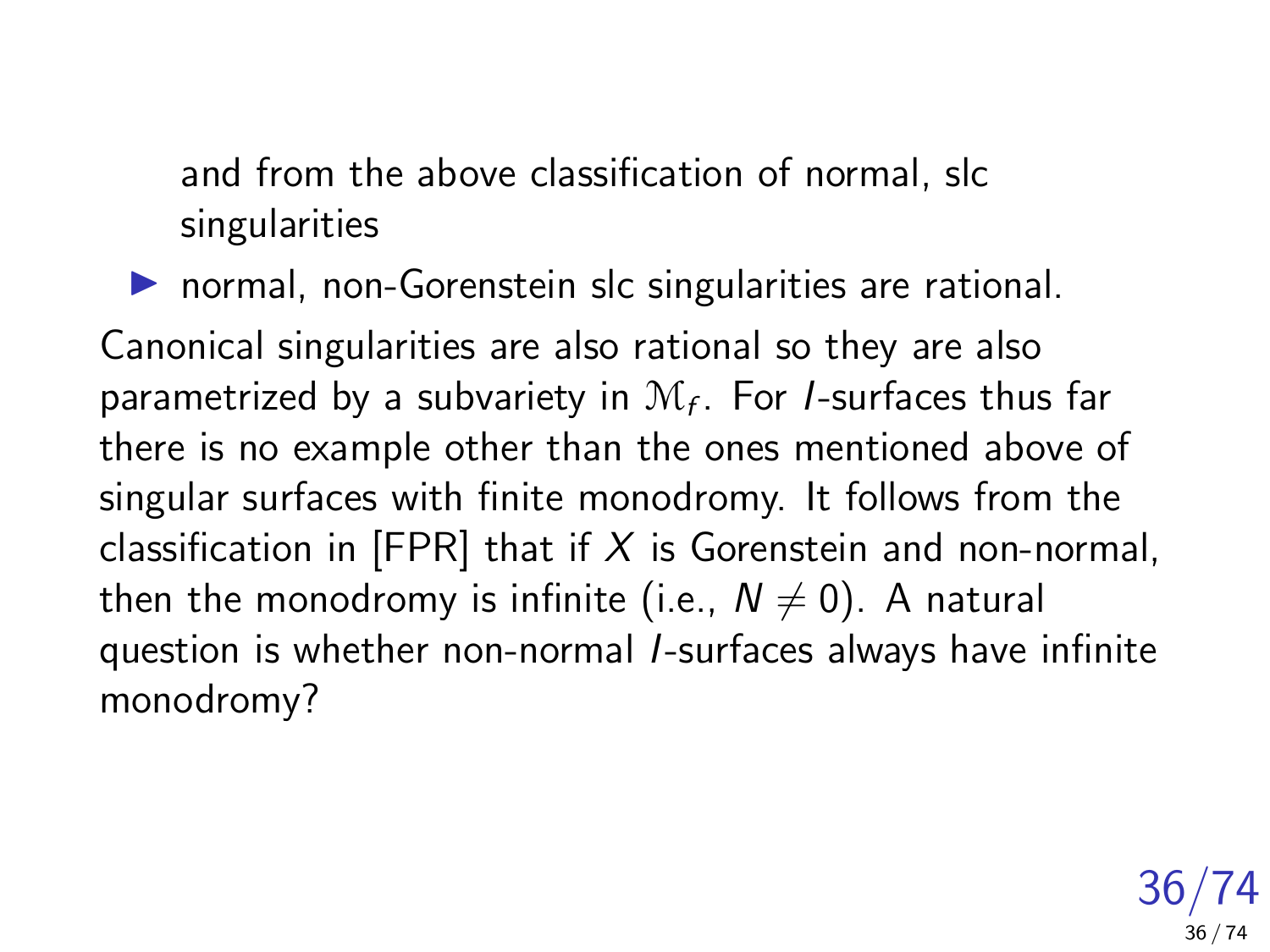$\blacktriangleright$  The normal surfaces X with infinite monodromy are those with either simple elliptic singularities or cusps. For the following result we assume that a general smooth surface is regular and that the singular surface has either e simple elliptic singularities or c cusps but does not have some of each  $<sup>†</sup>$  The statement is</sup>

$$
\begin{cases} \text{rank } \mathsf{N} \leq e \leq p_g + 1 \\ \text{rank } \mathsf{N}^2 \leq c \leq p_g + 1. \end{cases}
$$

Below we will give a Hodge-theoretic proof of the first part of this result.

 $\blacktriangleright$  Finally we will explain a general statement that might hold and that can be established in a couple of cases. The period mapping extends from M to give

$$
\Phi: \mathcal{M}_f \to \Gamma \backslash D.
$$

37/74

37 / 74

†There is a general result without these assumptions, but it is more involved to formulate and the special cases given here capture the essential geometric content of the general result.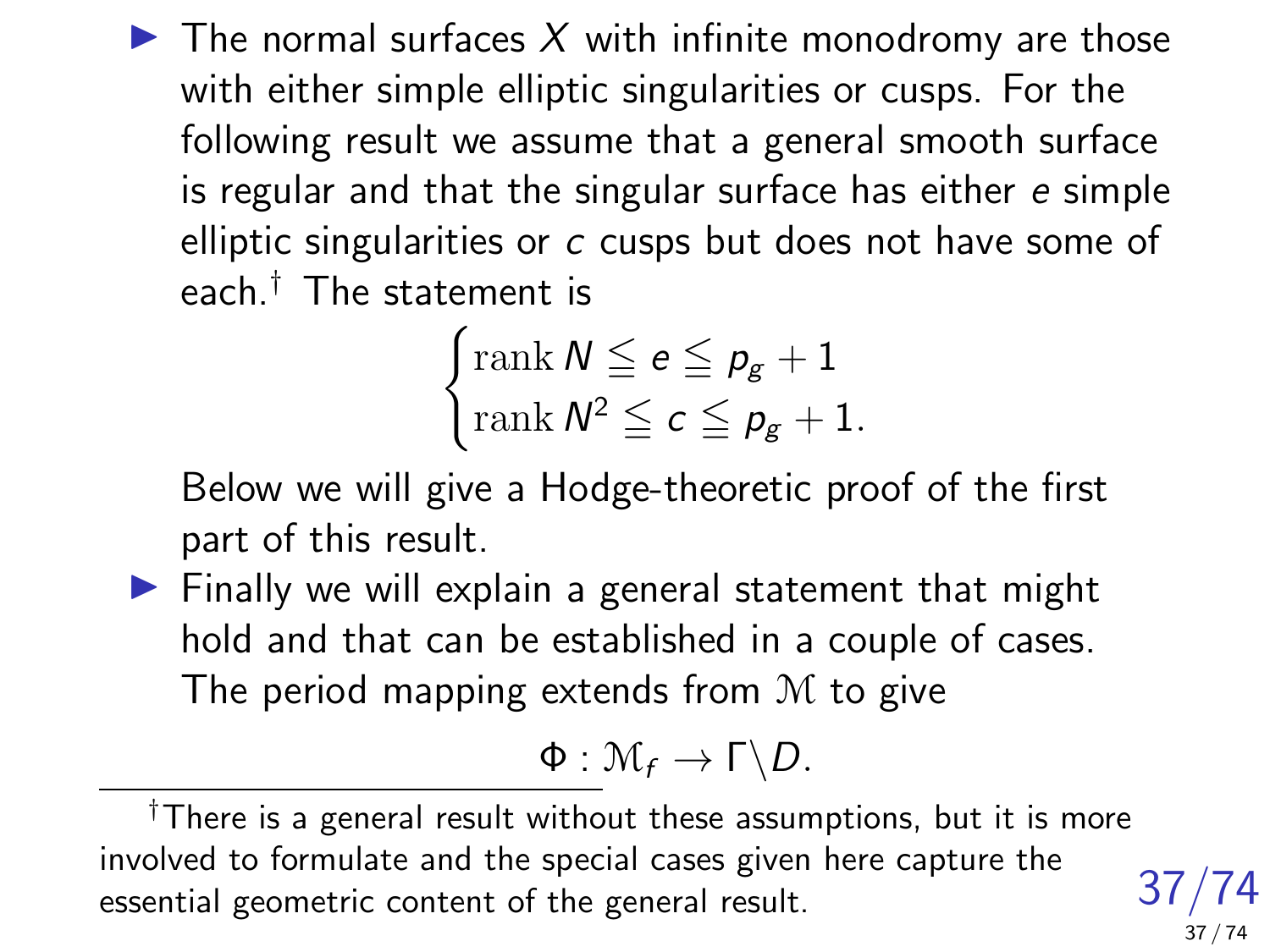As noted earlier that the image  $P$  is a *closed* analytic subvariety and it follows from the results in [BBT] that P is quasi-projective.

Let  $M\subset \mathcal{M}_f$  be an irreducible component of  $\mathcal{M}_f$ . The question that arises is

Does there exists a Γ-invariant Mumford-Tate subdomain  $D' \subset D$  with  $\Gamma'$  the discrete group of automorphisms of D' induced by Γ such that

$$
M=\Phi^{-1}(\mathcal{P}\cap\left(\Gamma'\backslash D'\right))?
$$

Informally this means that these components of moduli can be detected Hodge theoretically.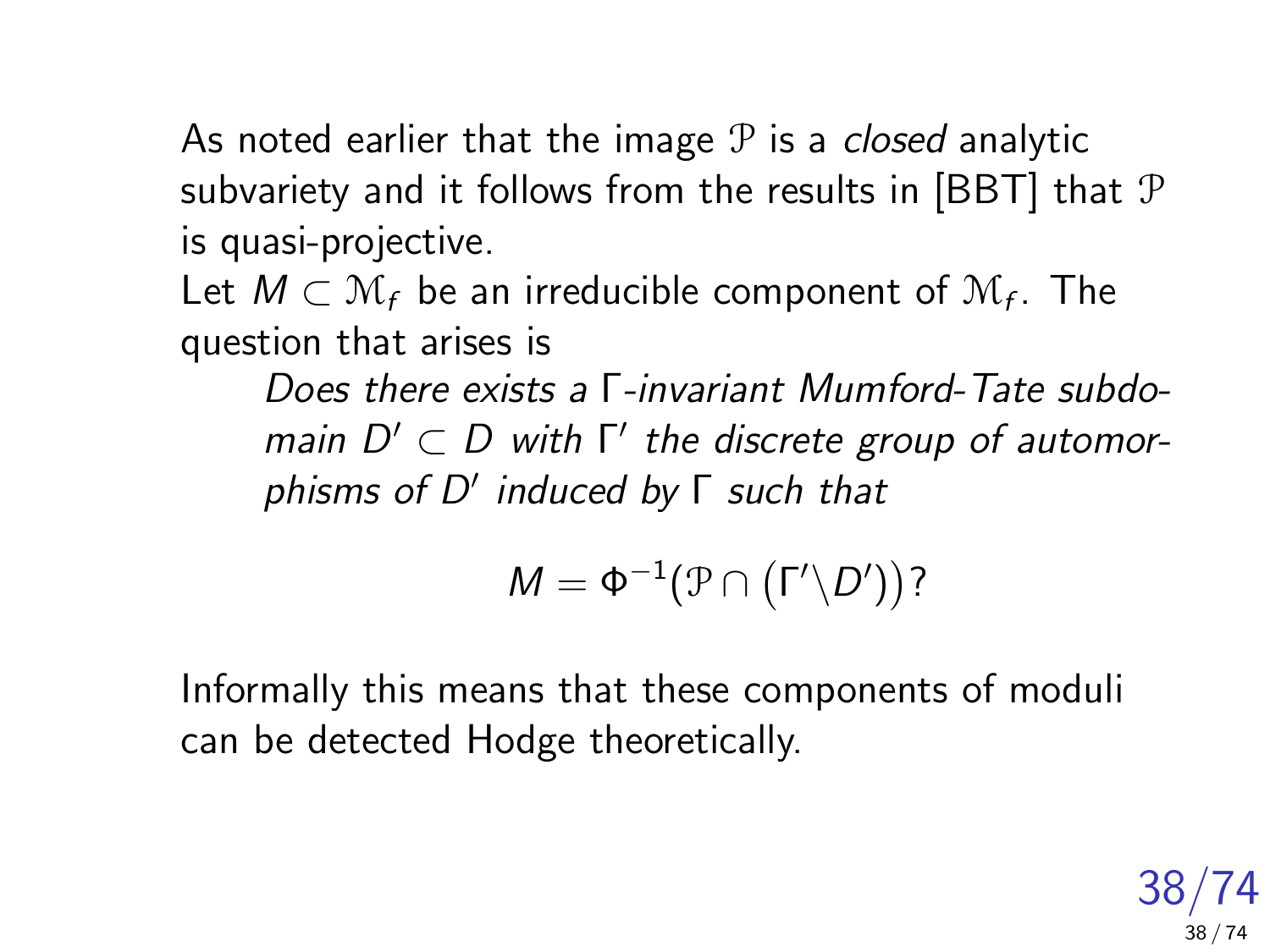How might one prove this, at least in some special cases? For those M such that the surfaces X parametrized by M are normal with either canonical or non-Gorenstein singularities, such singularities are rational and the resolution

$$
(\widetilde{X},\widetilde{C})\to (X,p)
$$

of a particular one has for  $\widetilde{C}$  a configuration of  $\mathbb{P}^1$ 's.

Recalling that X gives a PHS  $\Phi(X) \in \Gamma \backslash D$ , the  $\mathbb{P}^1$ 's give Hodge classes that may not be present on a general point in  $D$ , and then  $D'$  could be the Mumford-Tate domain defined by PHS's having these additional Hodge classes.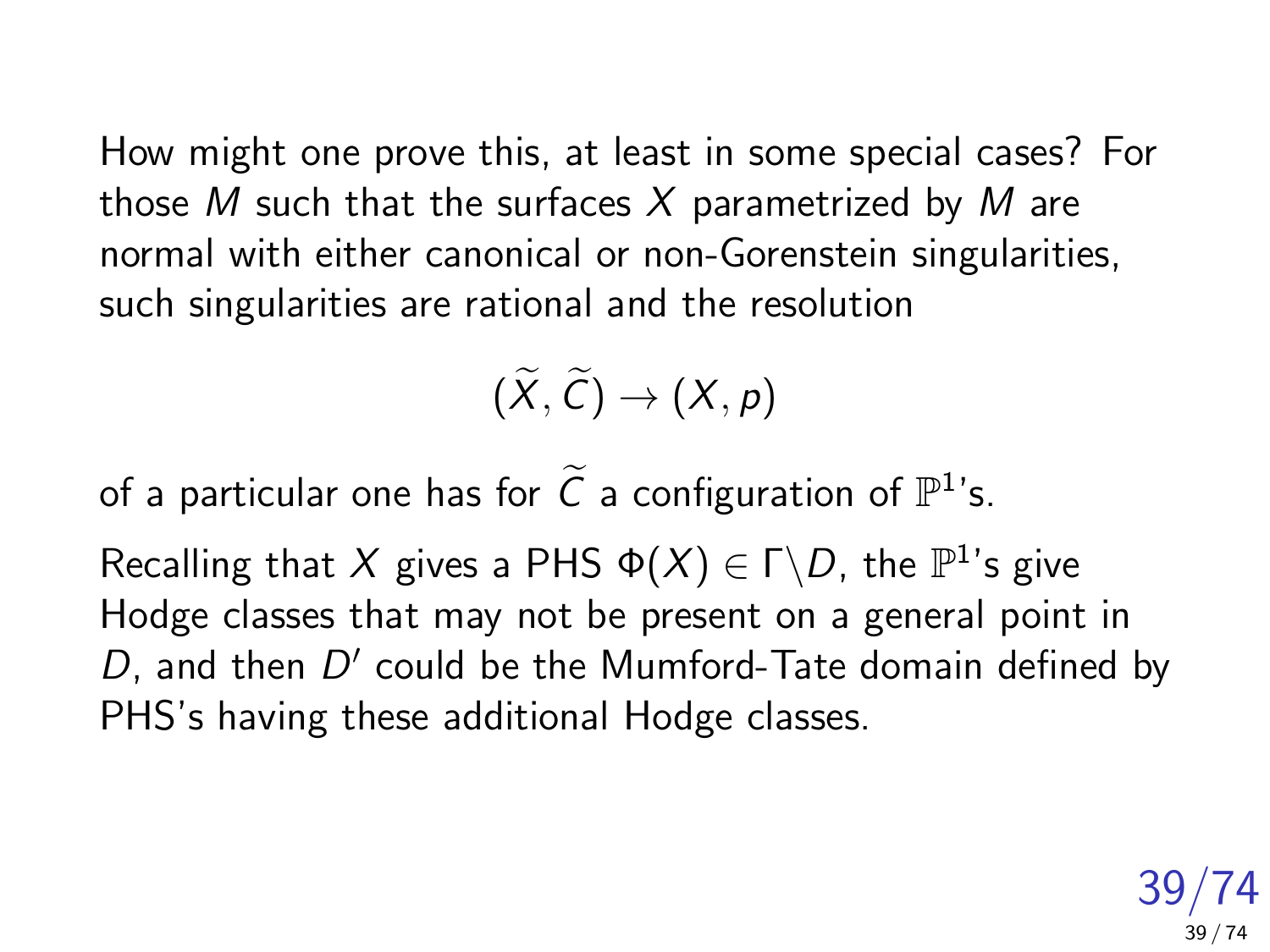One then hopes to use a variational argument to show that in  $T$  Def  $X$  the condition to retain these Hodge classes defines the tangent space to  $M \subset \overline{M}$ . This argument has been carried out in the two cases

- ightharpoonup an A<sub>1</sub>-singularity that is not a base point of  $|K_x|$ ;
- ightharpoonularity on the general *I*-surface having that type of singularity.

In both use is made of differential of the period mapping at a singular surface that will be discussed elsewhere.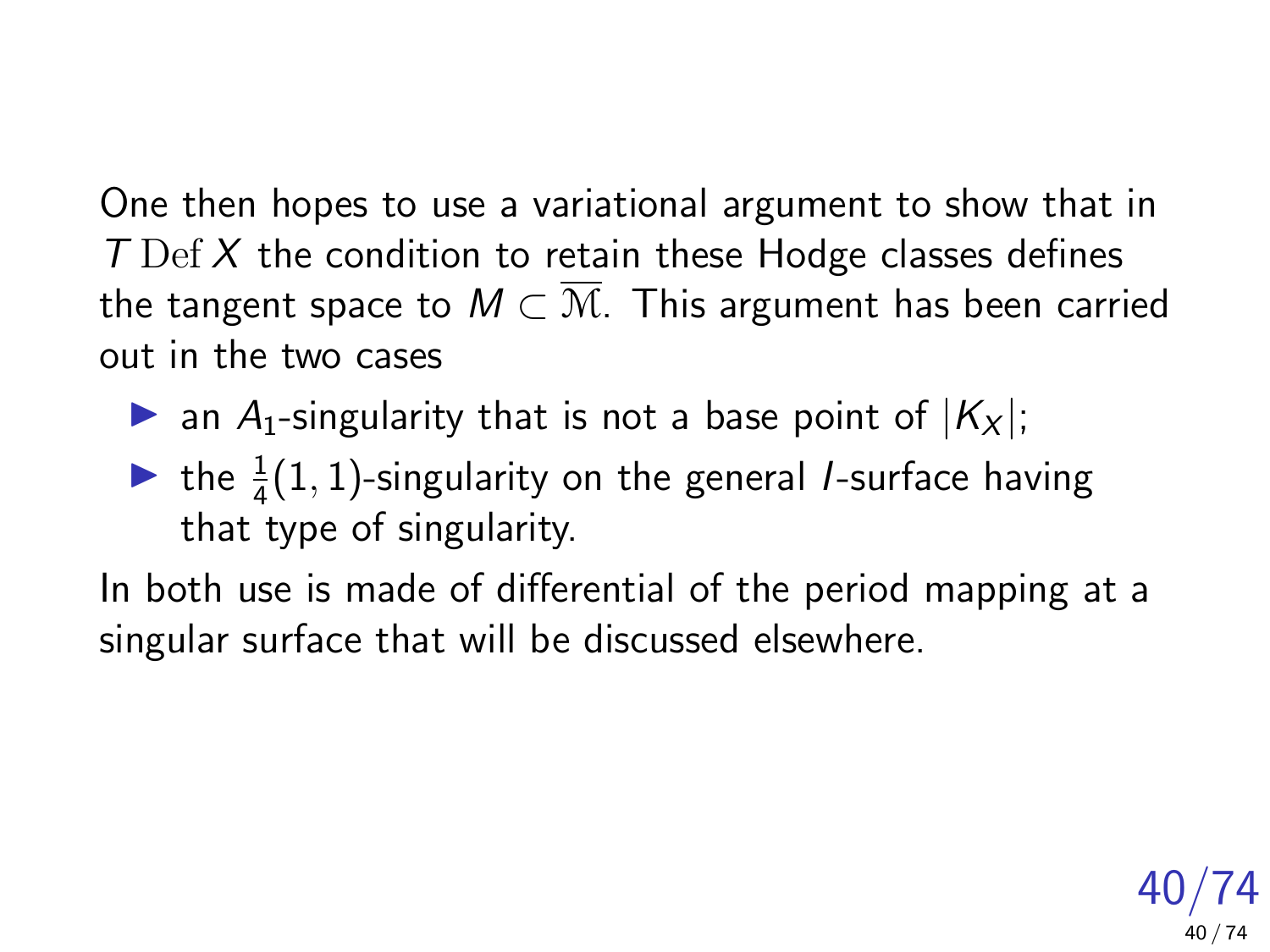$\blacktriangleright$  To illustrate how Hodge theory and algebraic geometry interact and complement one another we shall give a proof of the result stated above:

Let  $X$  be a normal surface having e simple elliptic singularities  $p_i$  and that is a KSBA degeneration of smooth regular general type surface with geometric genus  $p_g$ . Then

$$
\operatorname{rank} N \leqq e \leqq p_g+1.
$$

Moreover, if equality holds on the right, then rank  $N = p_g$  and all of the elliptic curves  $\tilde{C}_i$  that contract to  $p_i$  under the minimal desingularization of  $X$  are isogeneous to a fixed elliptic curve.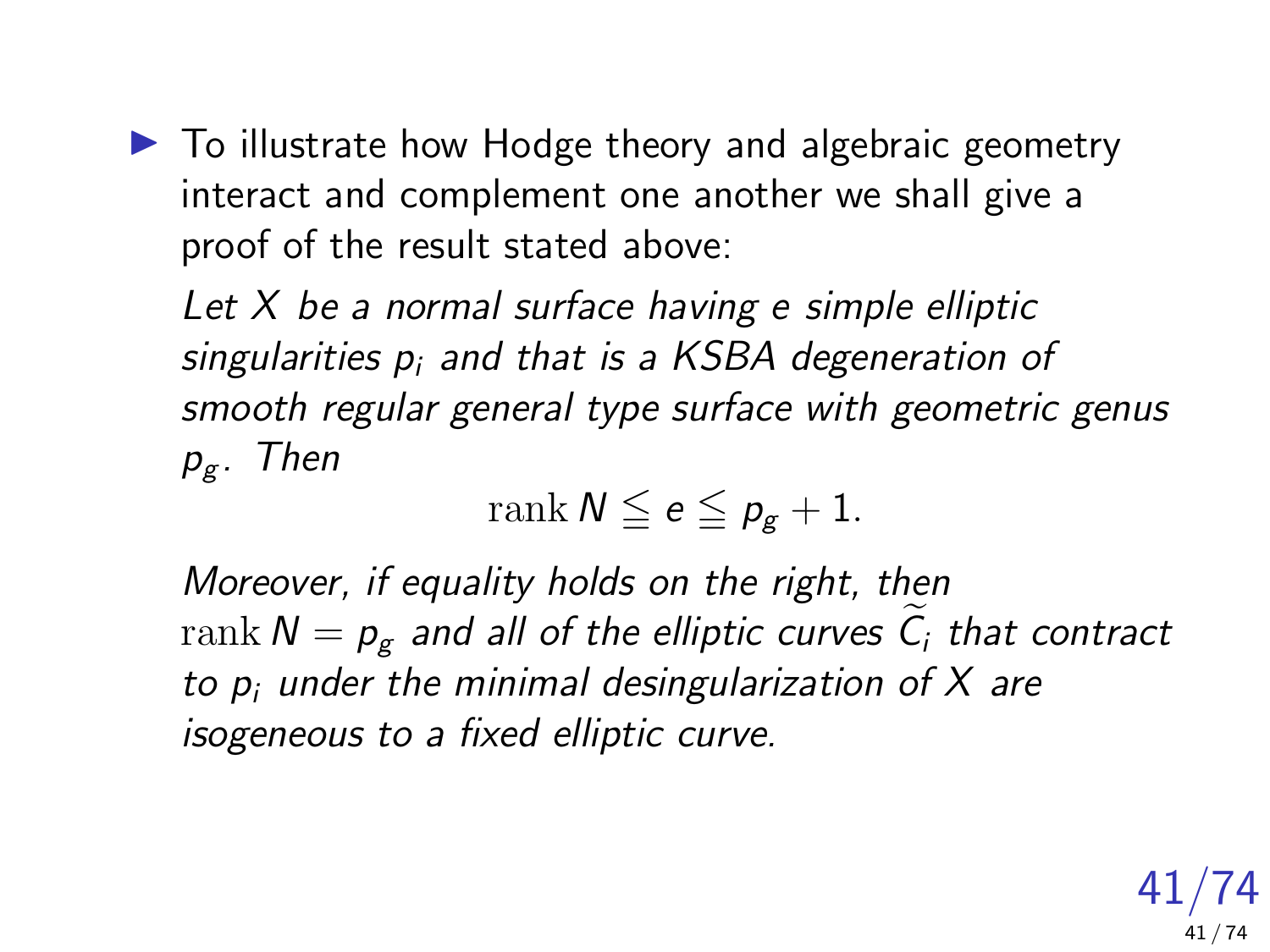**Proof:** We set  $C = \sum_{i=1}^{n} C_i$  and denote by  $(X, C)$  the minimal desingularization of  $(X, \{p_i\})$ . The cohomology sequence of the Poincaré residue sequence  $0 \to \Omega_{\widetilde{X}}^2 \to \Omega_{\widetilde{X}}^2$  $\chi^2_{\widetilde{X}}(\mathcal{C}) \to \omega_{\widetilde{\mathcal{C}}} \to 0$ gives

$$
0 \to H^0(\Omega_{\widetilde{X}}^2) \to H^0(\Omega_{\widetilde{X}}^2(\widetilde{C}_1 + \cdots + \widetilde{C}_k)) \to \bigoplus_{i=1}^k H^0(\Omega_{\widetilde{C}_i}^1) \to H^1(\Omega_{\widetilde{X}}^2) \to 0
$$

$$
p_g(\widetilde{X}) \hspace{1cm} h^0(K_X) = p_g \hspace{1cm} k \hspace{1cm} q(X)
$$

where the dimensions appear below the groups in question. The zero on the right is due to  $h^2(K_X)=0$  since  $X$  is a <code>KSBA</code> degeneration of a regular surface. This gives

$$
k=p_g+q(\widetilde{X})-p_g(\widetilde{X}).
$$

42/74 42 / 74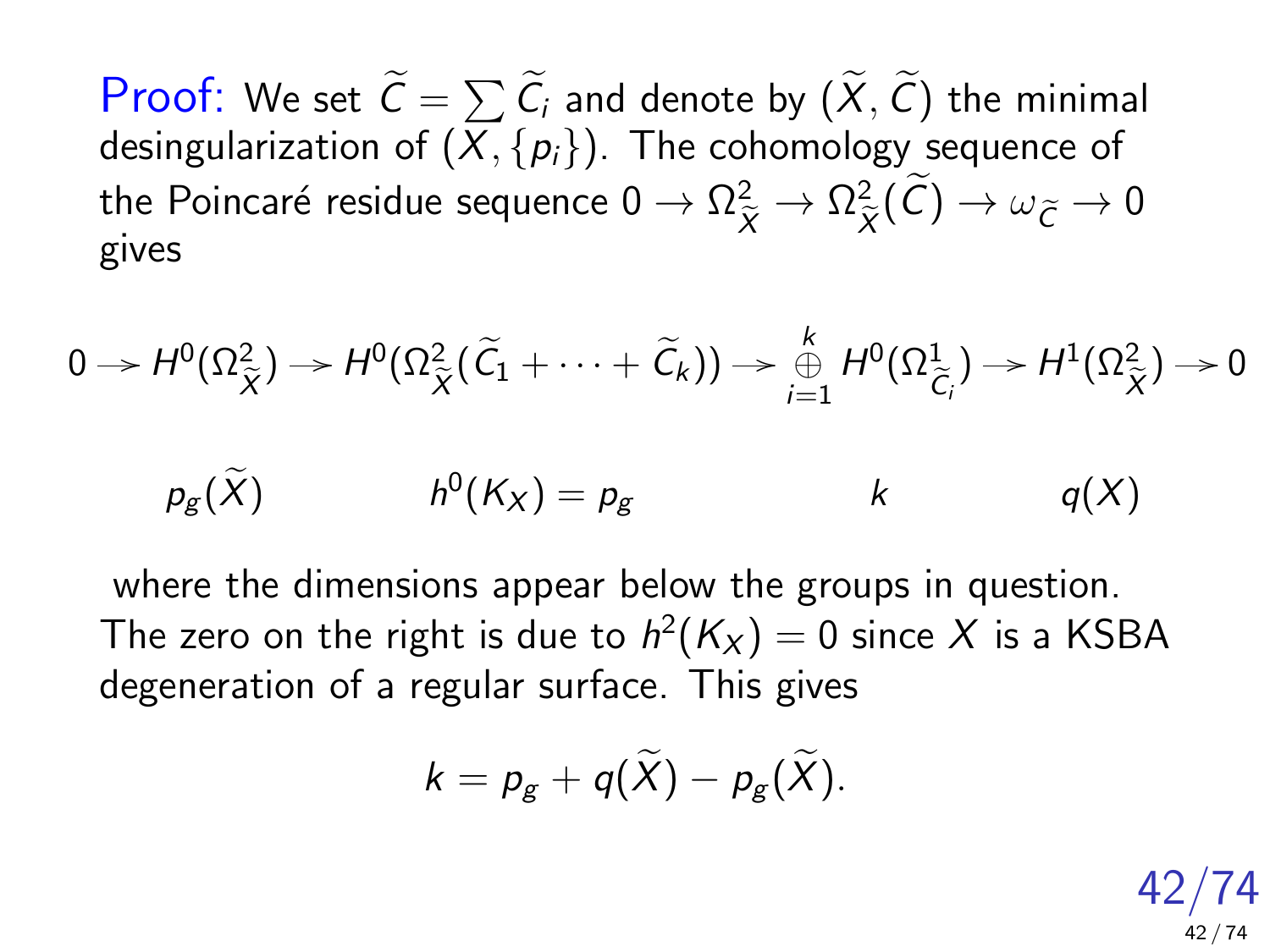By Castelnuovo's lemma [BPVdV], for  $\alpha$  and  $\beta \in H^0(\Omega^1_\mathfrak{S})$  $\chi$ )

 $\alpha \wedge \beta = 0 \implies \alpha$  and  $\beta$  pull back from a curve of genus  $\geq 2$ .

If the 1-forms on  $\widetilde{X}$  do not pull back from such a curve C, then for  $\alpha_1,\ldots,\alpha_q$  a basis for  $H^0(\Omega_{\widetilde X}^1)$  the 2-forms  $\alpha_1 \wedge \alpha_2, \ldots, \alpha_1 \wedge \alpha_q$  are linearly independent and

 $p_{\sigma}(\widetilde{X}) \geq q(\widetilde{X}) - 1$ 

which gives

<span id="page-42-0"></span>
$$
(2.1) \qquad k \leqq p_{g} + q(\widetilde{X}) - (q(\widetilde{X}) - 1) \leqq p_{g} + 1.
$$

If on the other hand there is  $f : \widetilde{X} \to C$ , then the dual to  $H^0(\Omega^1_C)\stackrel{f^*}{\longrightarrow} H^0(\Omega^1_{\tilde\lambda})$  $\chi$ ) is a map

$$
H^2(\Omega^1_{\widetilde{X}})\to H^1(\mathbb{O}_C).
$$

43/74 43 / 74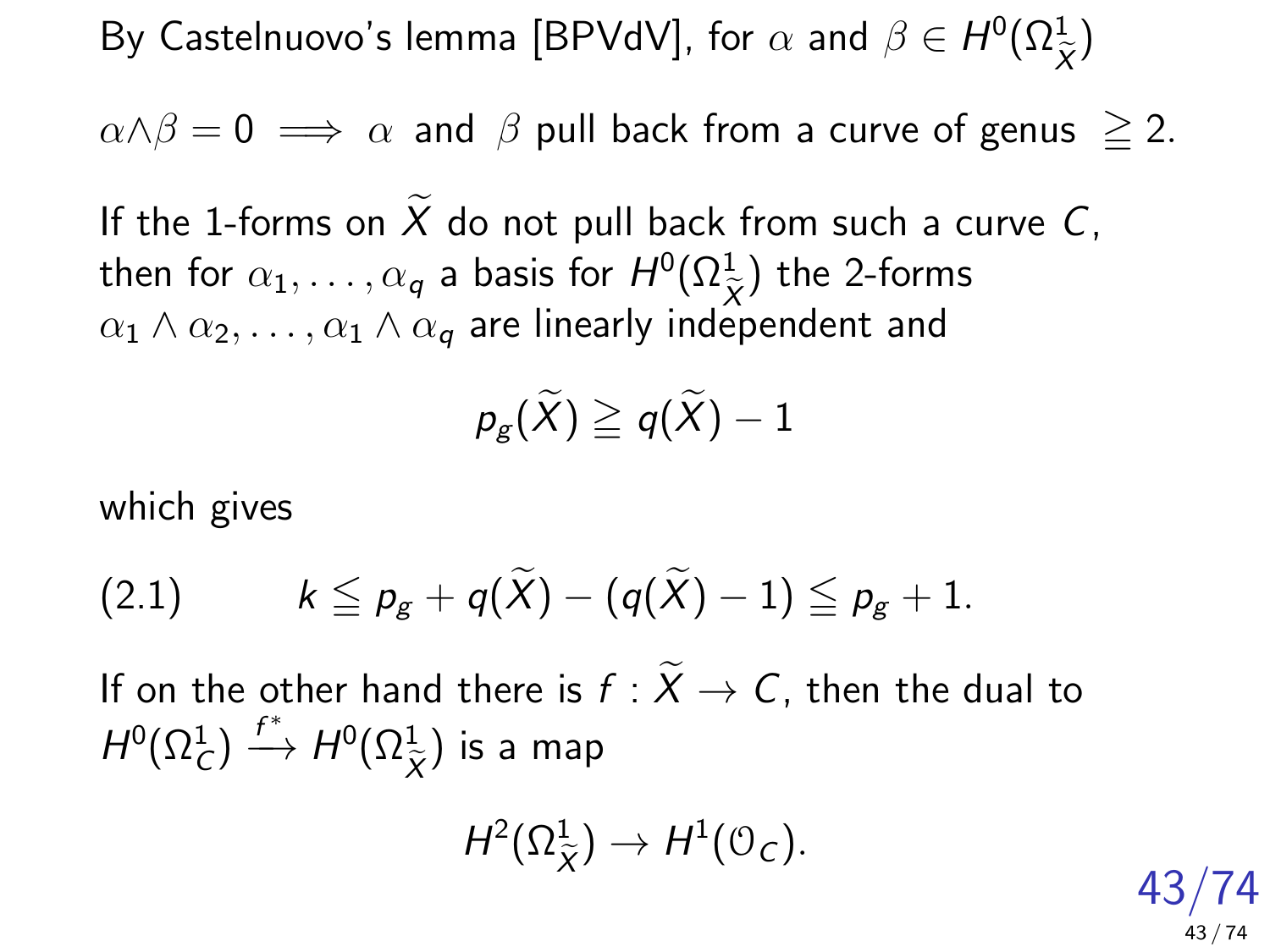The Gysin map

<span id="page-43-0"></span>
$$
\mathop\oplus_{i=1}^k H^0(\Omega^1_{\widetilde{C}_i}) \to H^2(\Omega^1_{\widetilde{X}})
$$

is dual to the restriction map  $H^0(\Omega^1_\mathfrak{D})$  $\chi$  $)\rightarrow\mathop{\oplus}\limits_{i=1}^k H^0(\Omega^1_{\tilde{\mathcal{C}}})$  $\mathcal{C}_{\mathfrak{q}}$ ). Then using the  $f^*$  above

$$
(2.2) \tH^0(\Omega^1_C) \to H^0(\Omega^1_{\widetilde{C}_i})
$$

is zero unless  $g(C) = 1$  and  $\widetilde{C}_i \stackrel{f}{\rightarrow} C$  is an isogeny. Thus if  $g(C) \geq 2$ , the mappings [\(2.2\)](#page-43-0) are all zero. As a consequence  $\alpha \in H^0(\Omega_{\widetilde{X}}^1)$  and  $\alpha|_{\widetilde{C}_i} \neq 0 \implies \alpha \wedge \beta \neq 0$  for  $\beta \in H^0(\Omega_{\widetilde{X}}^1)/\mathbb{C}\alpha$ .

> 44/74 44 / 74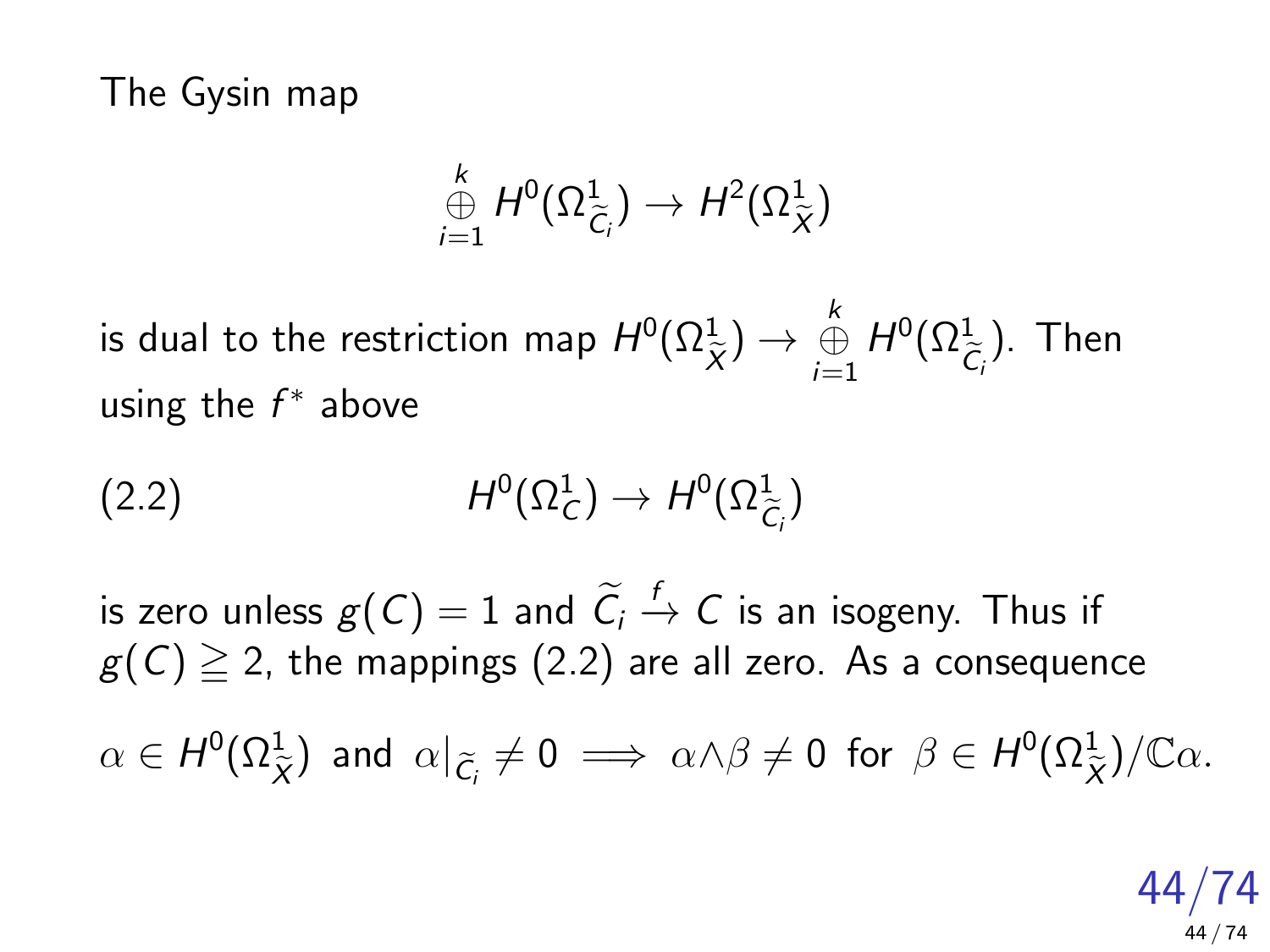It follows that for

$$
m=\text{dim}\left(\text{Im}\{H^0(\Omega^1_{\widetilde{X}})\rightarrow \overset{k}{\underset{i=1}{\oplus}}H^0(\Omega^1_{C_i})\}\right)
$$

we have

$$
p_{g}(\widetilde{X})\geqq m-1,
$$

which then by [\(2.1\)](#page-42-0) gives  $k \leq p_g + 1$ . The lower bound

rank  $N \leq k$ 

follows from the Clemens-Schmid exact sequence (cf. [M]). Remark: This argument may be adapted to show that if  $X$ has a cusp, then

$$
\operatorname{rank} N^2\leqq c\leqq \rho_g+1.
$$

45/74 Each cusp is a cycle of some number  $\ell$  of  $\mathbb{P}^1$ 's, and we do not know how to bound the  $\ell$ . 45 / 74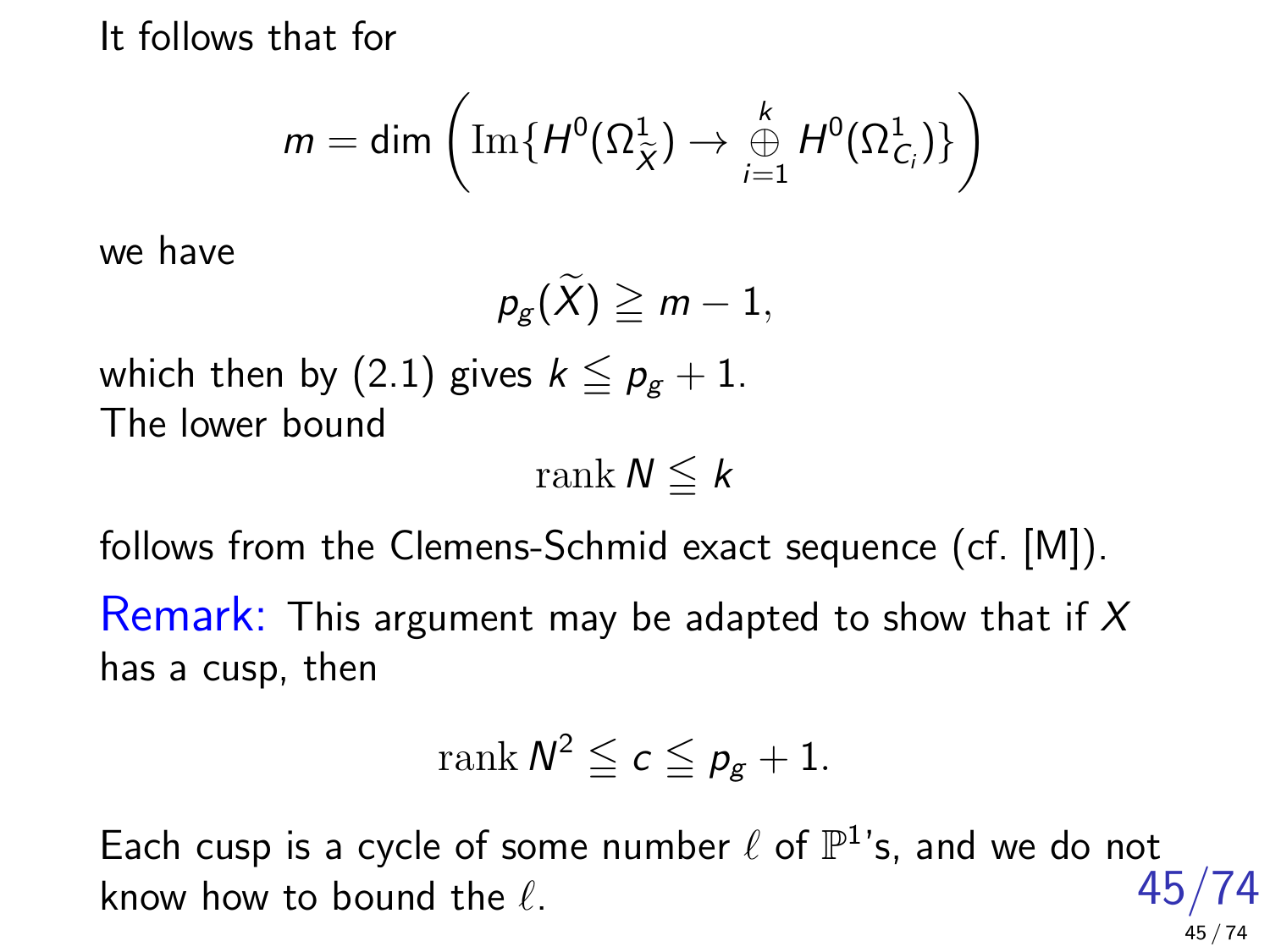## III. I-surfaces

 $\triangleright$  Recall that an *I-surface* is defined to be a smooth (or having canonical singularities) surface  $X$  that satisfies

## $\blacktriangleright$  X is minimal of general type

$$
\blacktriangleright
$$
 q(X) = 0 and p<sub>g</sub>(X) = 2

$$
\blacktriangleright \overrightarrow{K_X^2} = 1
$$

It appears that regular surfaces for which Noether inequality

$$
p_g(X) \leqq \frac{K_X^2}{2} + 2
$$

is close to equality seem to have favorable qualities for the use of Hodge theory to study their moduli, and some of what follows has also been carried out for H-surfaces satisfying the first two conditions above together with  $\mathcal{K}_X^2=2$   $(H$  stands for Horikawa [Ho] who made an extensive analysis of surfaces with small  $c_1^2$ ).

46/74 46 / 74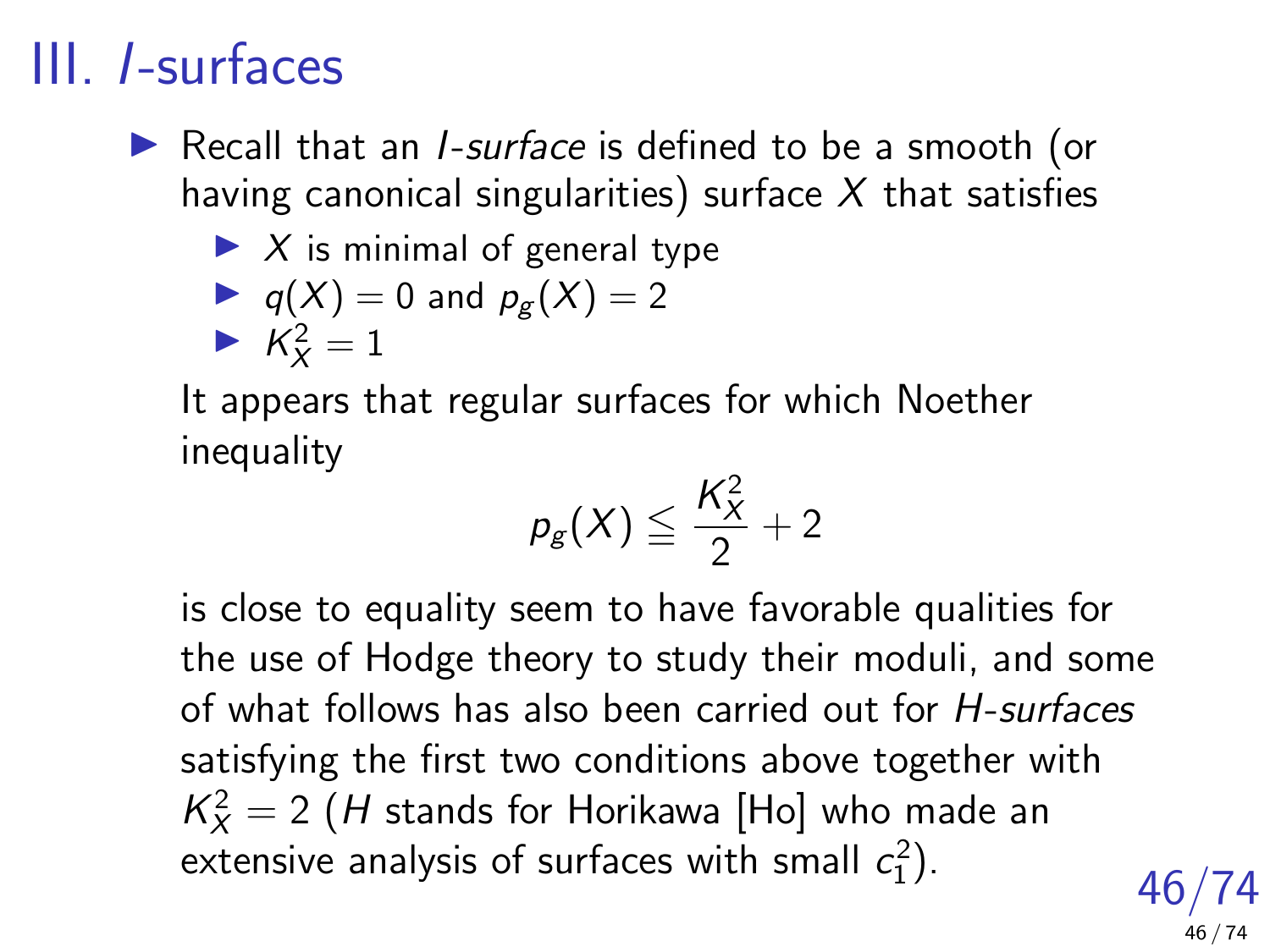Informally stated parts of the results that we shall discuss are

- $\blacktriangleright \overline{\Phi}, \overline{\mathcal{M}}^G_I \to \overline{\mathcal{P}}$  is a mapping of stratified varieties that is bijective on components;
- $\blacktriangleright$  the extension data in the limiting mixed Hodge structures over  $\overline{\mathcal{P}}\backslash\mathcal{P}$  provides a guide for desingularizing  $\overline{\mathcal{M}}^G_I$  $\sum_{l}$  over the boundary of  $\mathcal{M}_I$ .

As mentioned above, an extensive analysis of  $\overline{\mathcal{M}}^{\mathcal{G}}_I$  has been carried out by [FPR]; this will be summarized in a table below and discussed in more detail in another lecture. Here we shall first give a Lie-theoretically constructed table of the possible types of LMHS's that could appear in  $\overline{\mathcal{P}}\backslash\mathcal{P}$ . We will then give the FPR table in the normal Gorenstein case and sketch how the Hodge-theoretic table suggests and interprets the algebro-geometric one.

> 47/74 47 / 74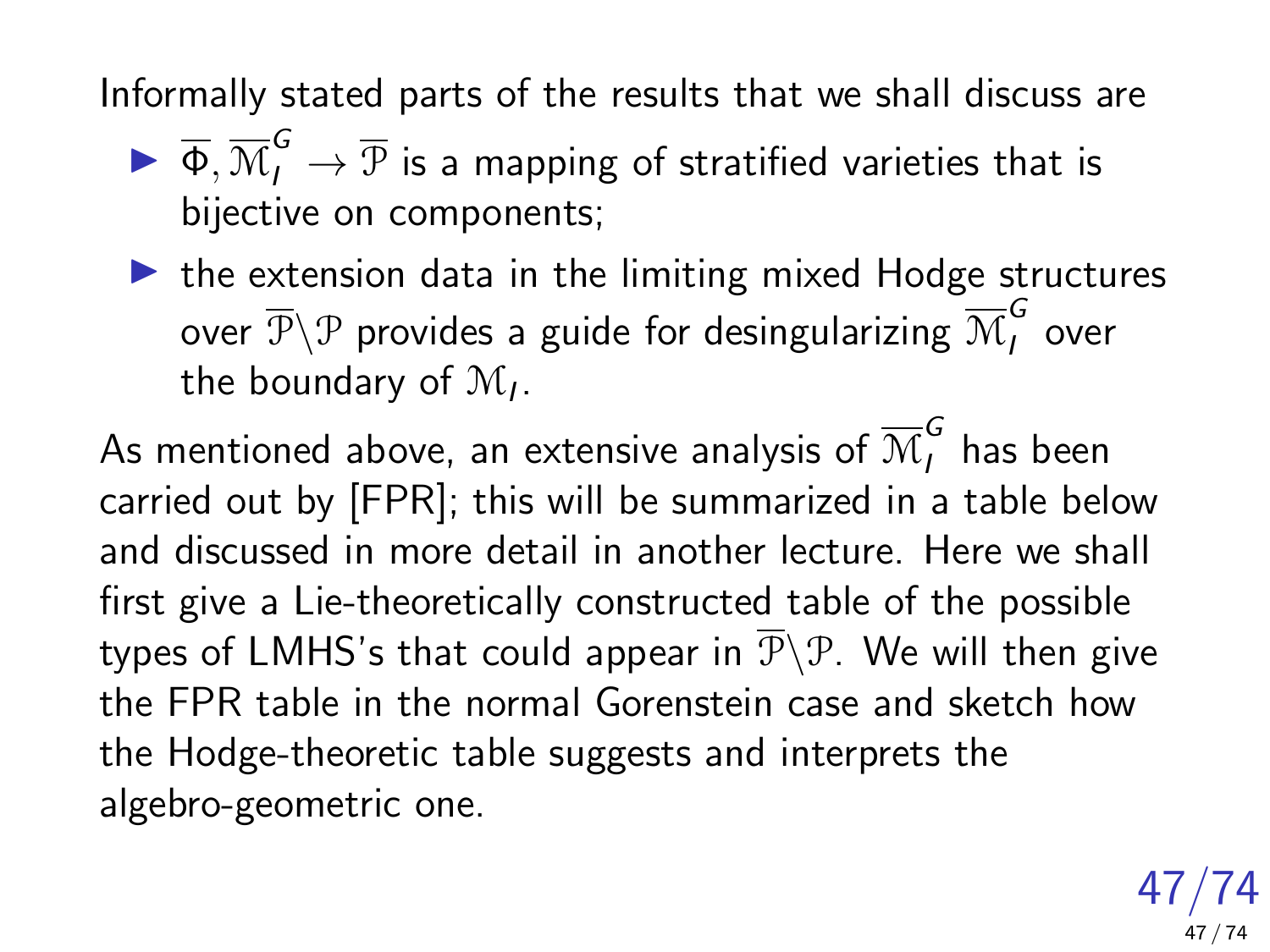In a subsequent talk we hope to present more detailed discussion of how the Hodge theoretic and algebro-geometric approaches may be combined and interpreted for both normal and non-normal singularities and in both the I-surface and H-surface cases.

We emphasize that this is work in progress and some of the details remain to be worked through. The main missing piece is the analysis of the non-Gorenstein case; specifically, for *I*-surfaces are there examples beyond the  $\frac{1}{4}(1,1)$  Wahl singularity (and thus is the index at most equal to 2)?

 $\blacktriangleright$  The principal properties of *I*-surfaces we shall use are

$$
\blacktriangleright h^1(mK_X) = 0 \text{ for } m \ge 0 \text{ and}
$$

<span id="page-47-0"></span>(3.1) 
$$
h^0(mK_X) =
$$
  

$$
\begin{cases} 2 \text{ for } m = 1 \\ \frac{m(m-1)}{2} + 2, \ m \geq 2; \end{cases}
$$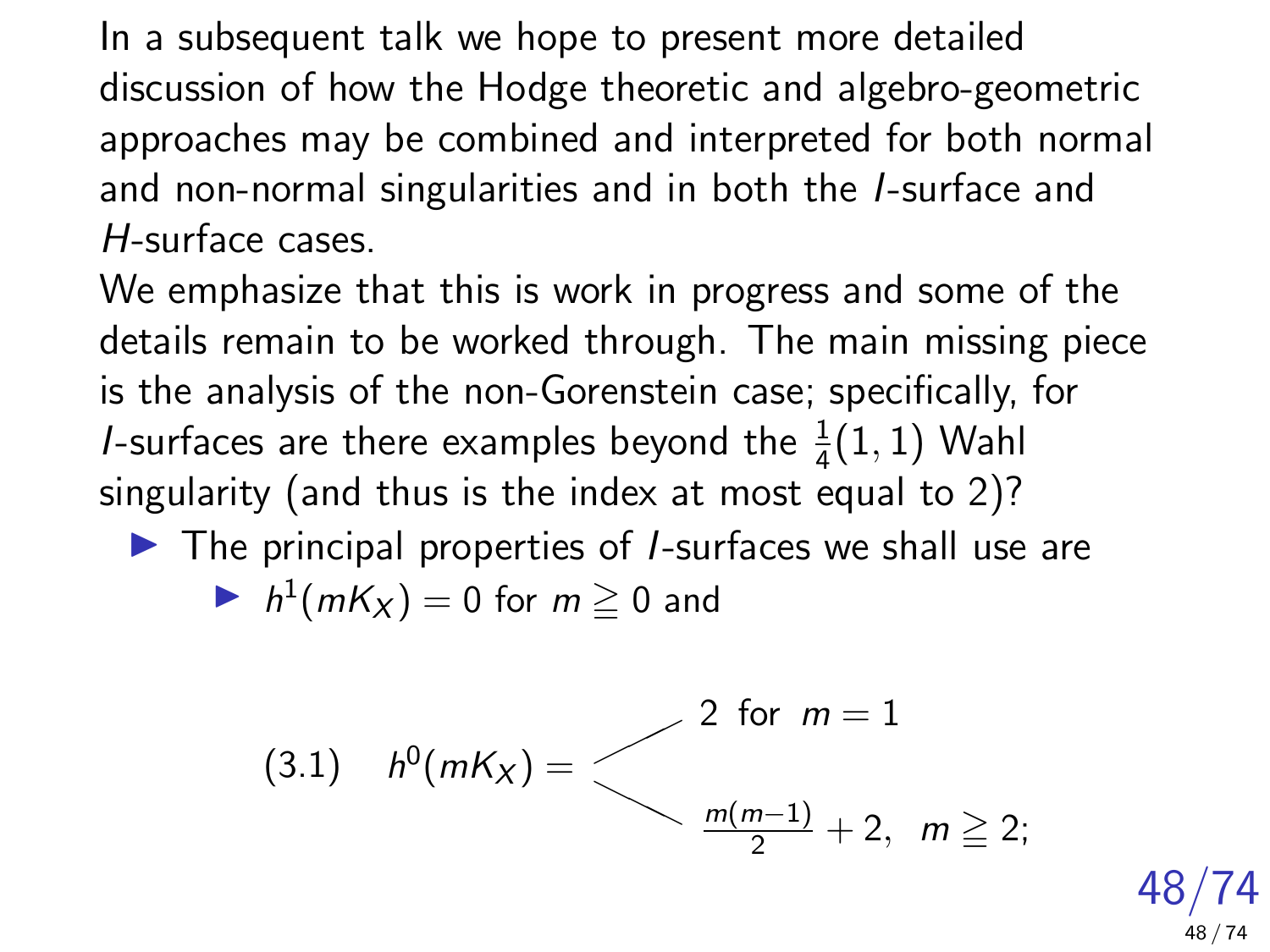$\blacktriangleright$  using Kawamata-Vieweg vanishing one sees that these properties hold for any Gorenstein I-surface where the Weil canonical divisor class and the dualizing sheaf  $\omega_X$ coincide as line bundles;

 $\triangleright$  in the Gorenstein case the pluri-canonical ring

$$
R(X) = \bigoplus^m H^0(mK_X)
$$

has the *postulated form*, meaning that generators and relations are added only when required by  $(3.1)$  (cf. [FPR] for a proof);

 $\blacktriangleright$  classically from Castelnuovo-Enriques and since the work of Bonbieri and others one studies general type surfaces via their pluri-canonical maps ([BPVdV])

$$
\varphi_{mK_X}:X\to \mathbb{P}H^0(mK_X)^*\cong \mathbb{P}^{P_m-1};
$$

49/74 49 / 74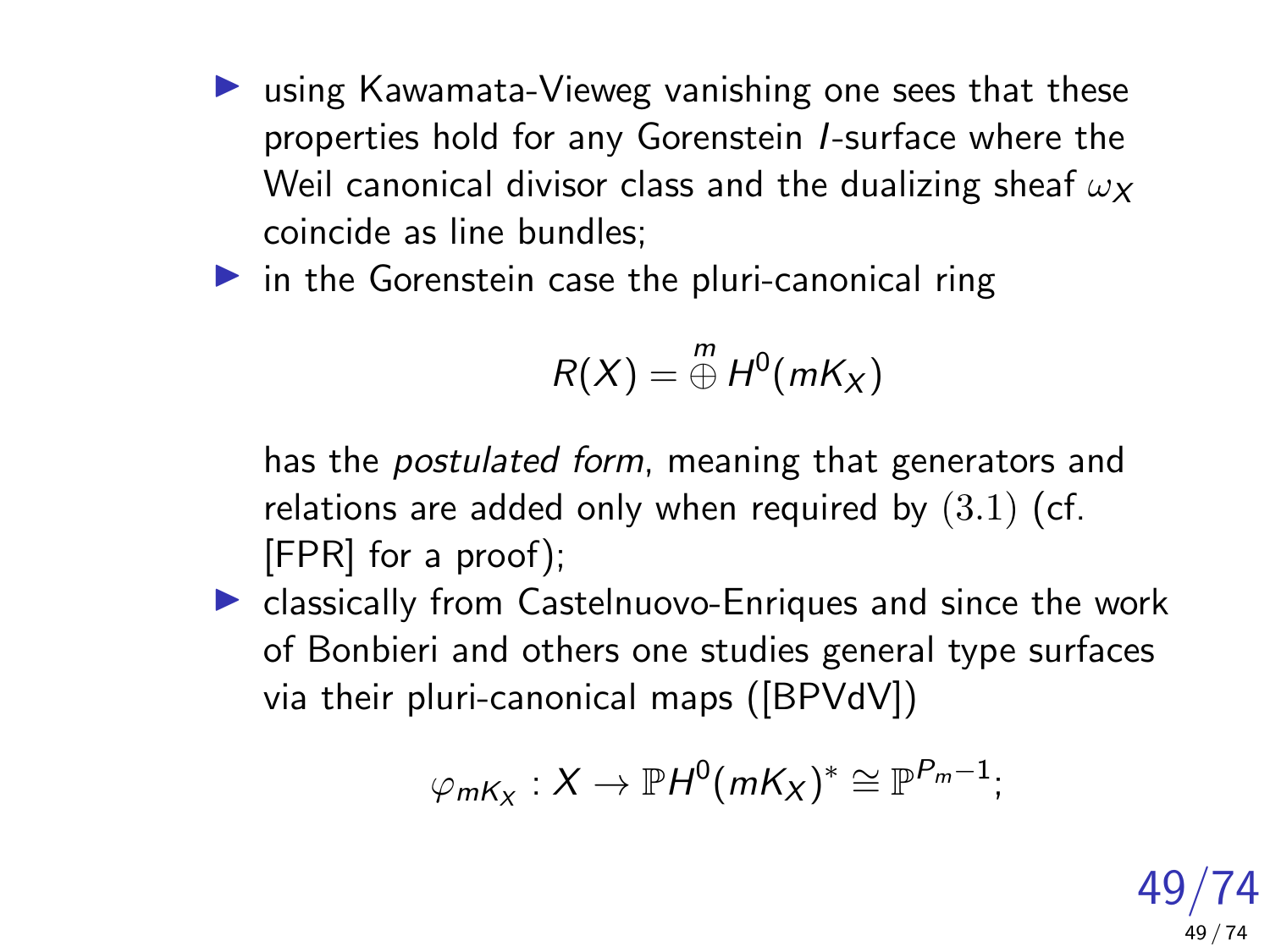$\triangleright$  instead of these it is frequently more convenient to use weighted projective spaces corresponding to when new generators are added; thus

 $\varphi_{\mathsf{K}_\mathsf{X}} : \mathsf{X} \dashrightarrow \mathbb{P}^1$   $(|\mathsf{K}_\mathsf{X}| =$  pencil of hyperelliptic curves)  $\varphi_{2\mathcal{K}_\mathcal{X}}:\mathcal{X}\to\mathbb{P}(1,1,2)\to\mathbb{P}^3\quad (|2\mathcal{K}_\mathcal{X}|$  is base-point-free) . . .

 $\varphi_{5K_X}:X\hookrightarrow \mathbb{P}(1,1,2,5)\hookrightarrow \mathbb{P}^{12} \quad (|5K_X| \text{ is very ample}).$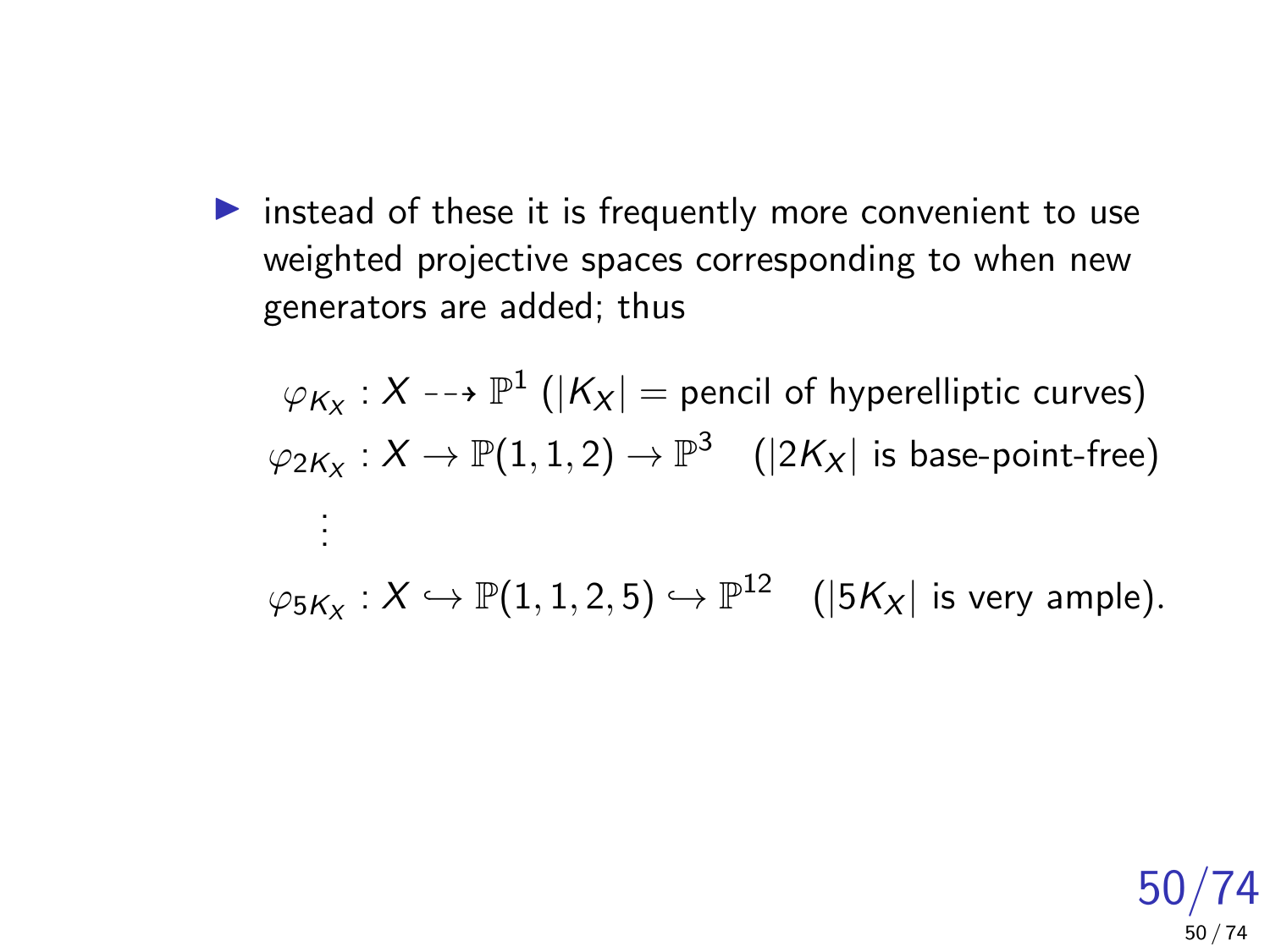We denote by  $(x_0, x_1, y)$  weighted homogeneous coordinates in  $\mathbb{P}(1, 1, 2)$ , and by  $(x_0, x_1, y, z)$  those for  $\mathbb{P}(1, 1, 2, 5)$ .

 $\blacktriangleright$  Equations/picture

$$
z^{2} = F_{5}(t_{0}, t_{1}, y)z + F_{10}(t_{0}, t_{1}, y)
$$
\n
$$
P \left\{\n \begin{array}{c}\n \begin{array}{c}\n \downarrow \\
\downarrow \\
\downarrow\n \end{array}\n \end{array}\n \right\} \xrightarrow{\mathbb{P}(1, 1, 2) \leftrightarrow \mathbb{P}^{3} \text{given by} \\
[x_{0}, x_{1}, y] \rightarrow [x_{0}^{2}, x_{0}x_{1}, x_{1}^{2}, y] \\
X = 2:1 \text{ map branched over } P \text{ and } V \in [0_{\mathbb{P}^{3}}(5)] \\
\text{where } V \text{ does not pass through the vertex } P^{\ddagger}\n \end{array}
$$

- $\blacktriangleright$  The moduli of smooth X's may be analyzed
	- $\blacktriangleright$  from the above equation;
	- $\triangleright$  cohomologically using the Jacobian ideal formalism (cf. [Gr]) for weighted projective spaces.

 $^\ddag$ Any Gorenstein  $X$  is irreducible  $(\mathcal{K}_X^2=1)$  and is given by such a picture where V does not contain P.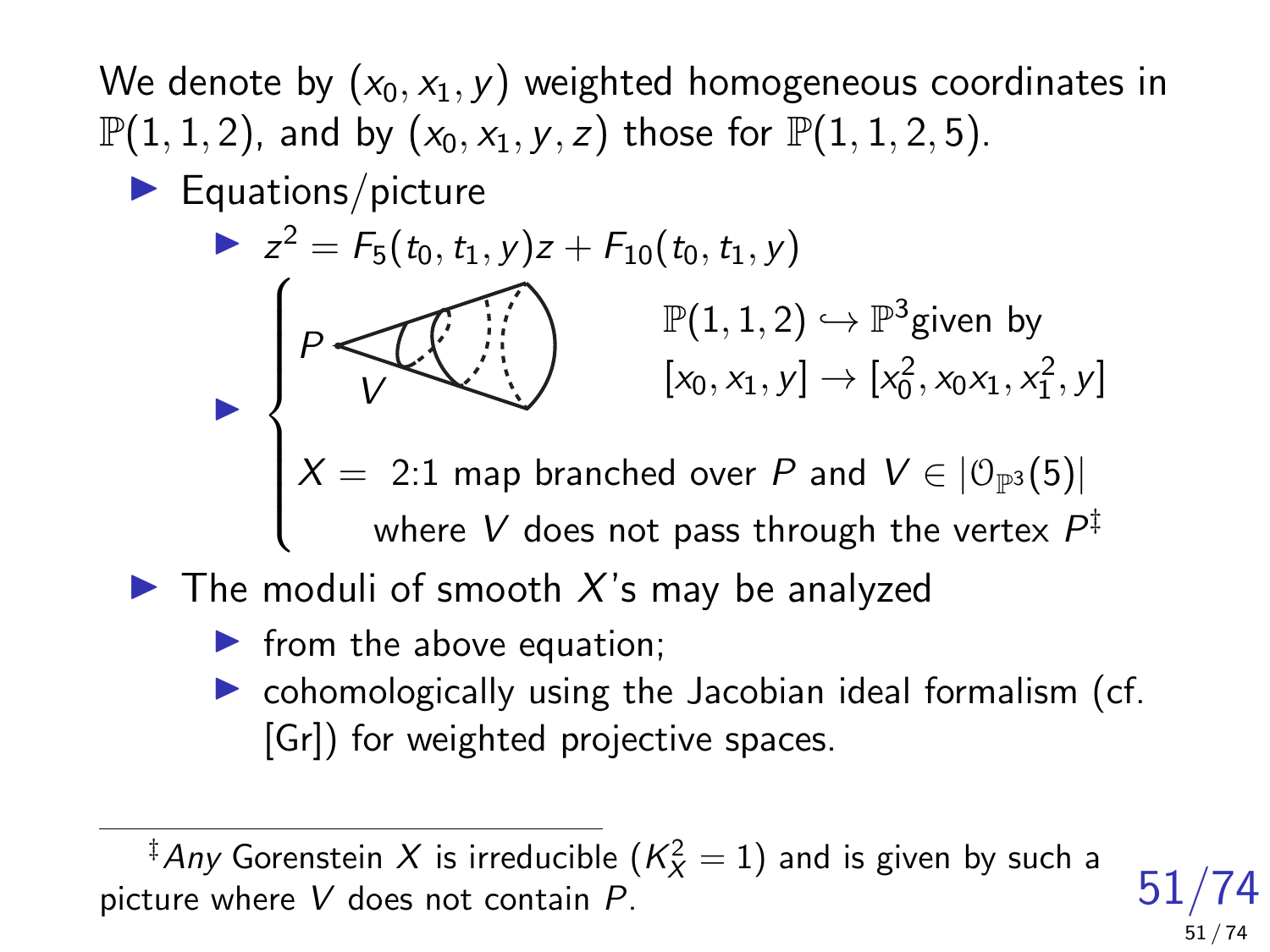Each has its advantages. The first is useful in studying degenerations, and also possibly in using GIT where in this case the group is non-reductive. From the second approach one has

 $\triangleright$  M is reduced and smooth of dimension 28;

 $\blacktriangleright$  local Torelli holds.

More precisely, for smooth  $X$  the differential of the period mapping is 1-1. Versions of this have been proved by Carlson-Toledo [CT] and Pearlstein-Zhang [(PZ)].

 $\triangleright$  We recall that for any non-classical period domain D there is a non-trivial invariant distribution  $I \subset TD$  (the infinitesimal period relation or IPR) such that any period mapping

$$
\Phi:B\to \Gamma\backslash D
$$

satisfies

$$
\Phi_*: \, TB \to I.
$$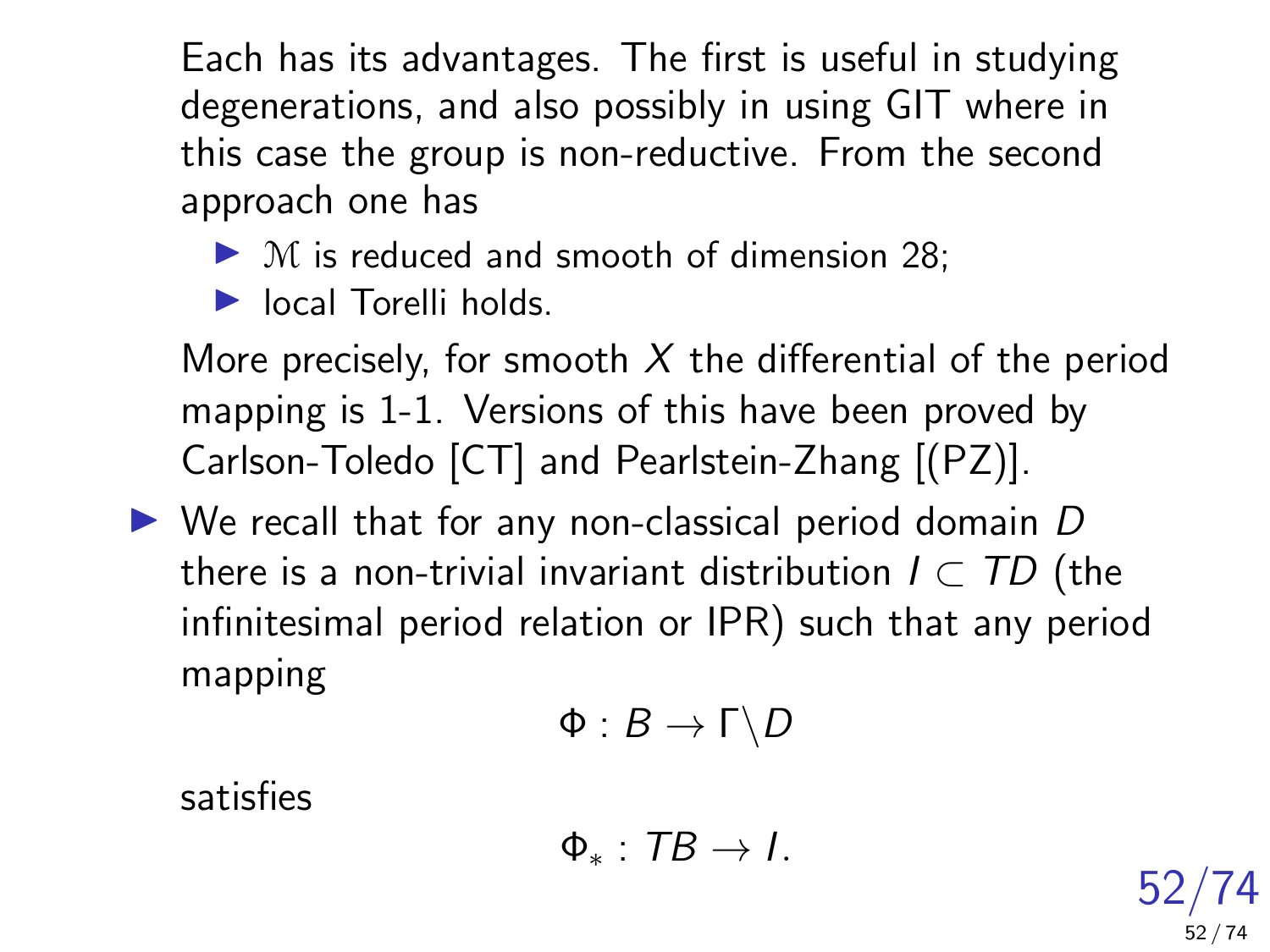For polarized Hodge structures of weight 2 and with  $h^{2,0}=2$ 

 $\dim D = 2h^{1,1}+1$  and l is a contact distribution.

From Noether's formula

$$
\chi(\mathcal{O}_X)=\frac{1}{12}(c_1^2+c_2)
$$

we may infer that  $h^{1,1} = \dim H^{1,1}(X)_{\rm prim} = 28.$ From this it follows that

 $\Phi(\mathcal{M}) \subset \Gamma \backslash D$  is a contact submanifold.

53/74 53 / 74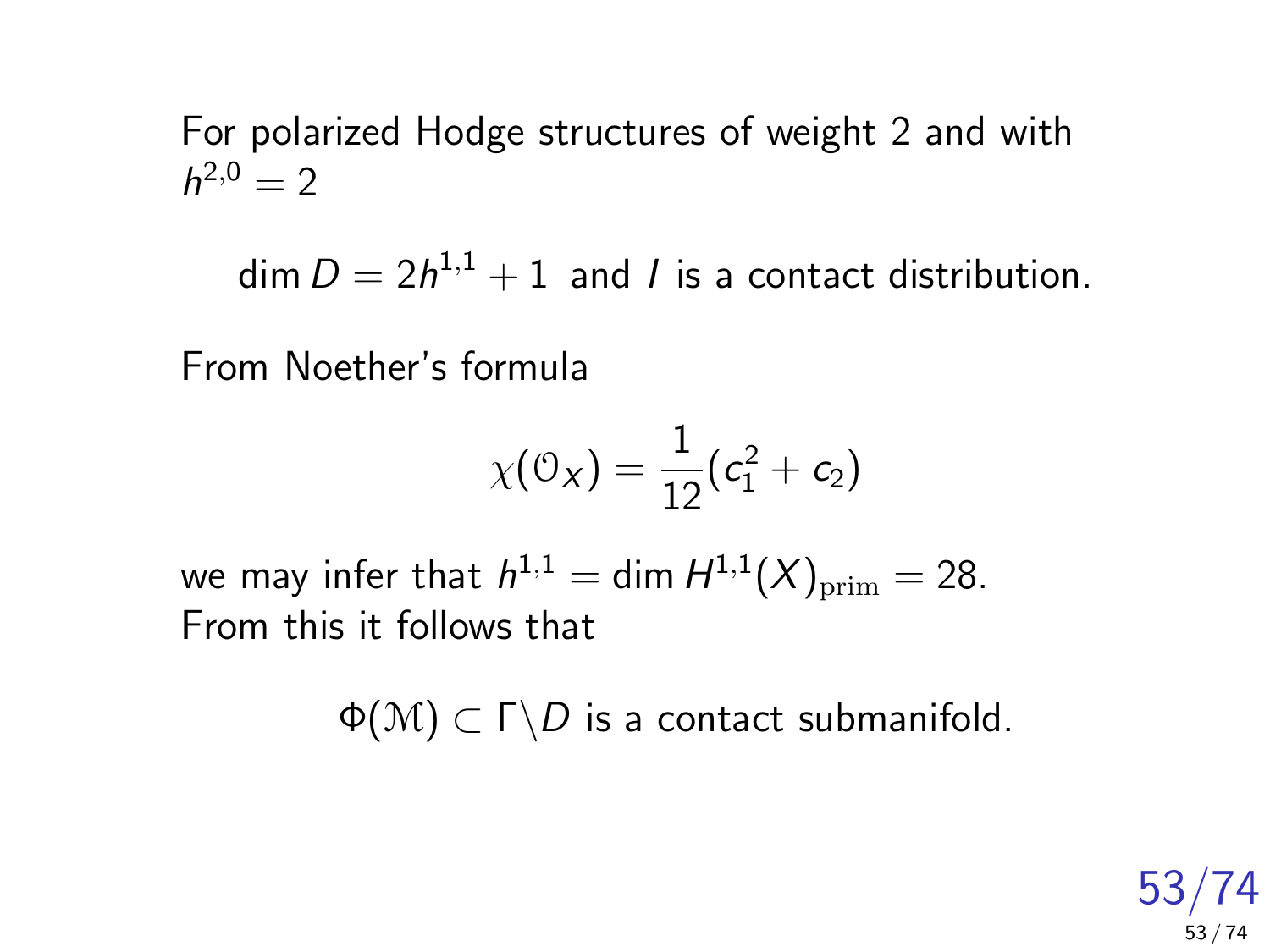$\blacktriangleright$  Remark that a cohomological analysis also gives

- $h^0(T_X) = 0$  (since X is general type)
- $\blacktriangleright \chi(T_X) = 28$  (Hirzebruch-Riemann-Roch)

$$
\implies h^2(T_X)=0,
$$

which again shows that for  $X$  smooth the Kuranishi space is smooth of dimension 28. We suspect that this still holds when  $X$  has canonical singularities, but this has not been checked.

 $\triangleright$  Finally the classical methods of Lefschetz ([L] and [B]) may be adapted to show that

the monodromy group  $\Gamma = \Phi_* (\pi_1(\mathcal{M}_{tree}))$  is arithmetic.

It is not known if  $\Gamma = G_{\mathbb{Z}}$  is the full arithmetic group.<sup>§</sup>

 $\S$ Note that since  $\mathcal{K}_\mathcal{X}^2=1$ , the primitive decomposition is

 $H^2(X,\mathbb{Z})=\mathbb{Z}\cdot c_1(X)\oplus H^2(X,\mathbb{Z})_{\mathrm{prim}}$ 

and the intersection form on the primitive part is unimodular.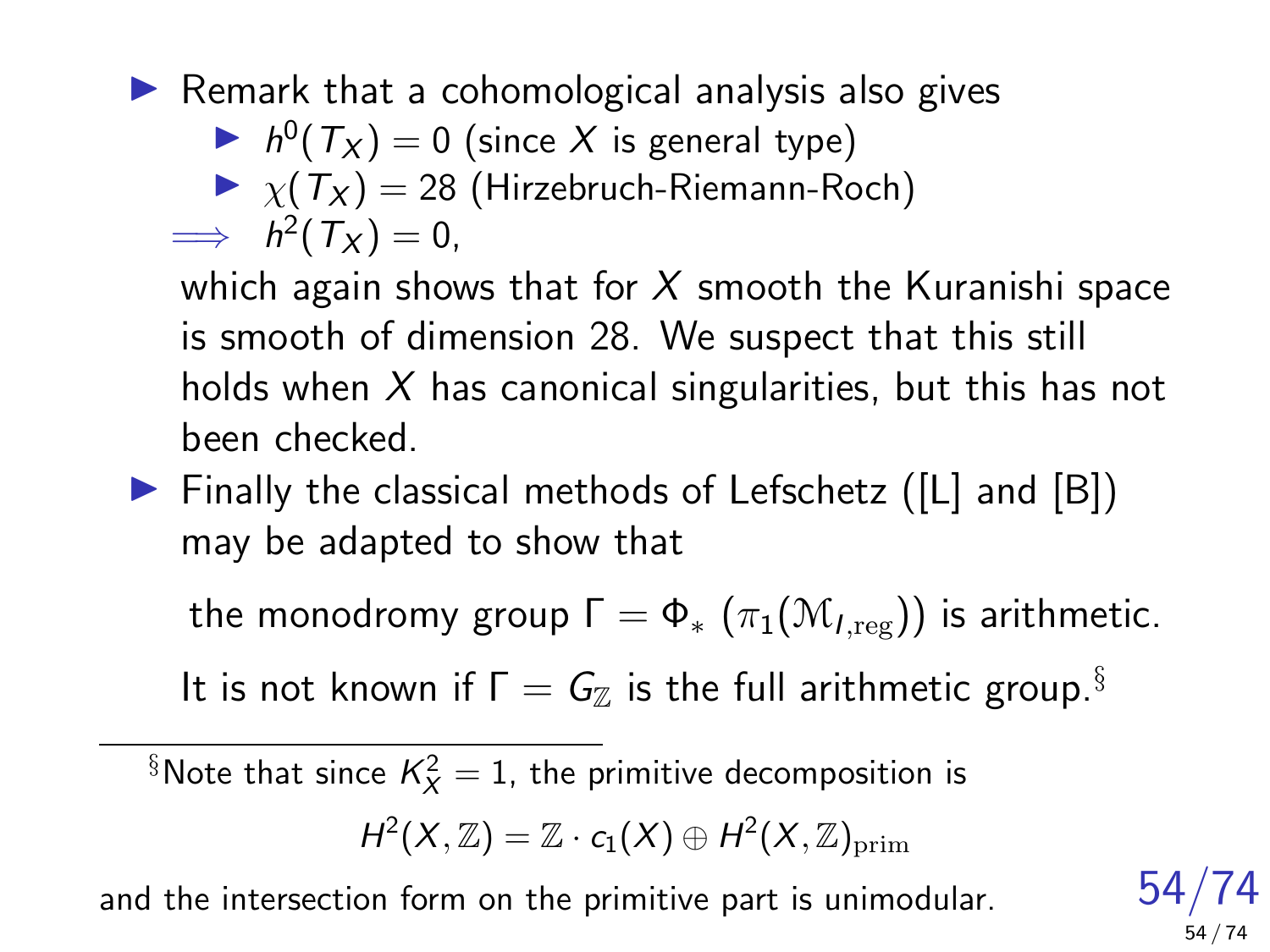Also outstanding are the questions

- **Does generic global Torelli hold (i.e., does Φ have degree** one)?
- $\triangleright$  Does global Torelli hold?

We expect that the first question may be addressed using the methods in [Gr]. There are multiple properties (cohomological, geometric using versions of generic global Torelli for boundary components of  $\overline{\mathcal{M}}_l$ ) that we hope to discuss in another talk.

 $\blacktriangleright$  Turning to the classification we first give a refined picture of the Hodge-theoretic boundary components of  $\overline{P}$  for the case of surfaces where  $p_g = 2$ . For this we will use Hodge diamonds to depict the Gr(LMHS). The numbers above some of the entries are dimensions; from those that are depicted all of the remaining dimensions may be determined.

> 55/74 55 / 74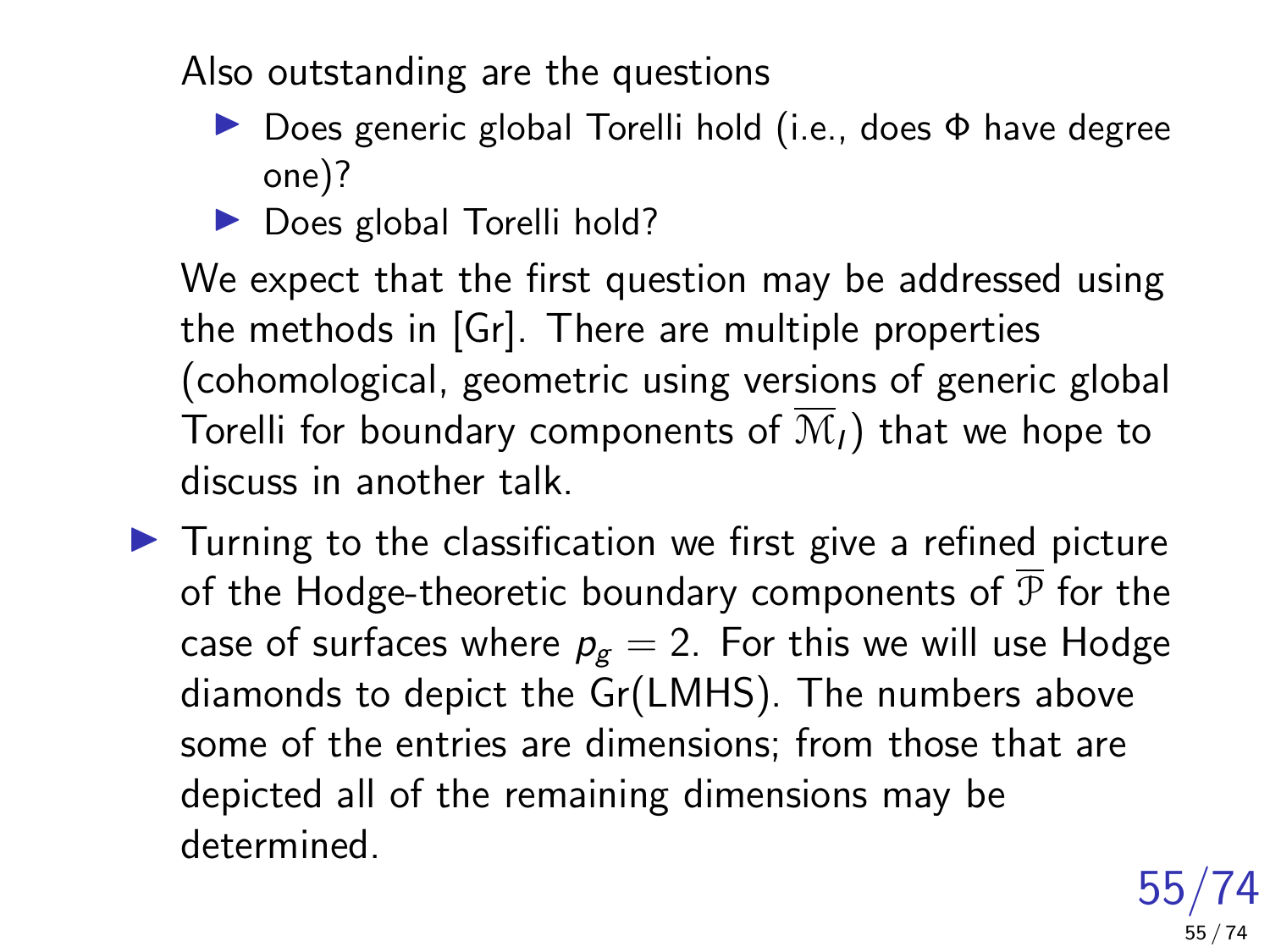

56 / 74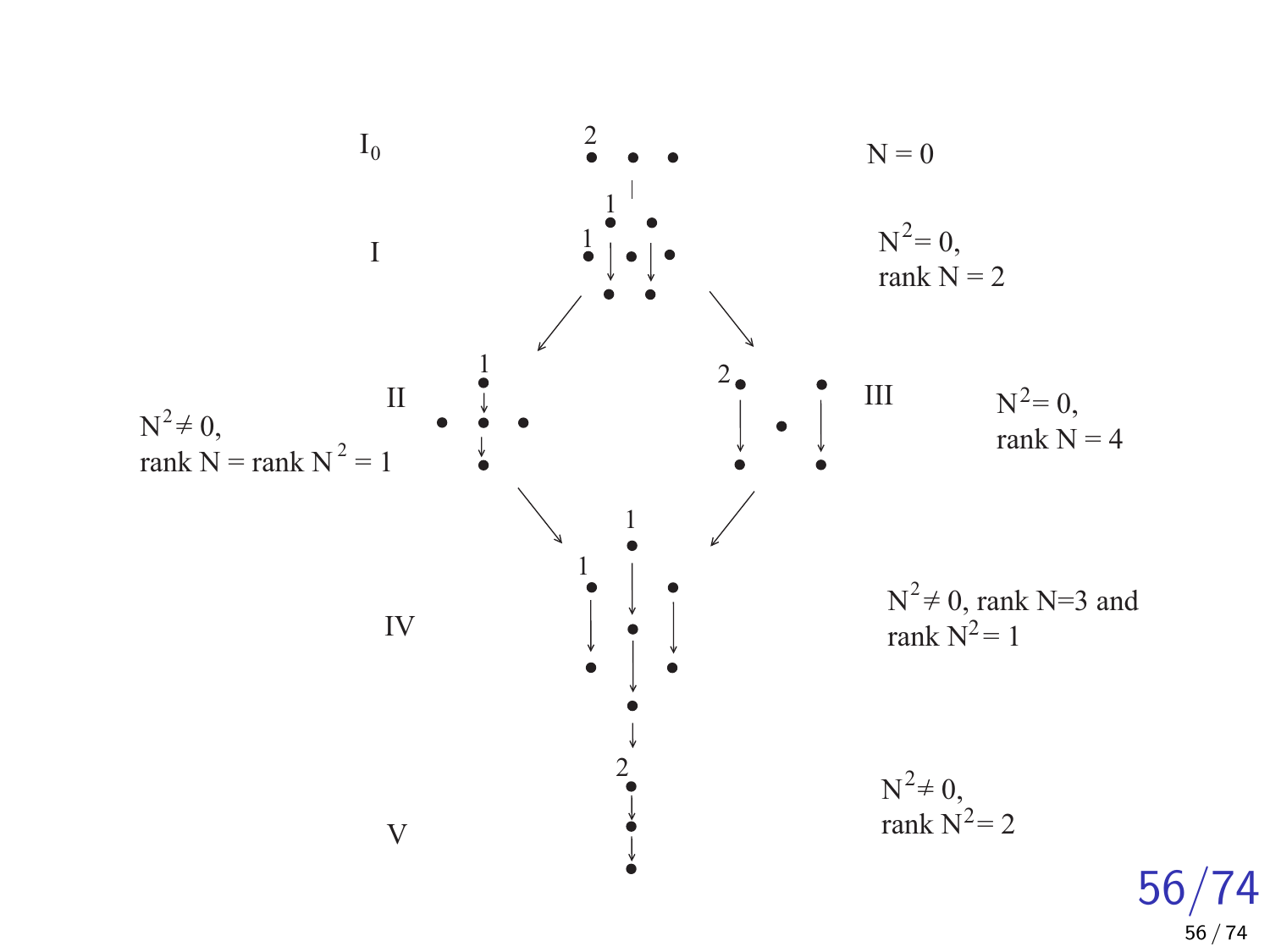To illustrate how one uses Hodge theory to suggest what to look for in analyzing the stratification of  $\overline{\mathcal{M}}^G_I$  $\tilde{I}$ , under a degeneration

$$
0\rightarrow I,\,
$$

a pure Hodge structure of weight 2 with Hodge numbers  $(2,h^{1,1},2)$  degenerates into a limiting mixed Hodge structure with graded pieces

$$
H^1_{\lim}, H^2_{\lim}, H^1_{\lim}, (-1)
$$

where  $H^1_{\sf lim}$  has Hodge numbers  $(1,1)$  and  $H^2_{\sf lim}$  has Hodge numbers  $(1,h^{1,1},1)$ . Algebro-geometrically one may use semi-stable reduction (SSR) to expect that the KSBA degeneration  $X_t \to X_0$  becomes a family whose central fibre is a normal crossing surface  $X = X_1 \cup \cdots \cup X_m$ , one component of which is the minimal desingularization X of  $X_0$ .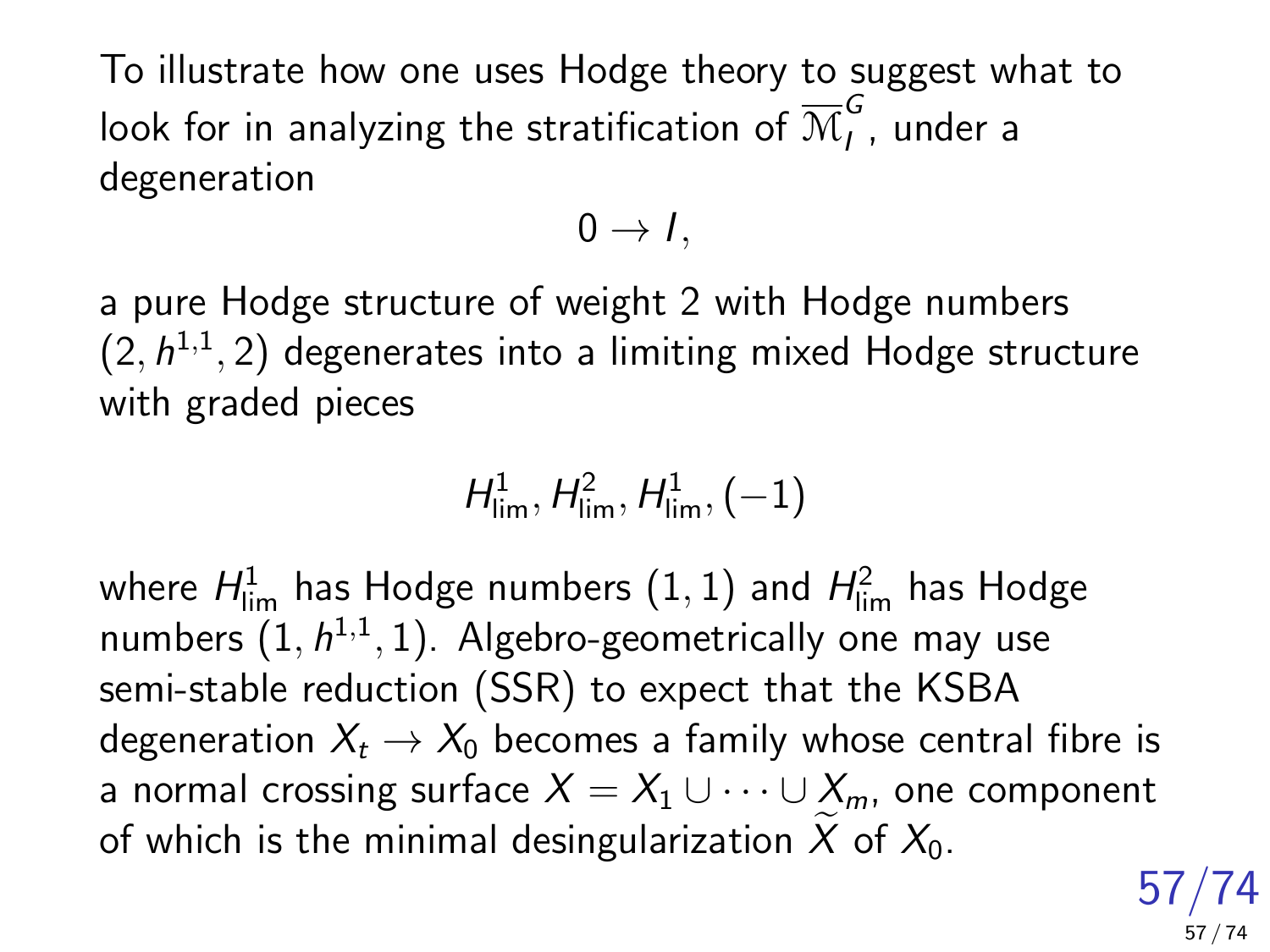Since  $\mathcal{N}^2=0$ , one may also hope that  $X$  has only a smooth double curve C (no triple points). Moreover, since the  $p<sub>g</sub>$ drops by one in the limit, one may reasonably expect that  $\lim \omega_t = \widetilde{\omega}$  where  $\omega_t \in H^0(\Omega^2_{\chi_t})$  and  $\widetilde{\omega} \in H^0(\Omega^2_{\widetilde{X}}(\mathcal{C}))$  with  $\chi$  $\text{Res}_{\widetilde{C}}(\widetilde{\omega}) \in H^0(\Omega^1_{\widetilde{C}}) = H^{1,0}_{\lim}$ . Thus we may expect that under<br>degenerations of type I the limit surface  $X_t$  has one simple degenerations of type I the limit surface  $X_0$  has one simple elliptic singularity.

The following is a table of normal Gorenstein degenerations of *I*-surfaces with  $N^2 = 0$ . In it

- $\blacktriangleright$   $k = #$  of simple elliptic singularities;
- $\blacktriangleright$  d<sub>i</sub> = degree of the elliptic singularity;
- $\triangleright$  the numbers in the subscripts on I, III are the degrees of the elliptic singularities.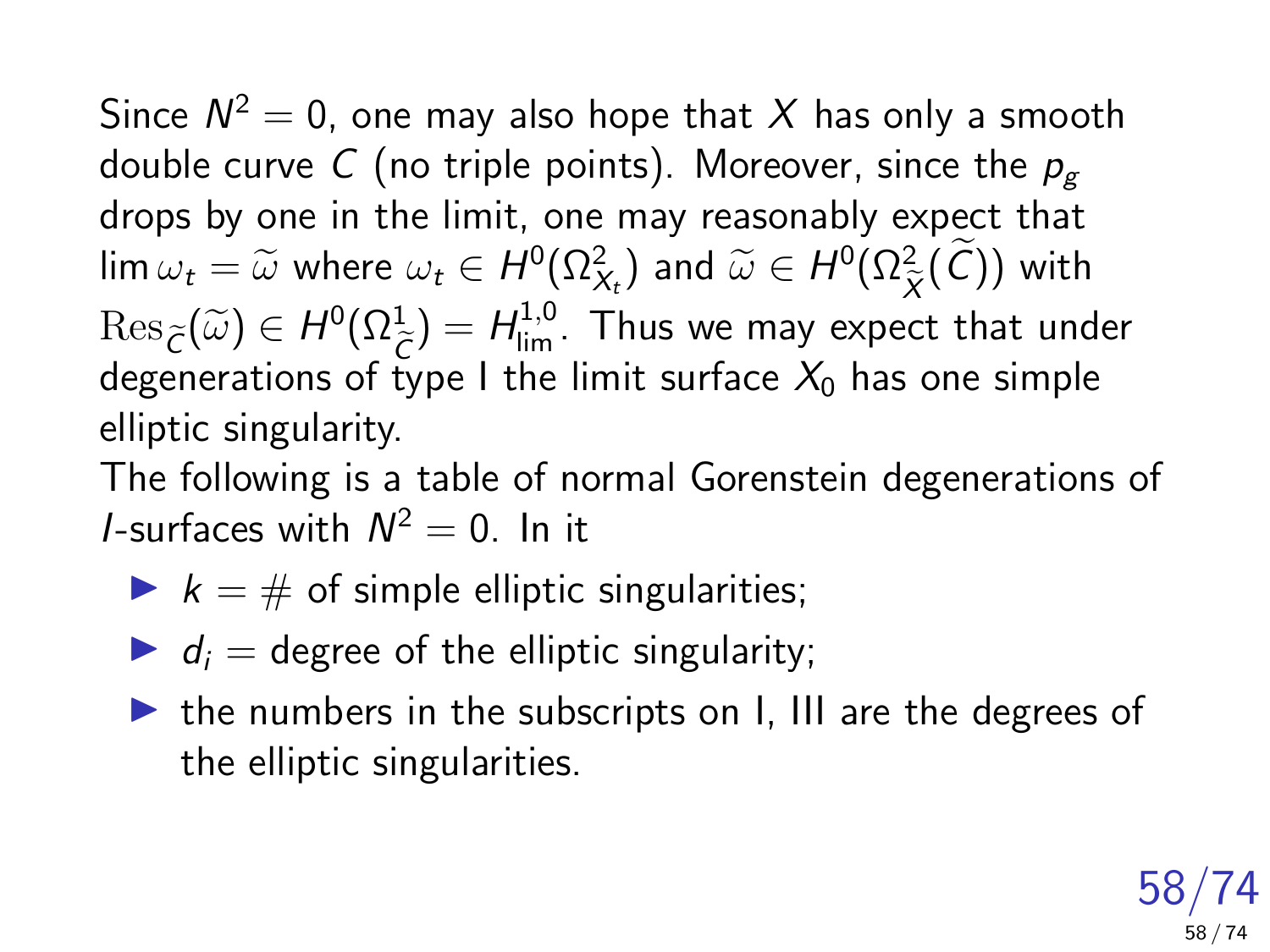| stratum              | dimension      | minimal<br>resolution $\tilde{x}$            | k<br>$d_i)$<br>(9)<br>$i=1$ | k              | codim<br>in $\mathcal{M}_I$ |
|----------------------|----------------|----------------------------------------------|-----------------------------|----------------|-----------------------------|
| $I_0$                | 28             | canonical singularities                      | 0                           | 0              | 0                           |
| I <sub>2</sub>       | 20             | blow up of<br>a K3-surface                   | 7                           | $\mathbf{1}$   | 8                           |
| $I_1$                | 19             | minimal elliptic surface<br>with $\chi(X)=2$ | 8                           | 1              | 9                           |
| III <sub>2,2</sub>   | 12             | rational surface                             | 14                          | $\mathfrak{D}$ | 16                          |
| III <sub>1,2</sub>   | 11             | rational surface                             | 15                          | $\mathfrak{D}$ | 17                          |
| $III_{1,1,R}$        | 10             | rational surface                             | 16                          | $\overline{2}$ | 18                          |
| $III_{1,1,E}$        | 10             | blow up of an<br>Enriques surface            | 16                          | $\mathfrak{D}$ | 18                          |
| $III_{1,1,2}$        | $\overline{2}$ | ruled surface with<br>$\chi(X)=0$            | 23                          | 3              | 26                          |
| $\text{III}_{1,1,1}$ | 1              | ruled surface with<br>$\chi(X)=0$            | 24                          | 3              | 27                          |

59/74 59 / 74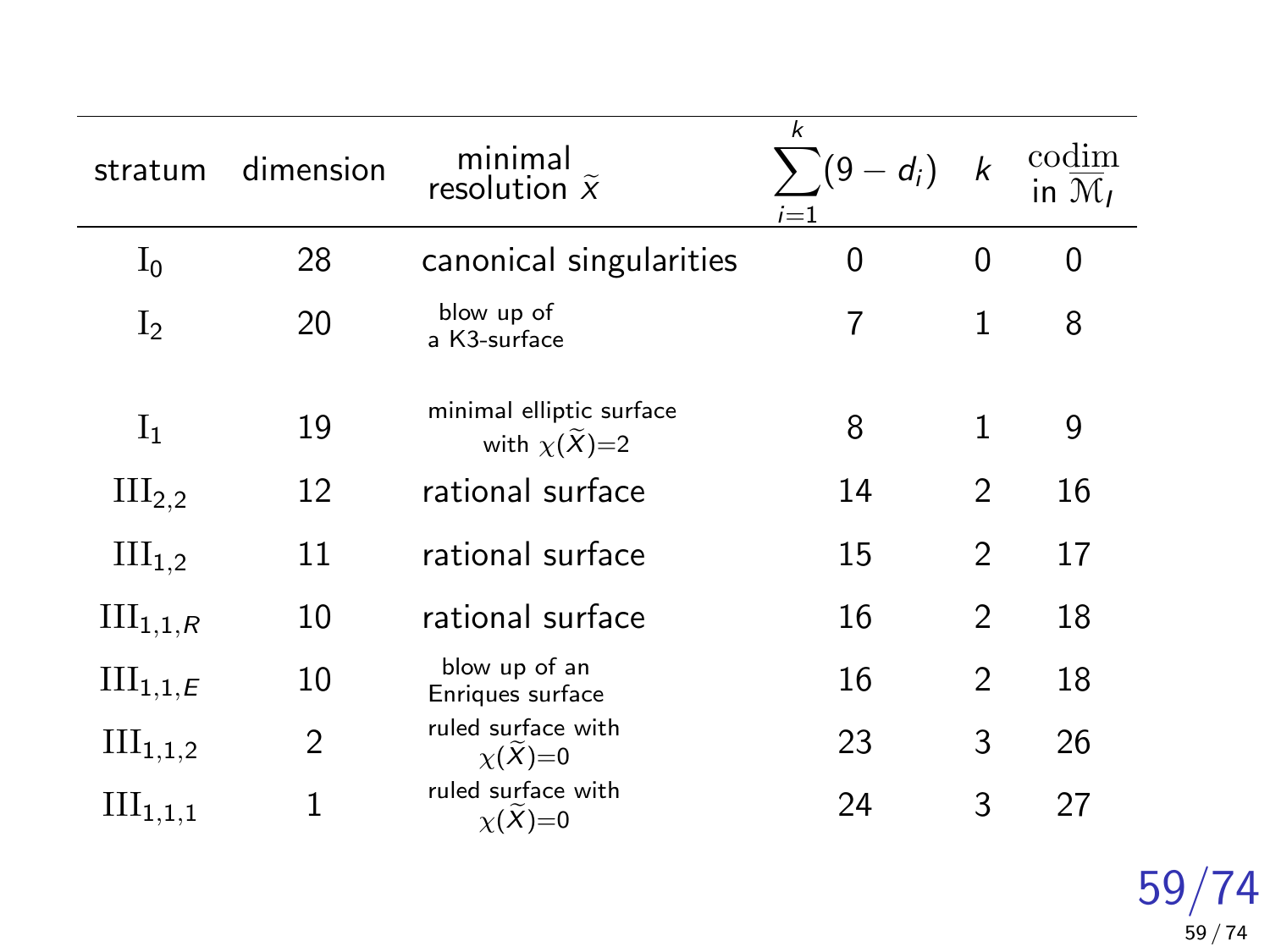Note that the last column is the sum of the two columns preceding it. This will be illustrated below and more fully explained in another talk. The geometric point will be that the  $\sum_{i=1}^k (9-d_i)$  term will be the number of parameters in the extension data of the LMHS; this extension data will suggest how to blow up  $\overline{\mathcal{M}}_I$  along the corresponding component to obtain a desingularization of  $\overline{\mathcal{M}}_l$  along that component.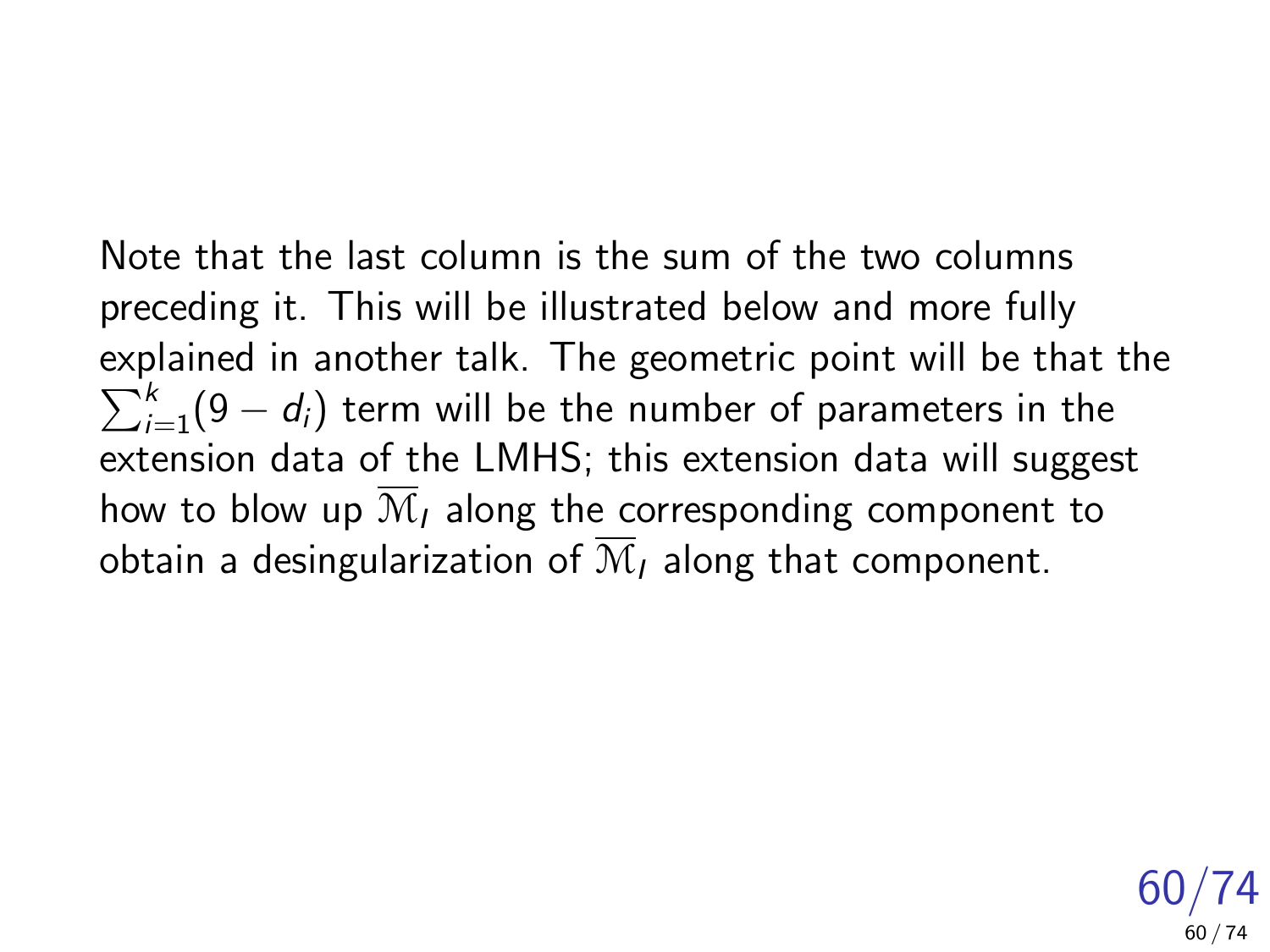We will also illustrate how Hodge theory and standard algebro-geometric techniques may be combined to identify which K3 surface, elliptic surface, rational and ruled surfaces appear in the table. For example, for  $I_2$  the K3 will have a degree 2 polarization and  $C$  will be the normalization of a tangent to the sextic in  $\mathbb{P}^2$  that is the branch curve for the double covering of the K3. For  $I_1$  the elliptic surface will be an elliptic pencil with  $p_g = 1$  and having a bi-section.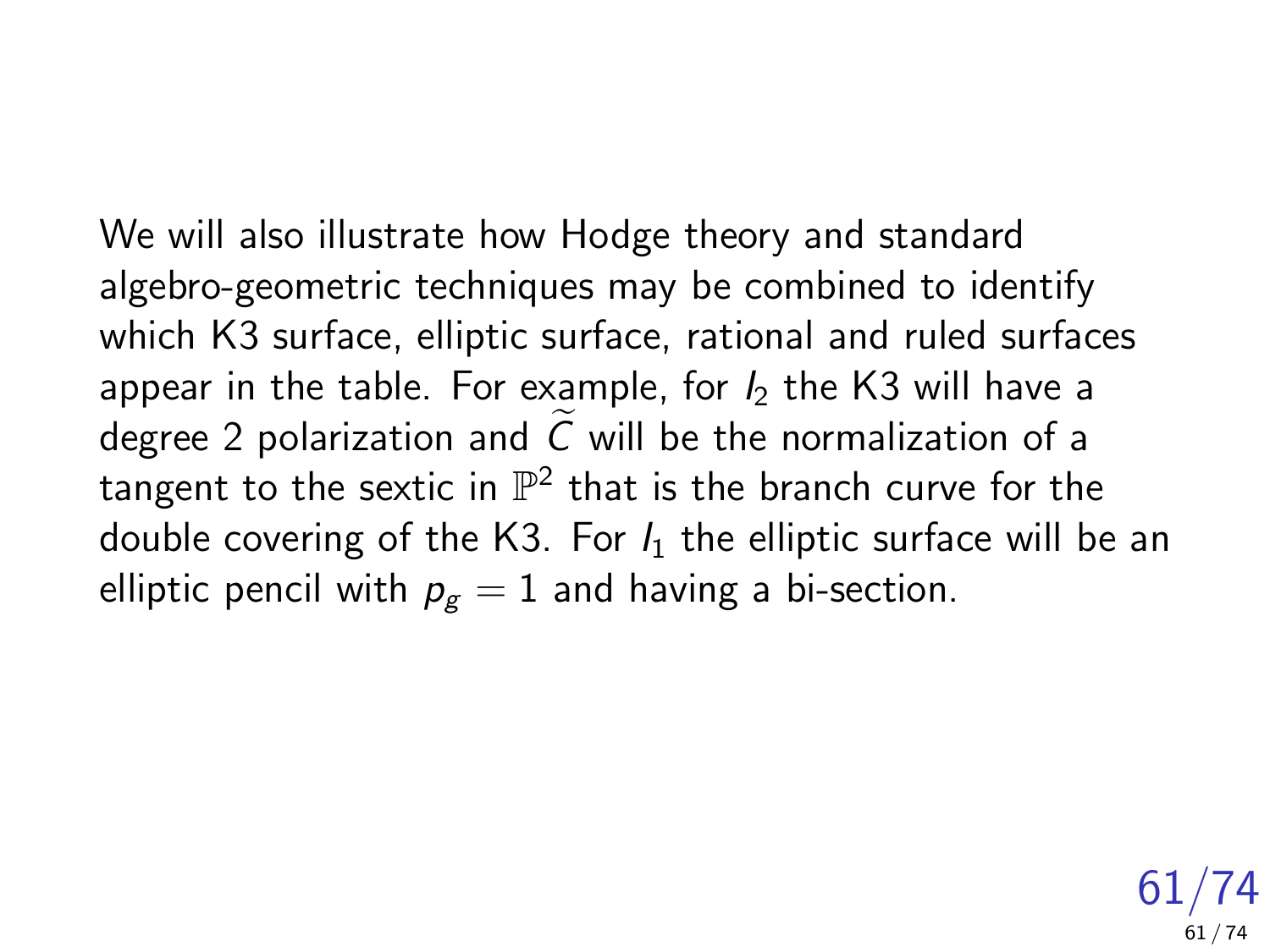Referring to the above diagram we note that

$$
7 = \begin{cases} \text{number of points to blow up on a} \\ \text{cubic curve } C \text{ in } \mathbb{P}^2 \text{ to obtain a del} \\ \text{Pezzo } \widetilde{\mathbb{P}}^2 \text{ containing } \widetilde{C} \text{ with } \widetilde{C}^2 = 2 \end{cases}
$$

$$
= 1 + \text{codimension in moduli of } I_2.
$$

This suggests that to desingularize  $\overline{\mathcal{M}}_I$  along  $I_2$  we insert normal crossing surfaces  $\widetilde{X} \cup_{\widetilde{C}} \widetilde{\mathbb{P}}^2$ .<br>These Z nainta also rive the art

These 7 points also give the extension data in the LMHS. Of course this heuristic dimension count must take into account automorphisms etc., and this can be done. The point here is just to suggest how the Hodge theory and geometry interact.

> 62/74 62 / 74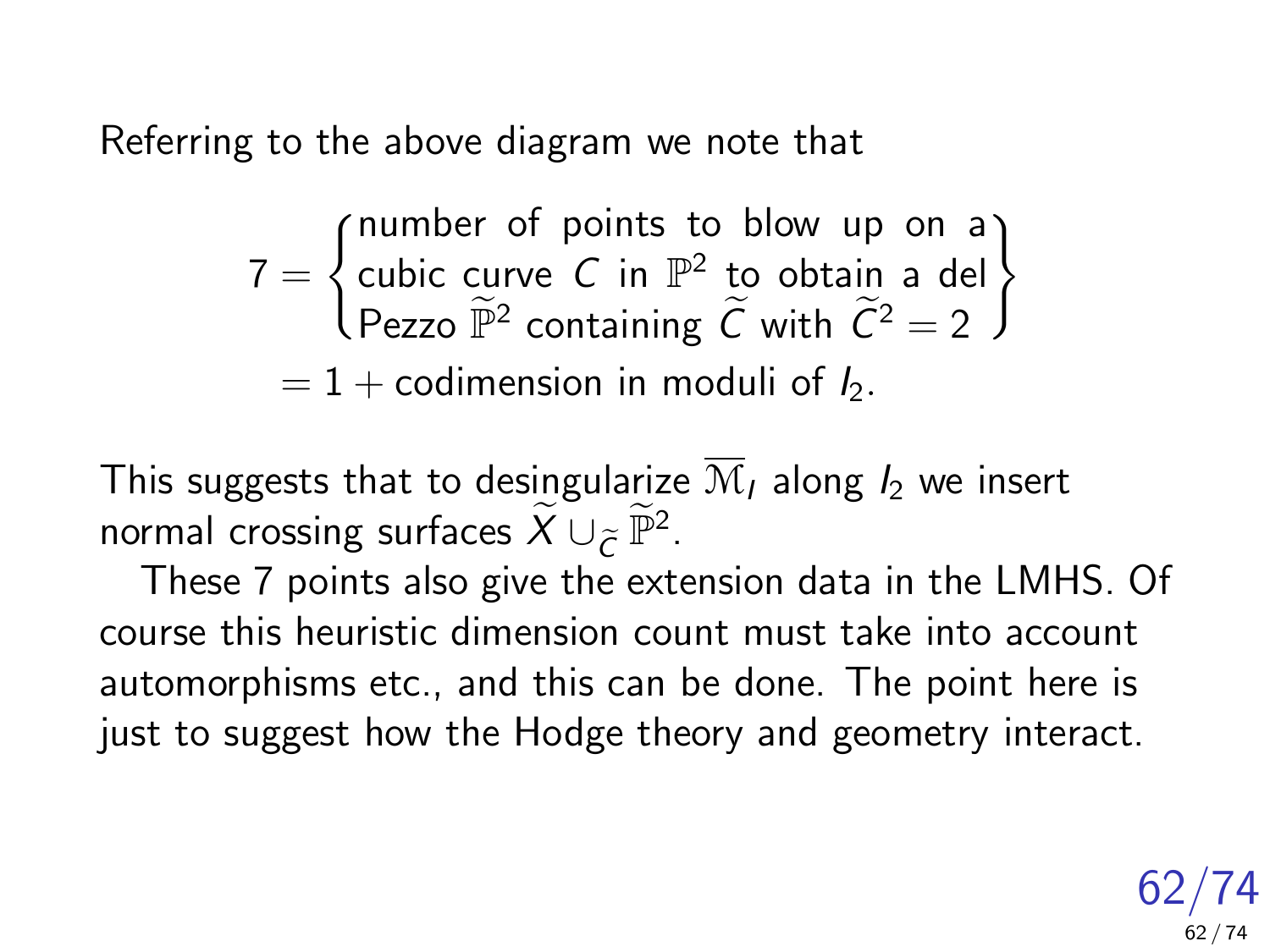We will also see that using the results in [Ch] and [F2] there are generic global Torelli theorems for the boundary components  $I_2$ ,  $I_1$ , and it may be possible that the methods in [F2] can be adapted to infer a generic global Torelli result for I surfaces.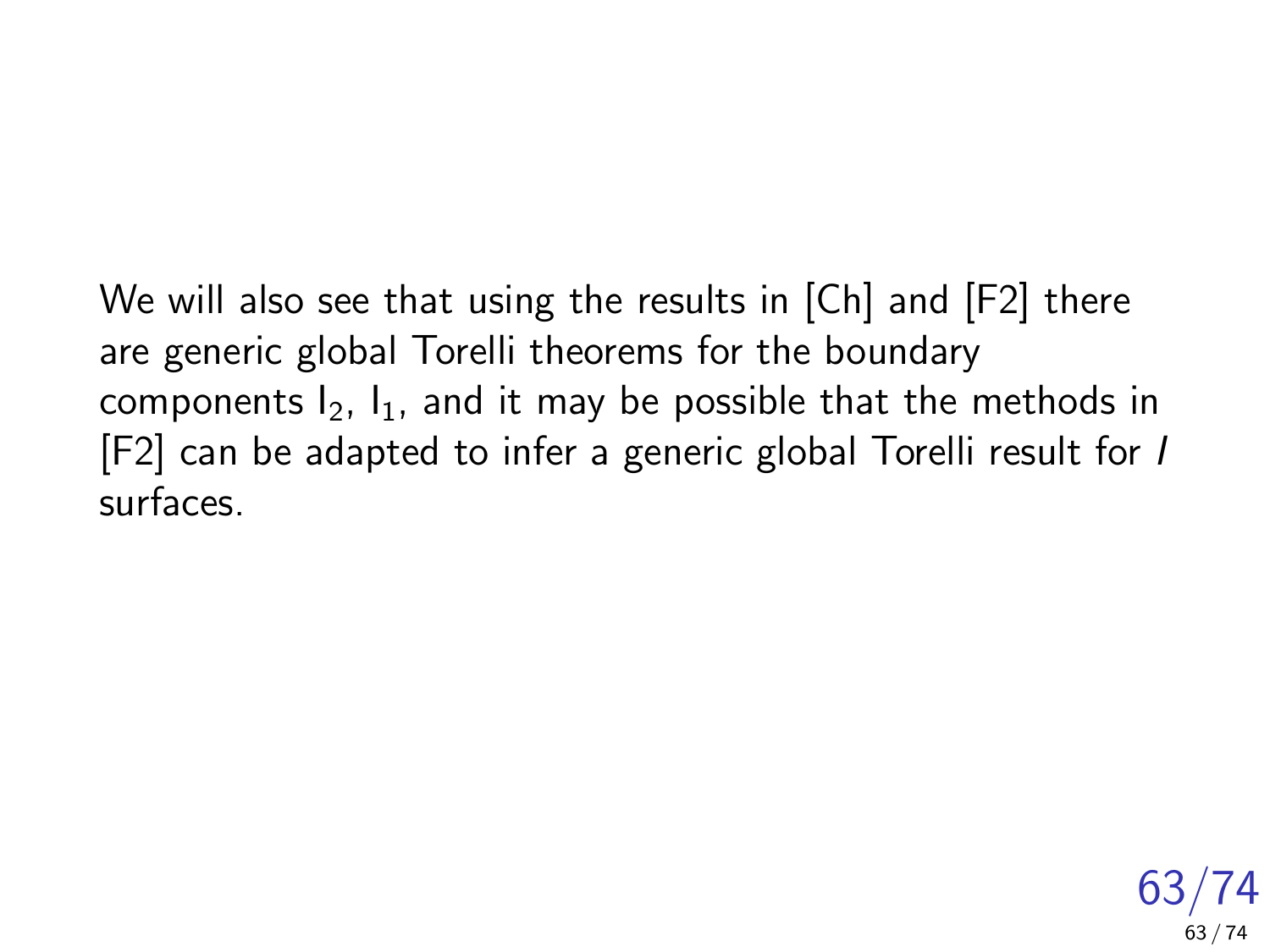We conclude with a brief remark on the non-normal Liu-Rollenske example mentioned earlier. It turns out that there are three irreducible components of  $\overline{\mathcal{M}}^{\bm{G}}_l$  whose general member is non-normal and obtained from  $(\widetilde{X}, \widetilde{C}, \tau)$  by passing to the quotient. For one of these, say  $\mathcal{R}$ , we have

- $\blacktriangleright \widetilde{X} = \mathbb{P}^2;$
- $\sum \widetilde{C}$  = plane quartic;
- **If** for general  $\tilde{C}$  we have  $\tilde{C}/\tau$  is an elliptic curve;
- $\blacktriangleright$  dim  $\mathcal{R} = 3$ .

The LMHS's are of types IV and V. Those of type V are Hodge-Tate and the summand on which  $N^2$  is an isomorphism has graded pieces

$$
H^0_{\text{lim}},H^0_{\text{lim}}(-2)
$$

where  $h^0=$  2. The picture of the boundary component is

64/74 64 / 74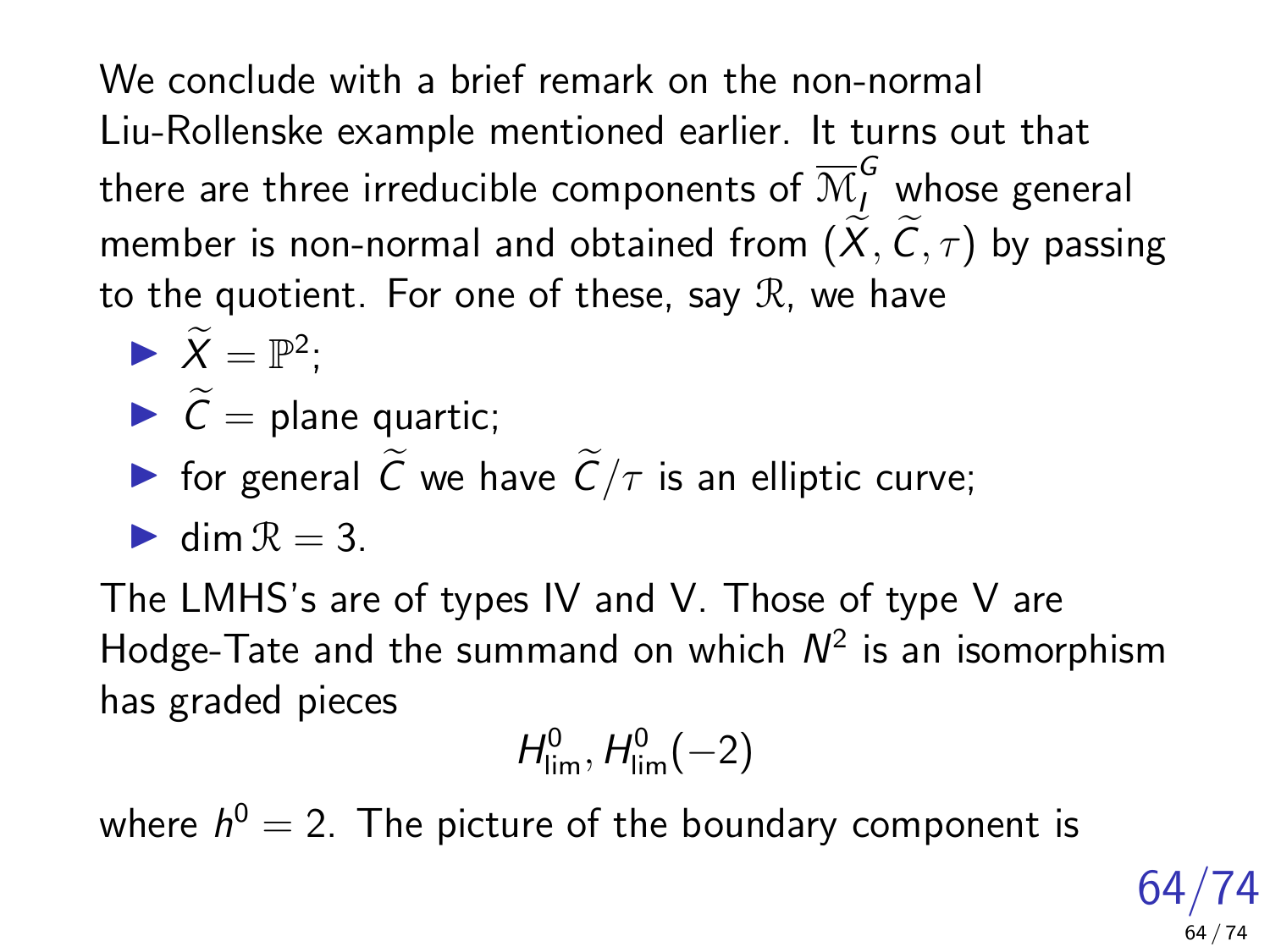

65/74 65 / 74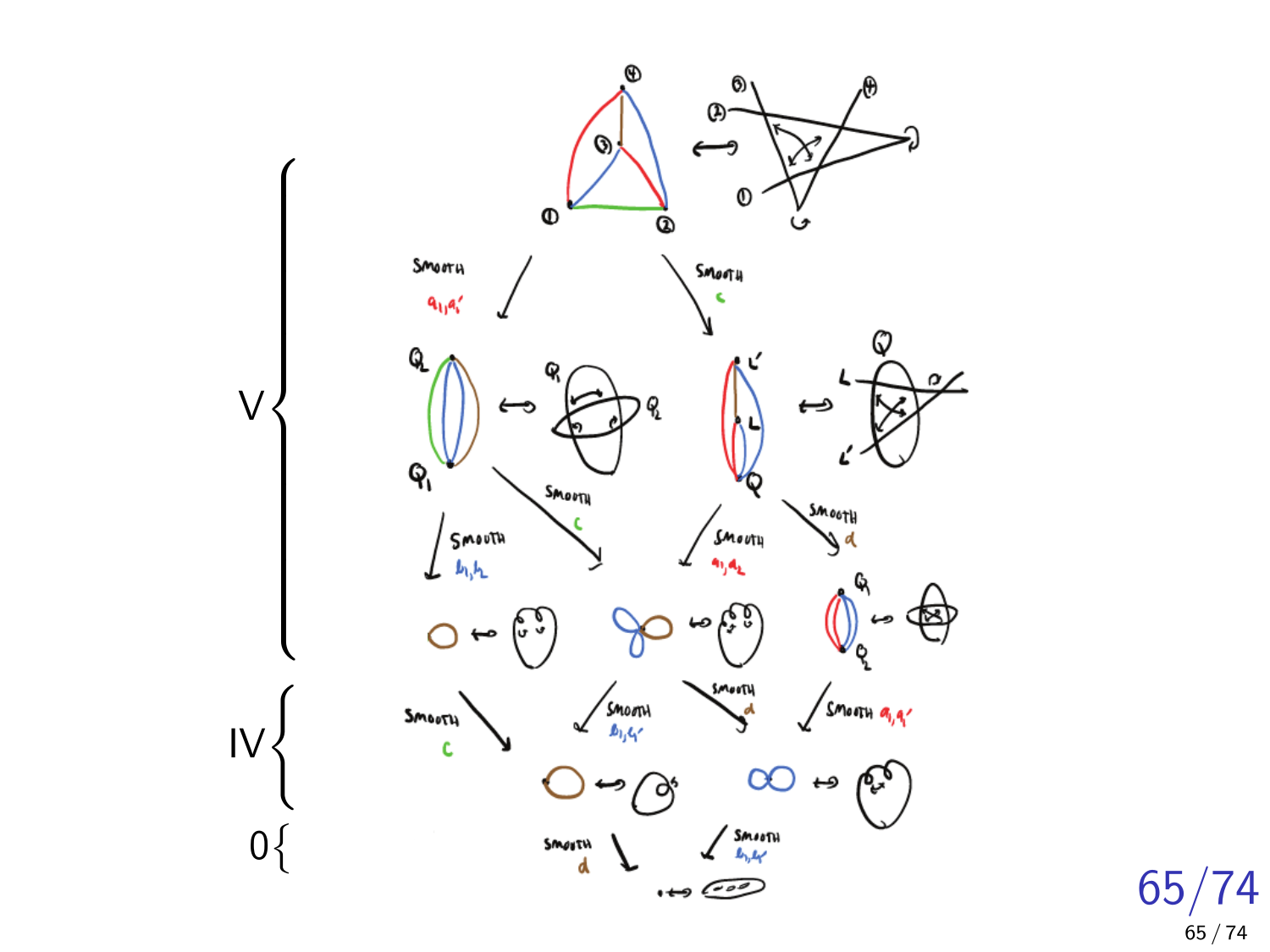There are three parameters in  $\mathrm{Ext}^1_{\mathrm{MHS}}(H^0_{\mathrm{lim}},H^0_{\mathrm{lim}}(-2))$  and in this case the extension data generically determines the point of R. The extreme case is the aforementioned LR surface

$$
z^2 = y(x_0^2 - y)^2(x_1^2 - y)^2
$$

obtained by identifying opposite sides of a quadrilateral in  $\mathbb{P}^2$ . In this case the LMHS is split.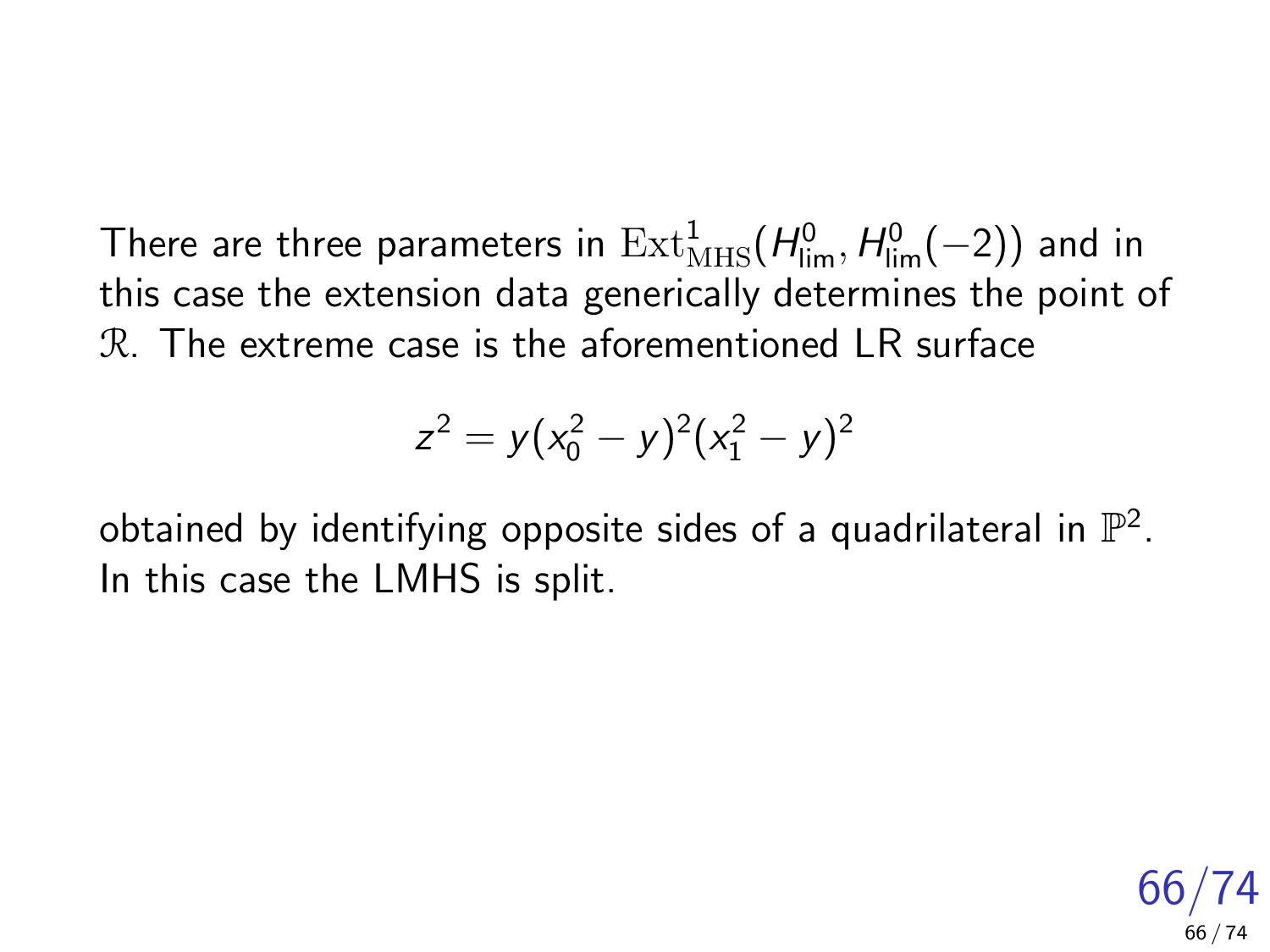## References

 $\sqrt{ }$ 

 $\begin{array}{c} \hline \end{array}$ 

[FPR]

M. Franciosi, R. Pardini, and S. Rollenske, Computing invariants of semi-log-canonical surfaces, Math. Z. 280 no. 3-4 (2015), 1107–1123.

▶ M. Franciosi, R. Pardini and S. Rollenske, Gorenstein stable surfaces with  $\mathcal{K}_X^2=1$  and  $\mathit{p}_g>0,$ Math. Nachr. 290 (2017), no. 5-6, 794–814.

M. Franciosi, R. Pardini and S. Rollenske, Log-canonical pairs and Gorenstein stable surfaces with  $K_X^2 = 1$ , Compos. Math. 151 (2015), no. 8, 1529–1542.

[A] V. I. Arnold, V. V. Goryunov, O. V. Lyashko, V. A. Vasil'ev, Singular Theory I, Springer-Verlag, 1988.

67/74 67 / 74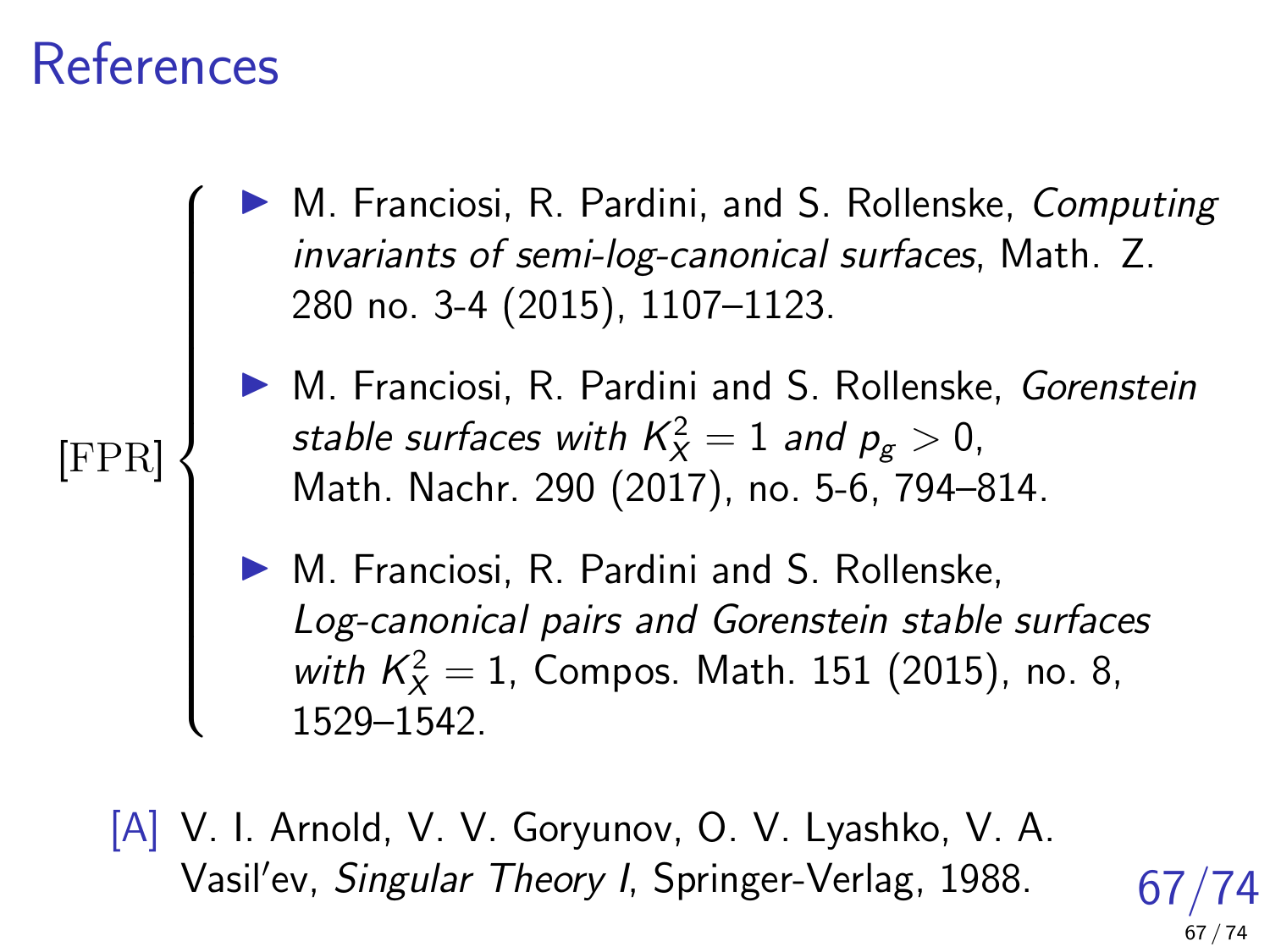[BBT] B. Bakker, Y. Brunebarbe, and J. Tsimerman, 0-*minimal* GAGA and a conjecture of Griffiths, 2018, arXiv:1811.12230.

- [B] A. Beauville, Le group de monodromie des families universelles d'hypersurfaces et d'intersections completes (French) [The monodromy group of universal families of hypersurfaces and complete intersections], in Complex Analysis and Algebraic Geometry (Göttingen, 1985), 8-18, Lect. Notes in Math. 1194, Springer-Verlag, Berlin, 1986.
- [BPVdV] W. Barth, C. Peters, and A. Van den Van, Compact Complex Surfaces, Springer-Verlag, New York, 1984.
	- [C] J. Carlson, Extensions of mixed Hodge structures (Journ. Geom. Alg. d'Angers, July 1979, A. Beauville Ed., Sijthoff and Noordhoff, 1980).

68/74 68 / 74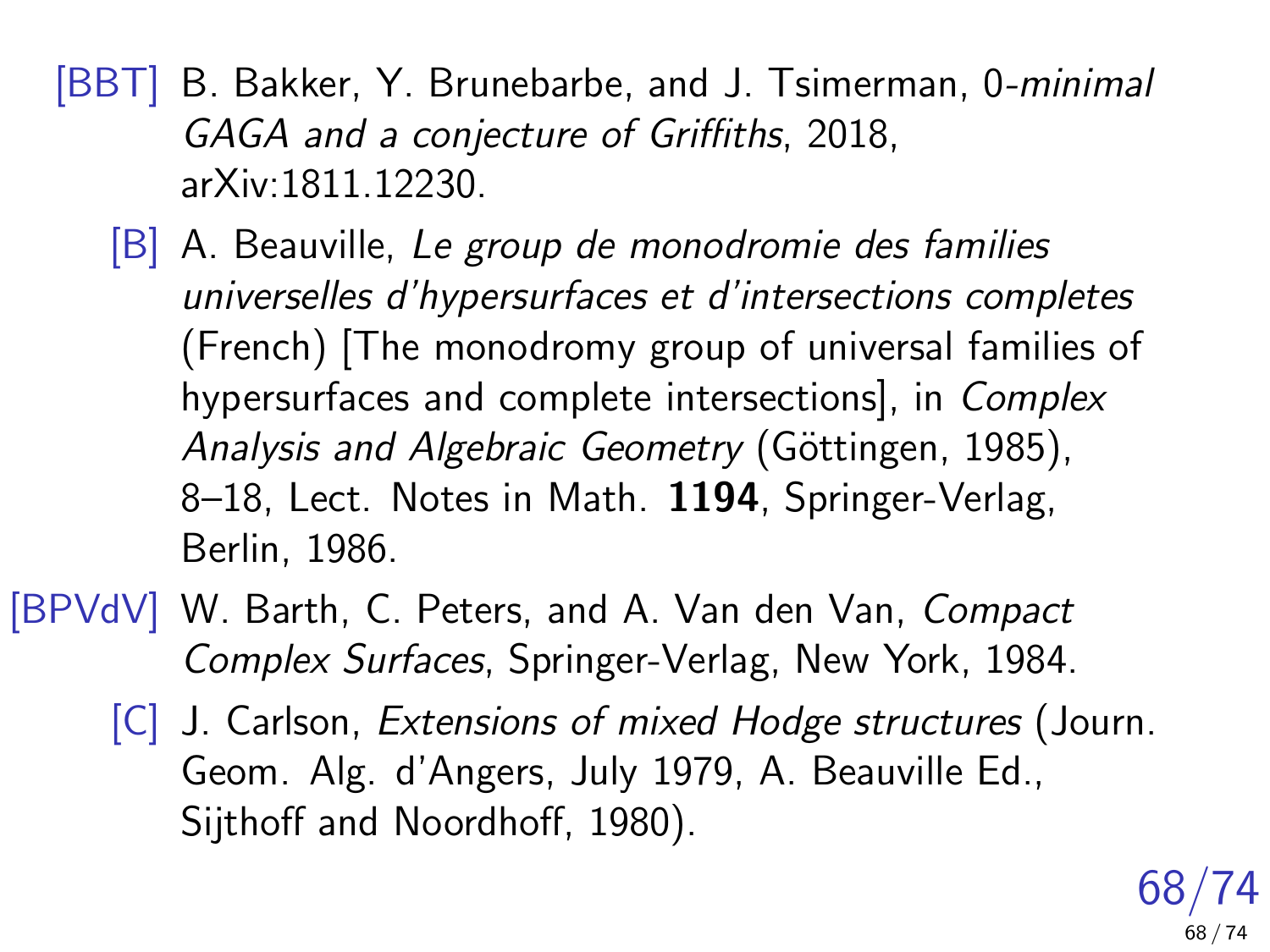[CM-SP] J. Carlson, S. Müller-Stach, and C. Peters, Period mappings and period domains, Cambridge Studies in Advanced Mathematics, vol. 168, Cambridge University Press, Cambridge, 2017, Second edition of [ MR2012297]. MR 3727160

- [CKS] E. Cattani, A. Kaplan, and W. Schmid, Degeneration of Hodge structures, Ann. of Math. 123 (1986), no. 3, 457–535. MR 0840721
	- [Ch] K. Chakris, The Torelli problem for elliptic pencils, in Topics in Transcendental Algebraic Geometri (P. Griffiths, ed.), 157–182, Princeton Univ. Press, Princeton, NJ, 1984.
	- [F1] R. Friedman, Global smoothings of varieties with normal crossings, Ann. of Math. (2) 118 (1983), no. 1, 75–114. MR 0707162
	- 69/74 [F2] R. Friedman, A new proof of the global Torelli theorem for K3 surfaces, Ann. of Math. (2) 120 (1984), no. 2, 237–269. MR 0763907 69 / 74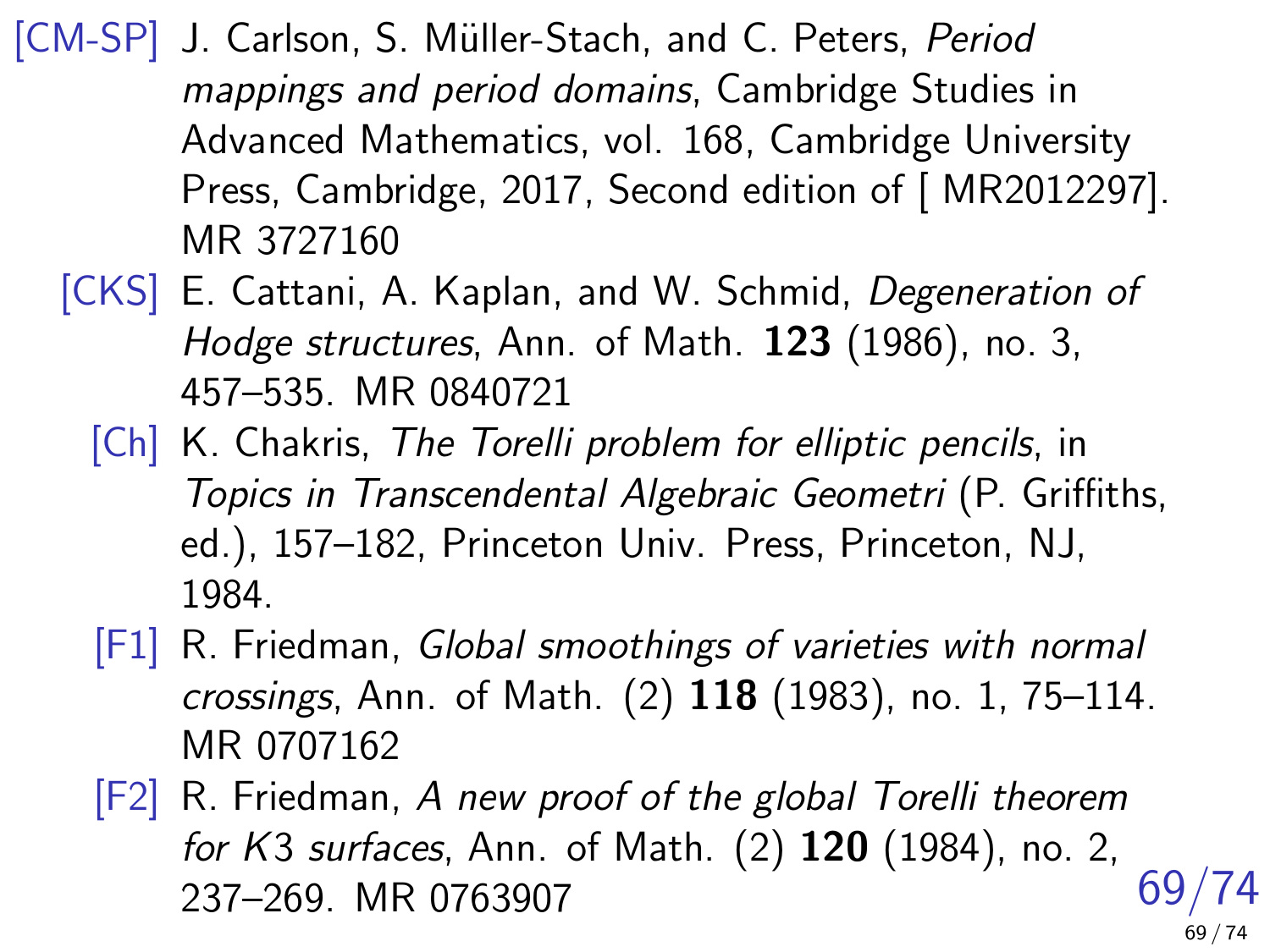- $\blacktriangleright$  P. Griffiths, Hodge theory and moduli, Lectures given at the University of Haifa in May 2019. https://hdl.handle.net/20.500.12111/7865
- $\blacktriangleright$  P. Griffiths, Moduli and Hodge theory, talk at the University of Illinois at Chicago on April 5, 2019. https://albert.ias.edu/handle/20.500.12111/7868
- $\blacktriangleright$  P. Griffiths, Using Hodge theory to detect the structure of a compactified moduli space, talk given on November 27, 2019 at the IMSA conference held at IMATE at UNAM, Mexico City. https://hdl.handle.net/20.500.12111/7873
- 70/74  $\triangleright$  P. Griffiths, *Hodge theory and moduli*, talk given at the Algebraic Geometry and Applications Conference in St. Petersburg, Russia in May 2018. https://albert.ias.edu/handle/20.500.12111/7864

70 / 74

[G]

 $\sqrt{ }$ 

 $\begin{array}{c} \begin{array}{c} \begin{array}{c} \end{array} \\ \begin{array}{c} \end{array} \end{array} \end{array}$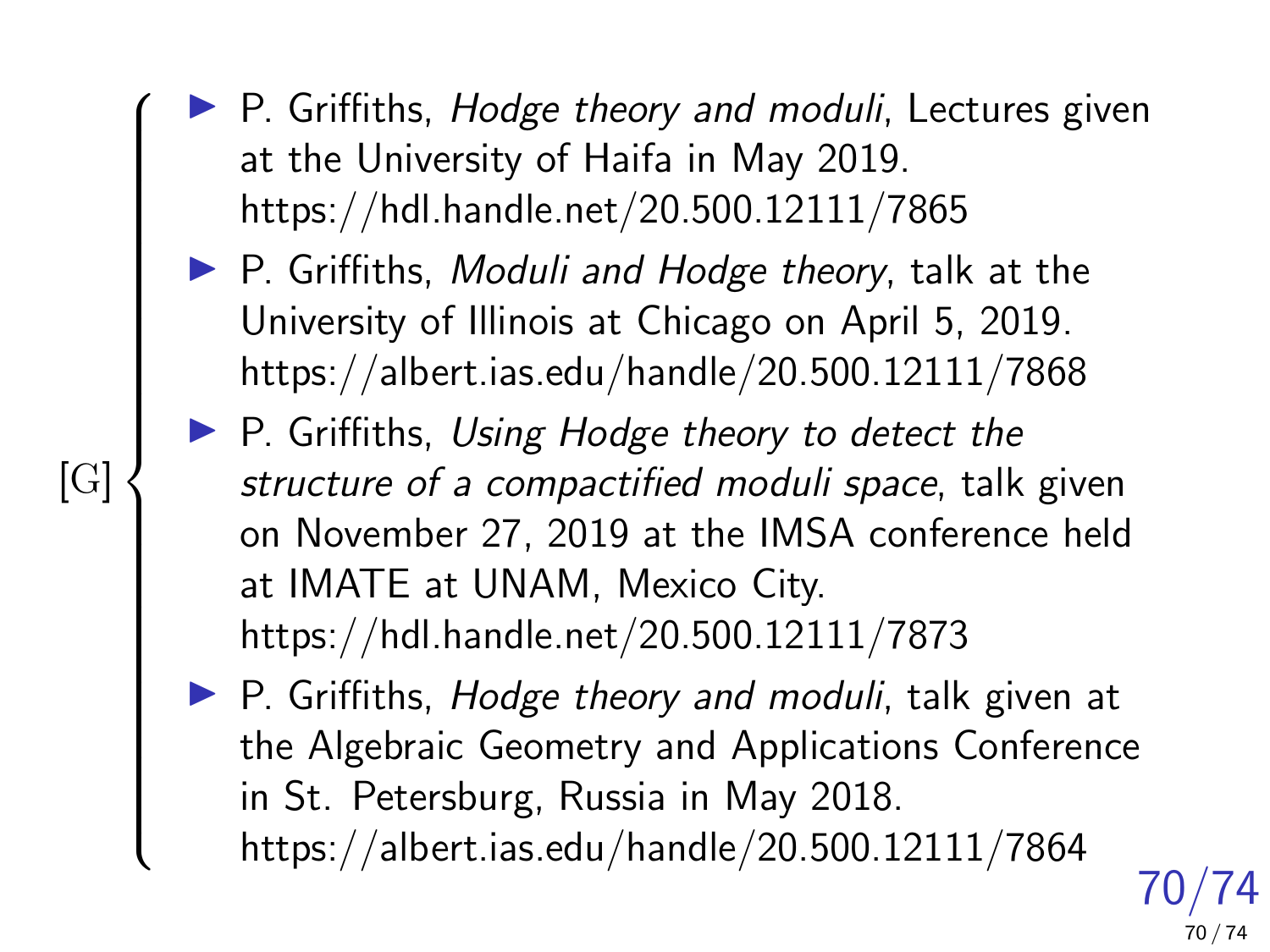- [Gr] M. Green, Infinitesimal methods in Hodge theory, in Algebraic Cycles and Hodge Theory, Lectures given at the 2nd Session of the Centro Internazionale Matematico Estivo (C.I.M.E) held in Torino, Italy, June 21–29, 1993, (A. Albano, F. Bardelli, eds.), 1–92, Springer-Verlag, Berlin.
- [H] P. Hacking, *Compact spaces of surfaces of general type*, in Compact Moduli Spaces and Vector Bundles, Contemp. Math. 564, 1–18, Amer. Math. Soc., Providence, RI, 2012.
- [Ho] E. Horikawa, Algebraic surfaces of general type with small  $c_1^2$ . IV, Invent. Math. **50** (1979), 103–128.
- [KU] K. Kato and S. Usui, Classifying spaces of degenerating polarized Hodge structures, Ann. of Math. Stud. 169. Princeton Univ. Press, Princeton, NJ (2009).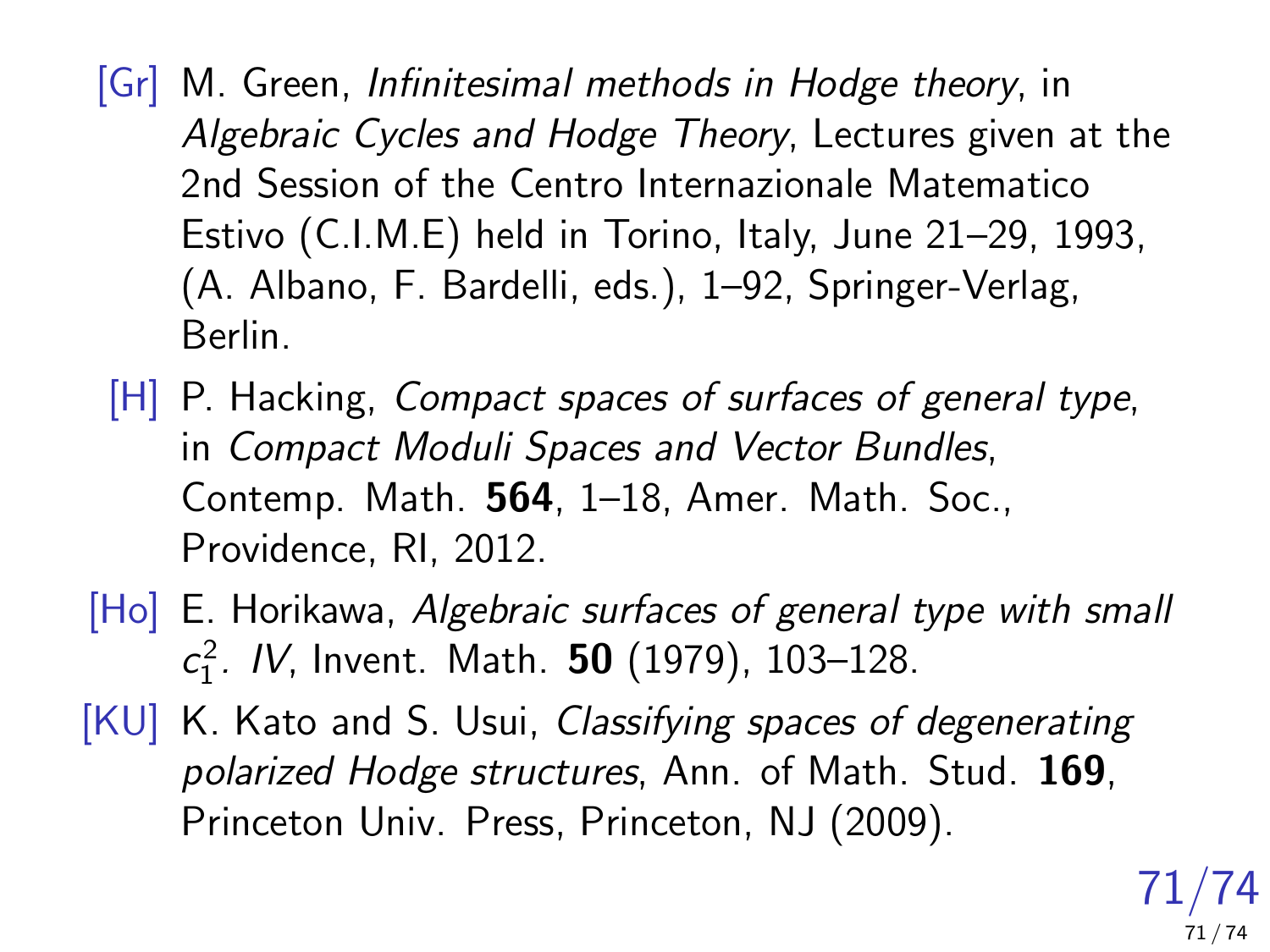- [KR] M. Kerr and C. Robles, Variations of Hodge structure and orbits in flag varieties, Adv. in Math. 315 (2017), 27–87.
	- $[K]$  J. Kollár, Moduli of varieties of general type, Handbook of moduli. Vol. II, Adv. Lect. Math. (ALM), vol. 25, Int. Press, Somerville, MA, 2013, pp. 131–157. MR 3184176
- [KSB] J. Kollár and N. I. Shepherd-Barron, Threefolds and deformations of surface singularities, Invent. Math. 91 (1988), no. 2, 299–338. MR 0922803
	- $[L]$  S. Lefschetz, L'anlysis Situs et la Géométrie Algébrique, Gauthier-Villars, Paris, 1924.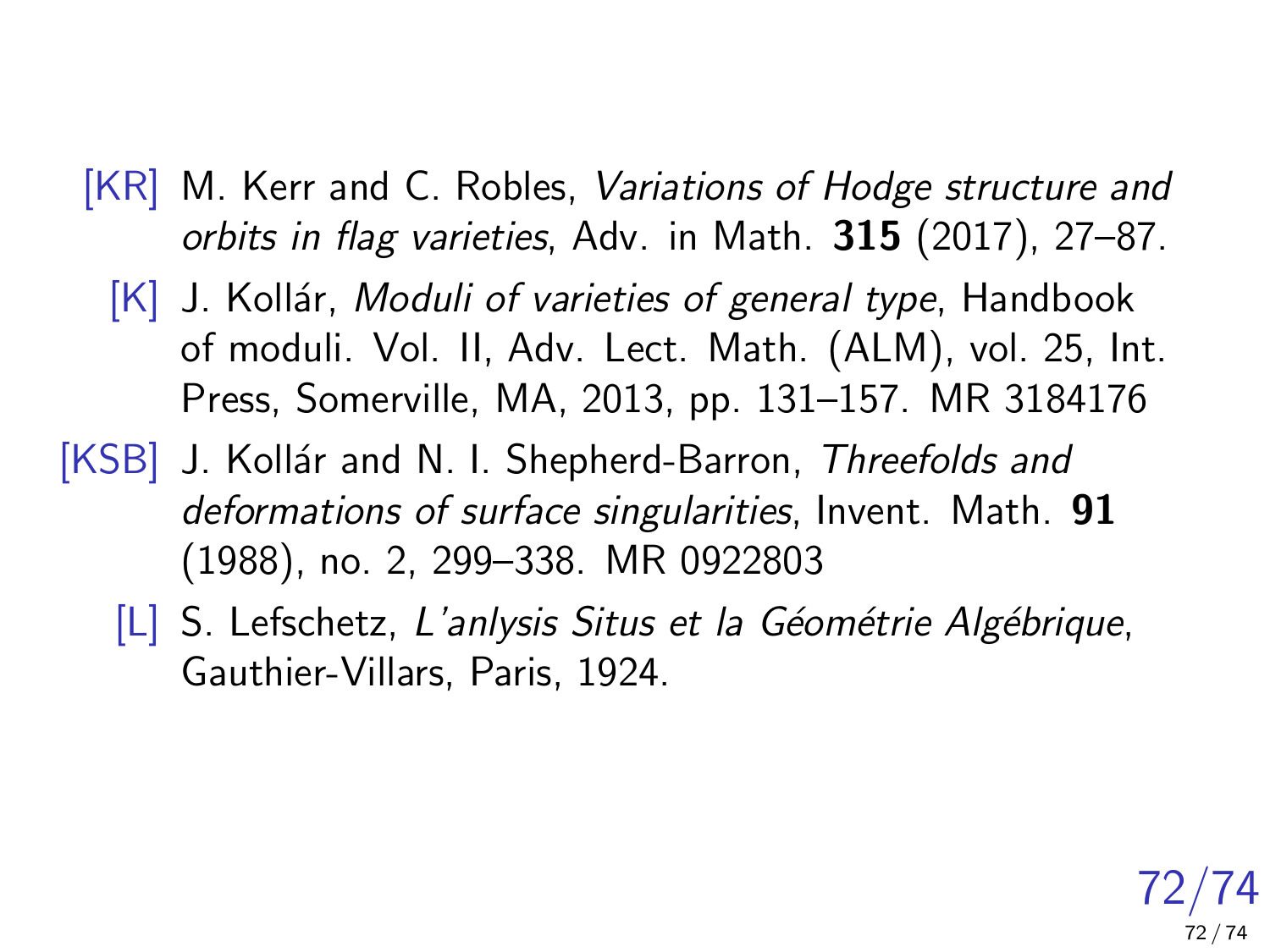- [LR] W. Liu and S. Rollenske, Geography of Gorenstein stable log surfaces, Trans. Amer. Math. Soc. 368 (2016), no. 4, 2563–2588. MR 3449249
- [M] D. R. Morrison, The Clemens-Schmid exact sequence and applications, in Topics in Transcendental Algebraic Geometri (P. Griffiths, ed.), 101–120, Princeton Univ. Press, Princeton, NJ, 1984.
- [PS] C. A. M. Peters and J. H. M. Steenbrink, Mixed Hodge structures, Ergebnisse der Mathematik und ihrer Grenzgebiete. 3. Folge. A Series of Modern Surveys in Mathematics [Results in Mathematics and Related Areas. 3rd Series. A Series of Modern Surveys in Mathematics], vol. 52, Springer-Verlag, Berlin, 2008. MR 2393625